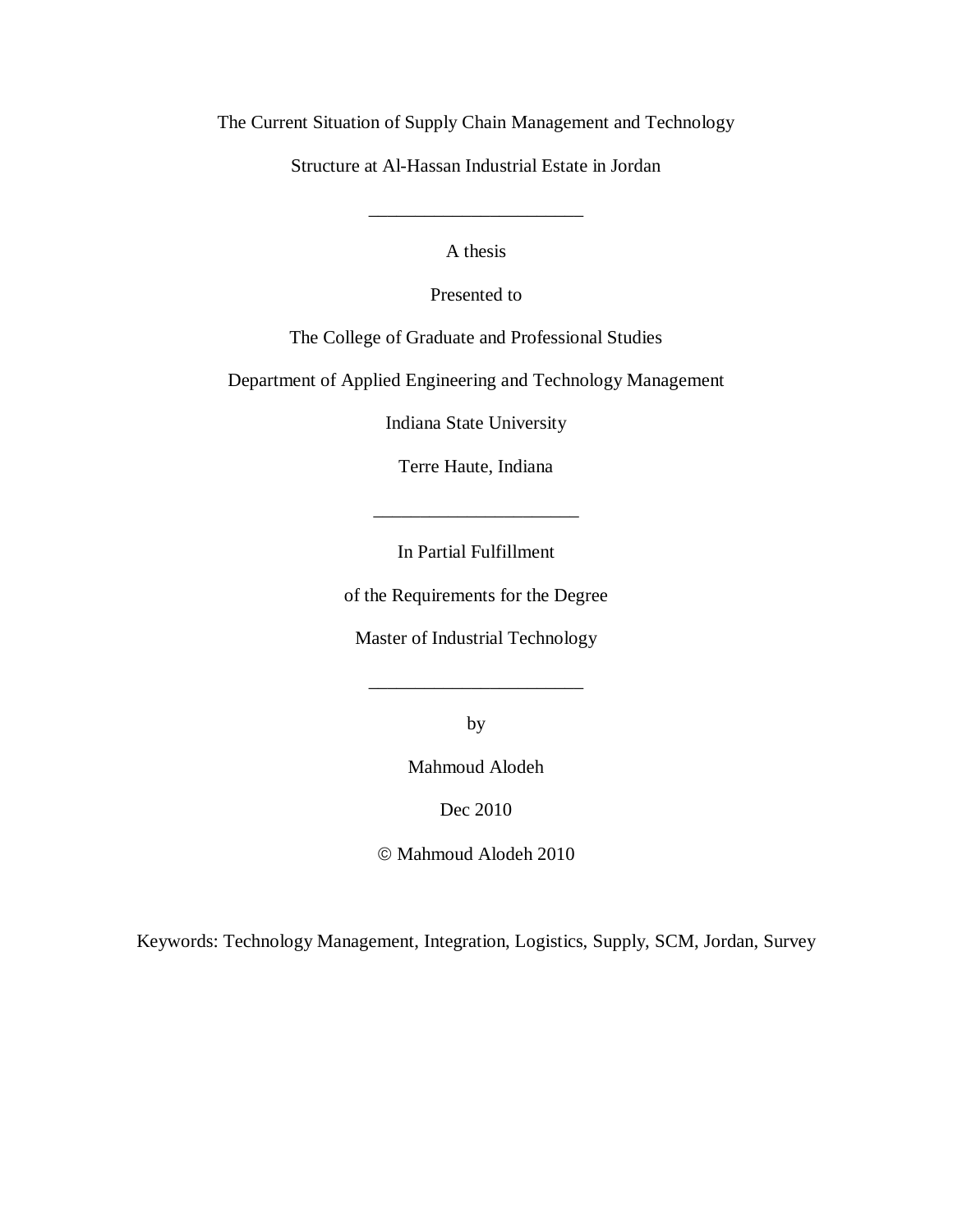## COMMITTEE MEMBERS

<span id="page-1-0"></span>Committee Chair: Marion D. Schafer, Ph.D.

Associate Professor of Technology Management

College of Technology

Committee Member: Gordon Minty, Ph. D.

Professor of Technology Management

College of Technology

Committee Member: Michael A. Hayden, Ph. D.

Professor of Technology Management

College of Technology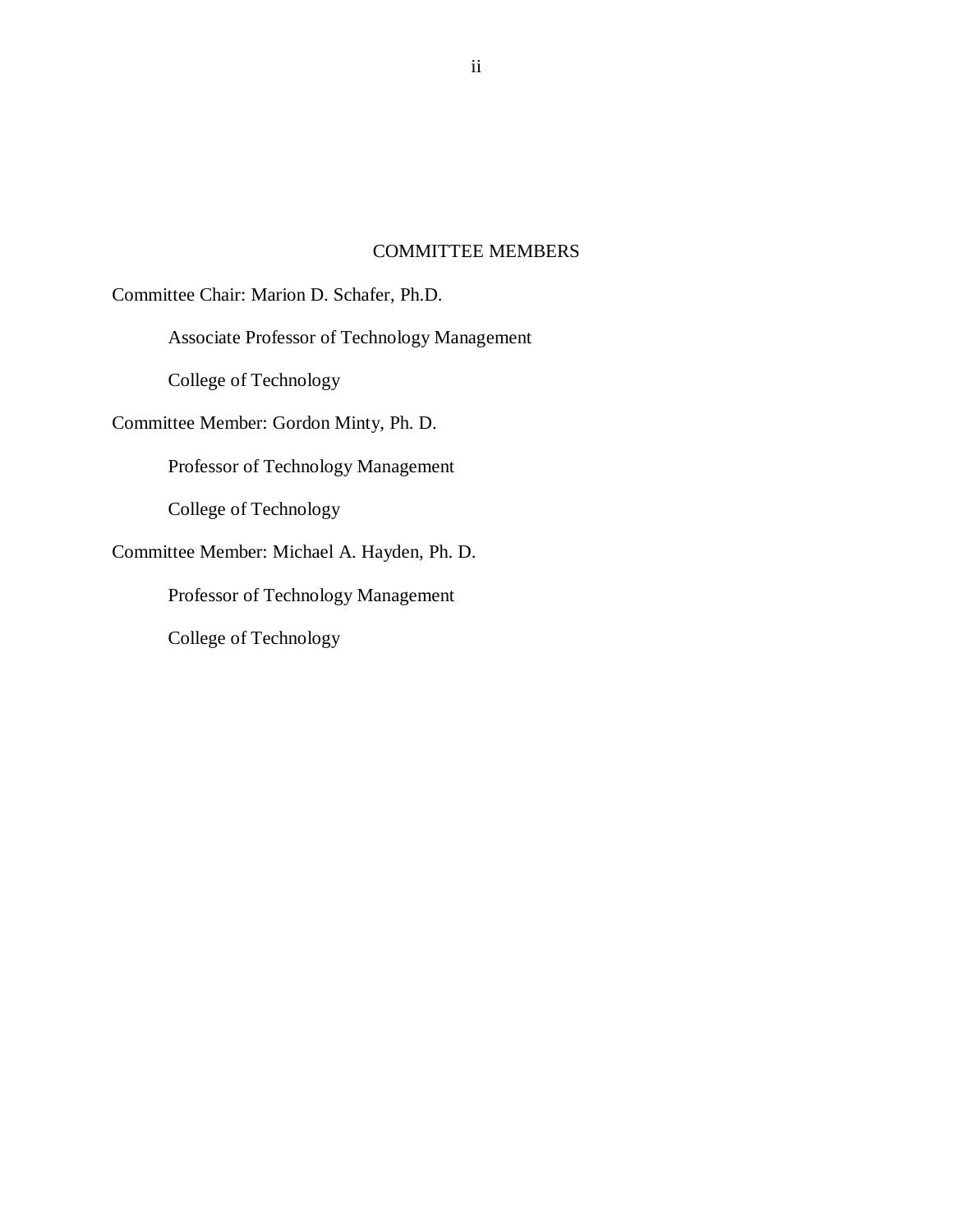## ABSTRACT

<span id="page-2-0"></span>Introduction: countries all over the world have competed to develop their economies through different methods. One of the ways is enhancing Logistics and Supply Chain Management (LSCM). The Jordanian government is one of the governments that found out that if it needs to improve the Jordanian economy it has to improve the supply chain management (SCM) in almost every aspect of life.

Problem: The current status of the use of information systems for LSCM at Al-Hassan Industrial Estate (AIE), and the current enterprises' policies for LSCM were not known. Purpose: The study aimed to answer the following questions: What are the major challenges and developments with the use of information systems for LSCM? What is the actual level of satisfaction of current AIE enterprises' policies regarding LSCM? Finally, what is the actual need of enterprises at AIE for the effective use of information systems for LSCM?

Method: The questionnaire helped in gathering data from enterprises on issues related to challenges, benefits, and development on the use of information systems for LSCM in AIE. The researcher used all the 49 companies as the study population at Al-Hassan Industrial Estate in Jordan. The SPSS program helped in the analysis of the collected data. The descriptive analysis was used to represent the results.

Conclusions: This study provides a first overview of the Jordanian companies regarding the LSCM. This study aimed to explore the state of logistics and supply chain management and the use of information systems to support LSCM at AIE.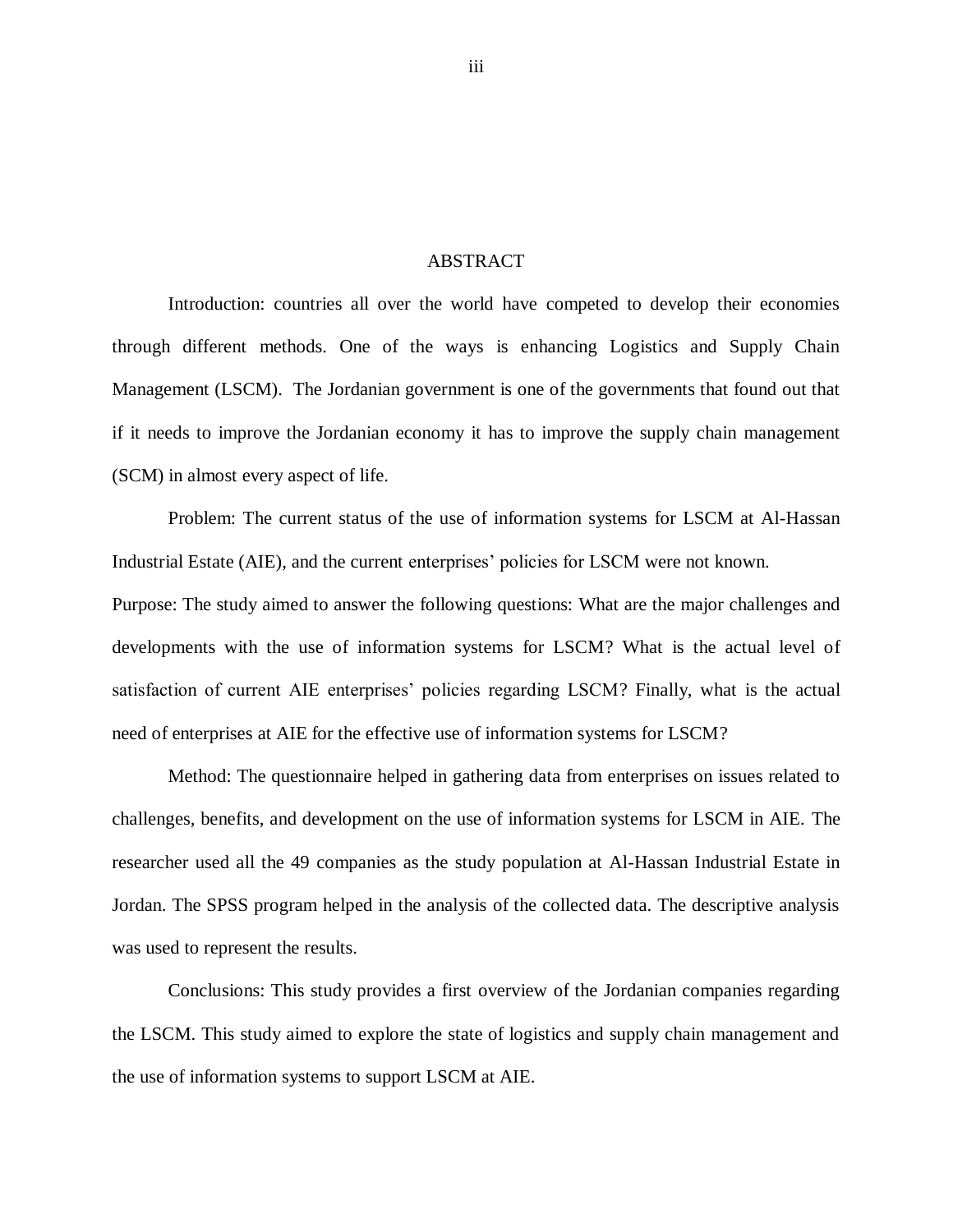Current companies' policies are focusing on suppliers more than customers. Also, the companies have to spend more effort to develop their LSCM planning by using techniques such as employee training. In addition, they are using the standard package systems more than customized systems. Also, most of the companies benefit more than average by using LSCM systems. Finally, the majority of these companies are not satisfied with the current policies.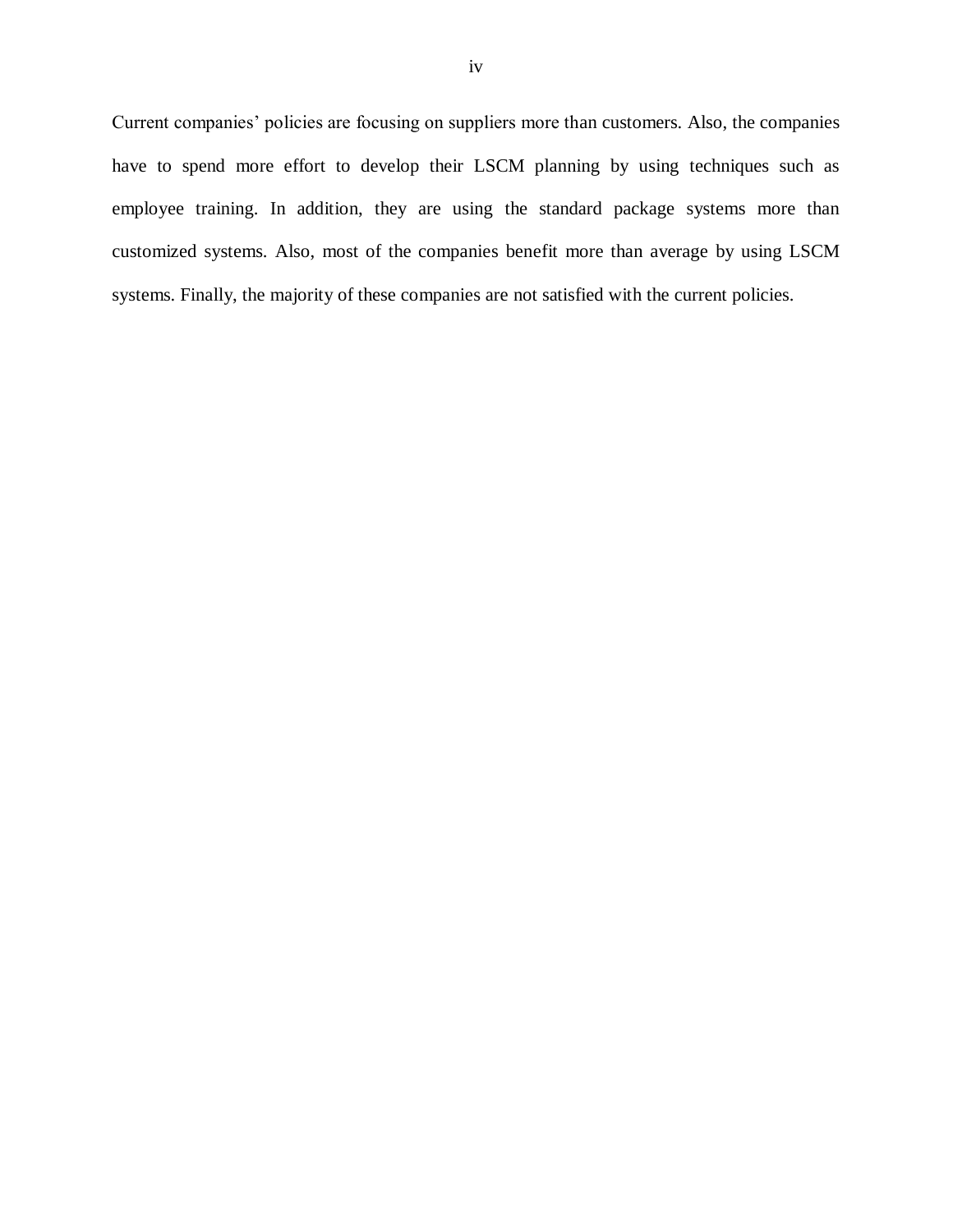#### ACKNOWLEDGMENTS

<span id="page-4-0"></span>At the onset, I would like to express my sincere gratitude to my thesis advisor Professor Marion Schafer. Most beneficial to my research was his guidance and valuable feedback. Also, I am grateful to Professor Gordon Minty and Professor Michael Hayden. I would like to thank them for their support and comments for improving and finishing this study.

I also would like to thank the Industrial Technology department staff, the faculty and administration, for their help in offering such a wonderful program. They are kind and helpful to me.

I would like to express my sincere gratitude to the Information Technology managers at Al-Hassan Industrial Technology. Their work and support were most helpful to build the success for this study. I am indebted to them and to their contribution for this study by replying to the survey and spared their precious time, not only in completing the survey questionnaire, but also elaborating their responses for better understanding of the context of their responses. This thesis would never attain the critical mass without their esteemed contributions.

Last but certainly not the least, I am proud to acknowledge the generous and enduring support and prayers of my mother, my father and my wife during this work. I dedicate this thesis to them.

v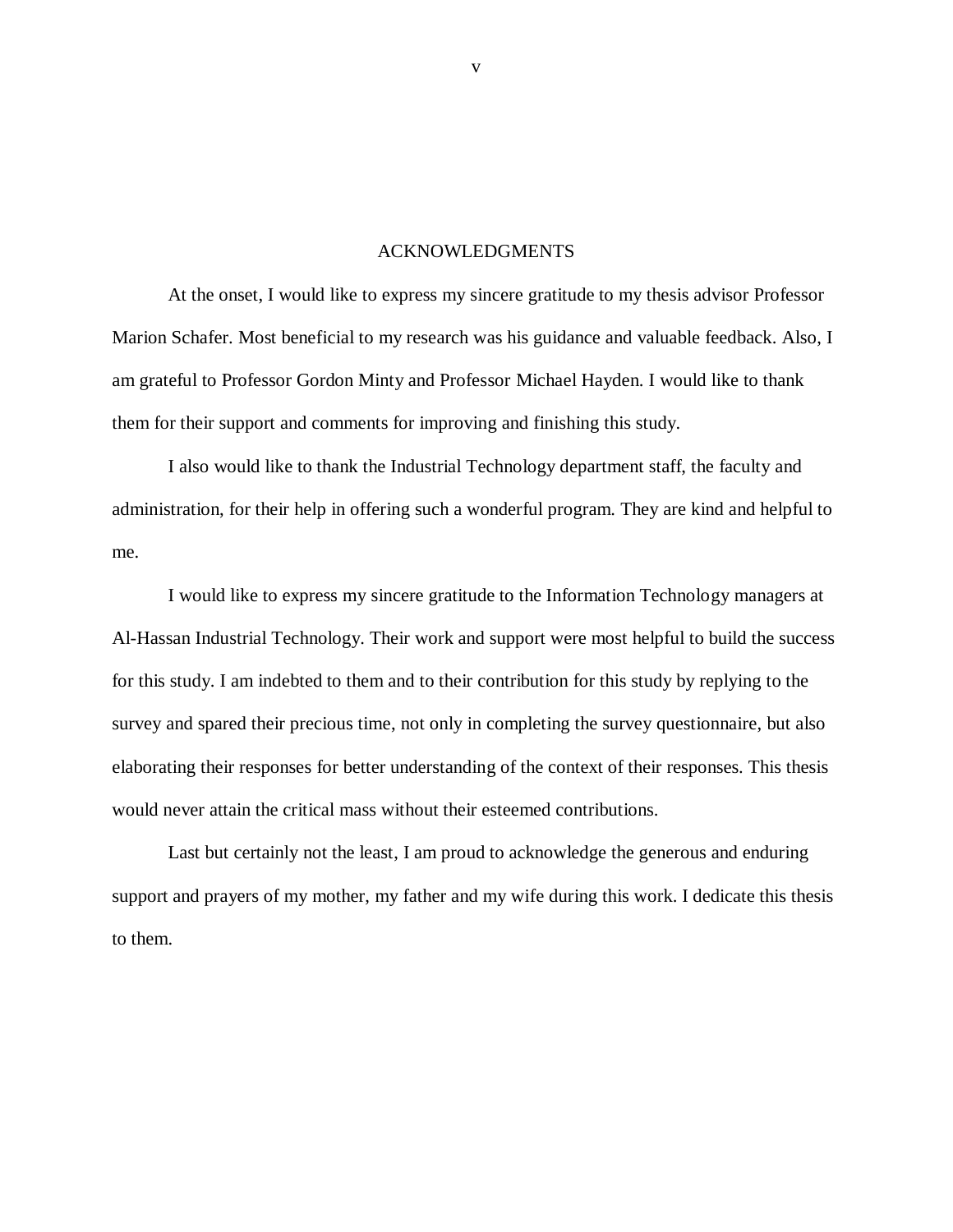# TABLE OF CONTENTS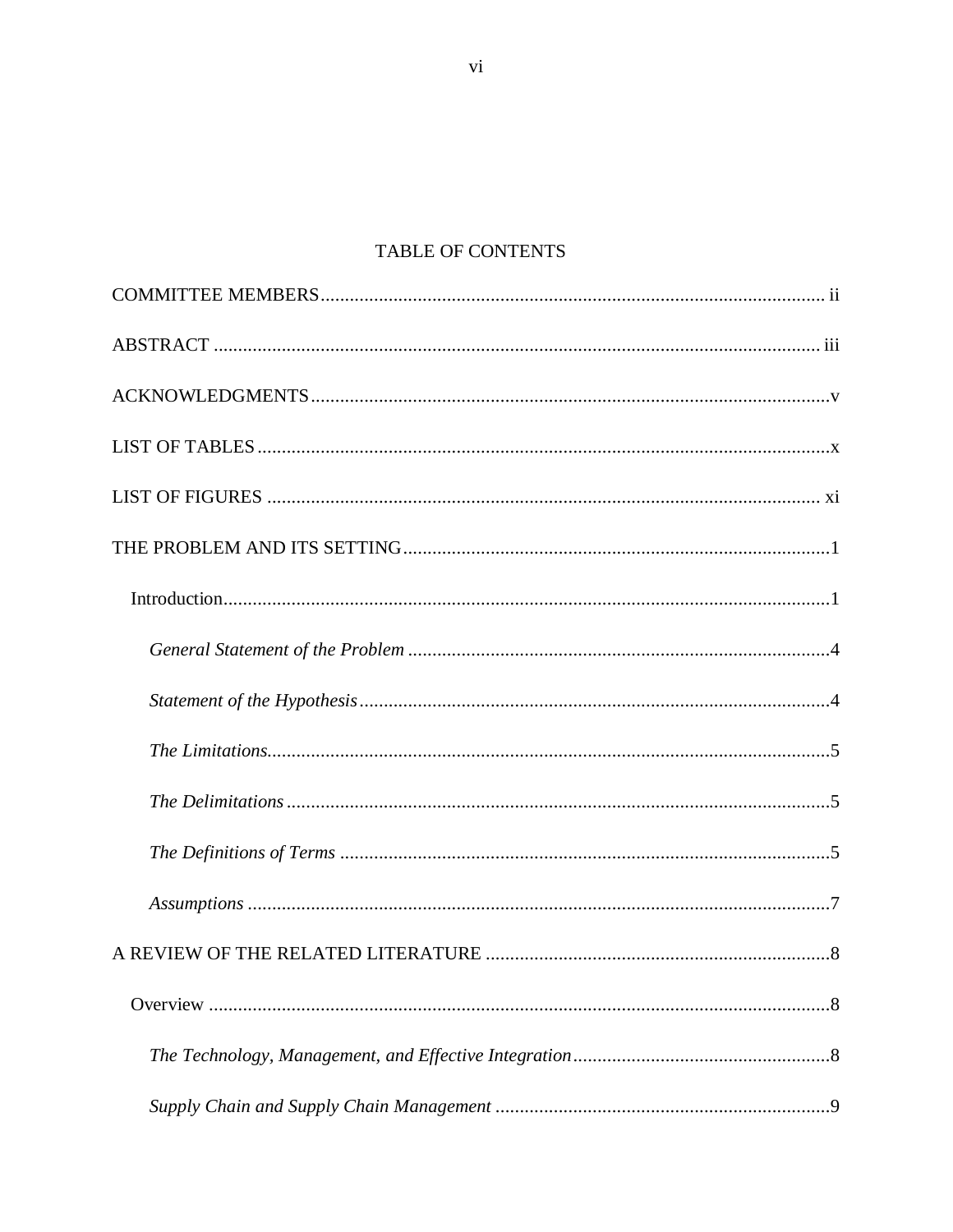| SCM in the Jordanian Transportation and Trading Across Borders17       |  |
|------------------------------------------------------------------------|--|
|                                                                        |  |
| The Government Efforts in Developing LSCM in the Transportation Area18 |  |
|                                                                        |  |
|                                                                        |  |
|                                                                        |  |
|                                                                        |  |
|                                                                        |  |
|                                                                        |  |
|                                                                        |  |
|                                                                        |  |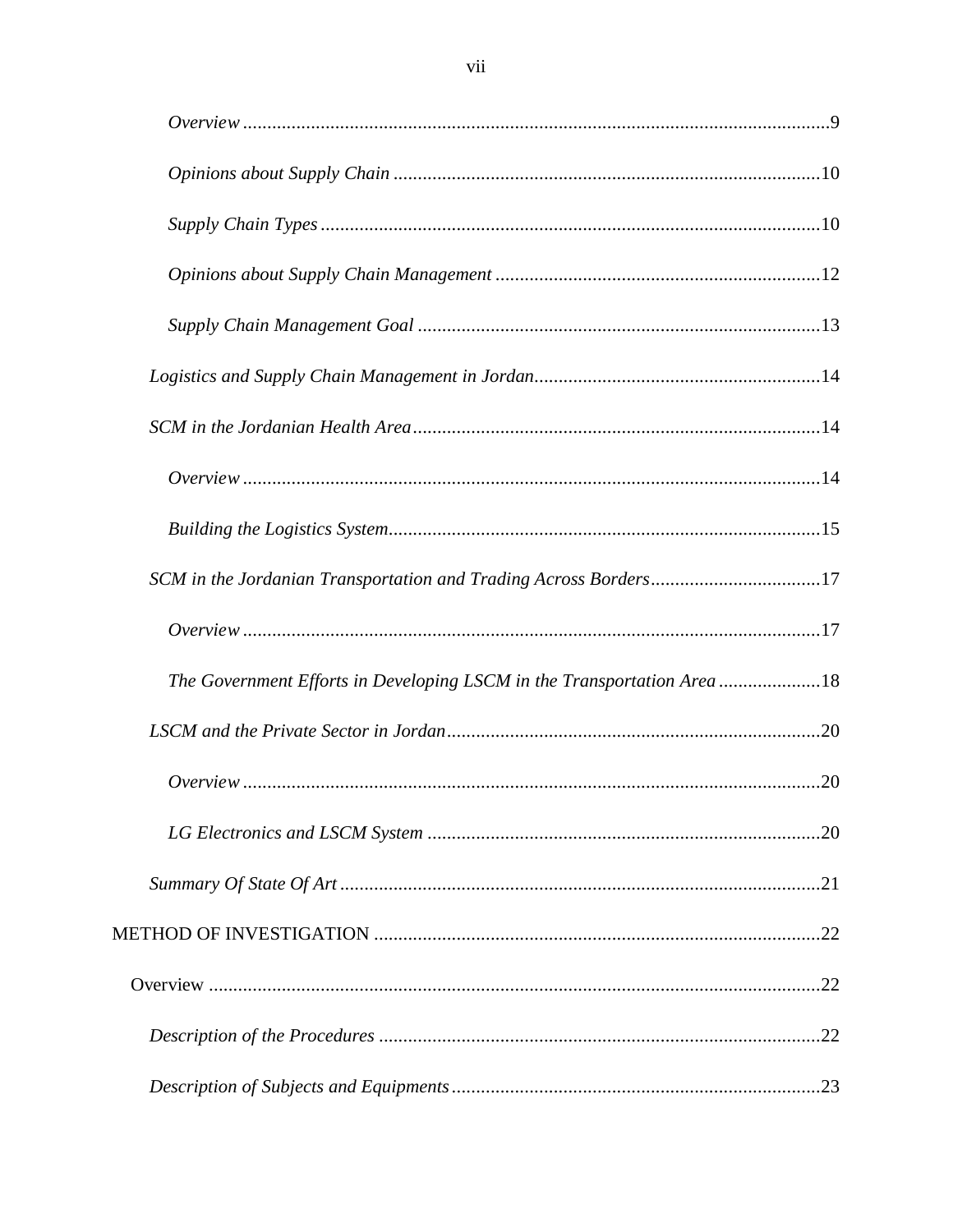| The Information Systems that Currently are In Use for LSCM at AIE 33 |  |
|----------------------------------------------------------------------|--|
|                                                                      |  |
|                                                                      |  |
|                                                                      |  |
|                                                                      |  |
|                                                                      |  |
|                                                                      |  |
|                                                                      |  |
|                                                                      |  |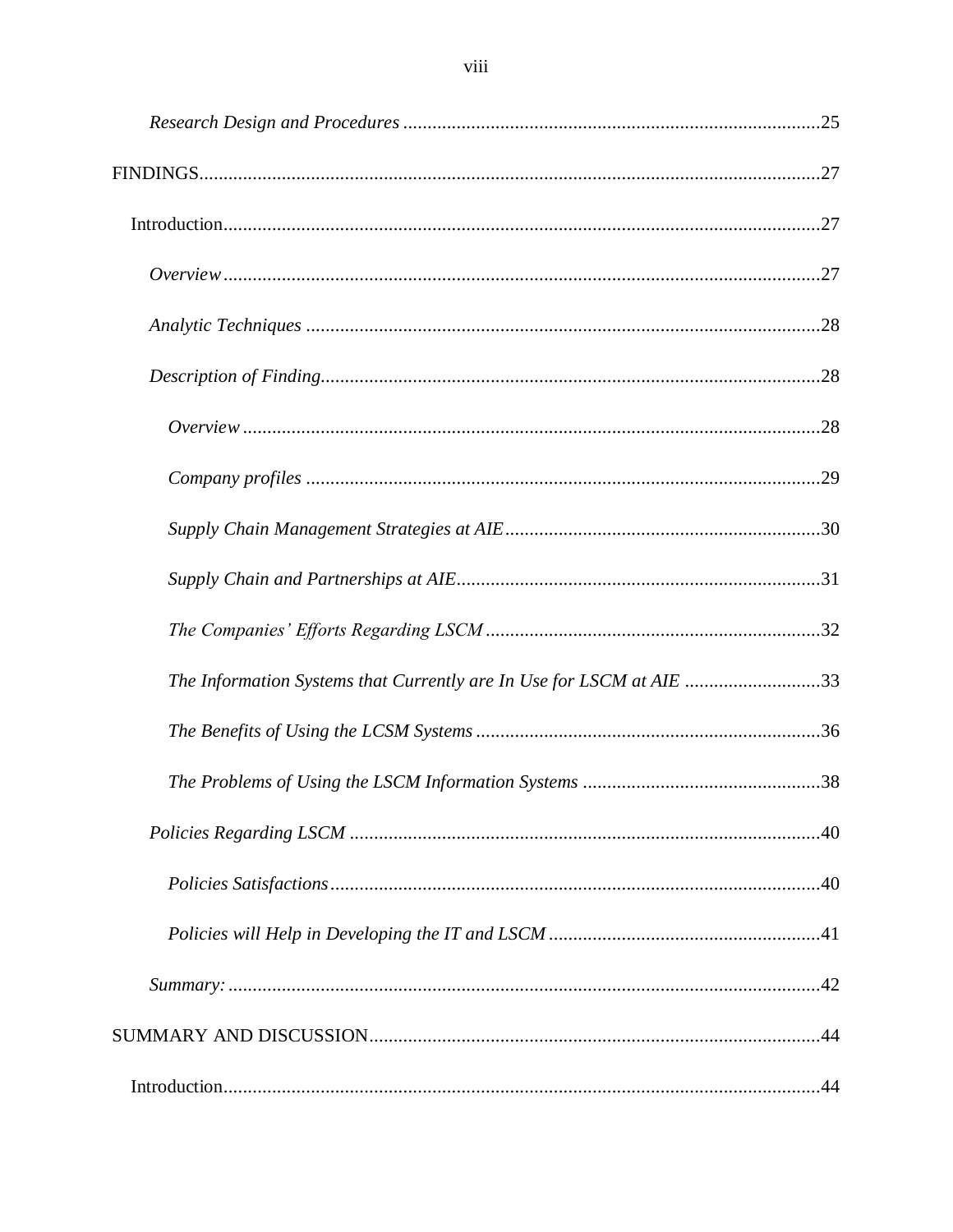| APPENDIX A: SUPPLY CHAIN MANAGEMENT AT AIE QUESTIONNAIRE 53 |  |
|-------------------------------------------------------------|--|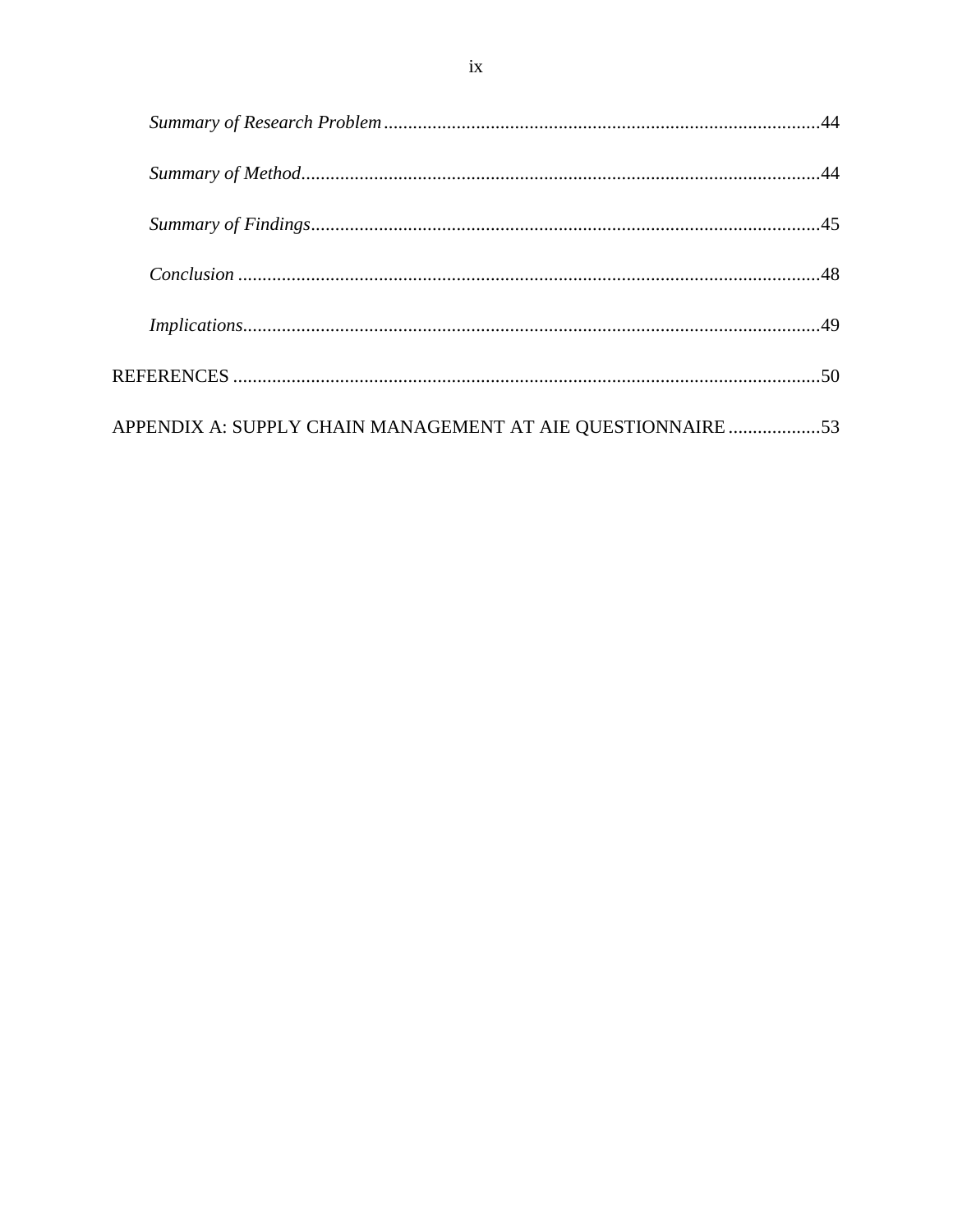# LIST OF TABLES

<span id="page-9-0"></span>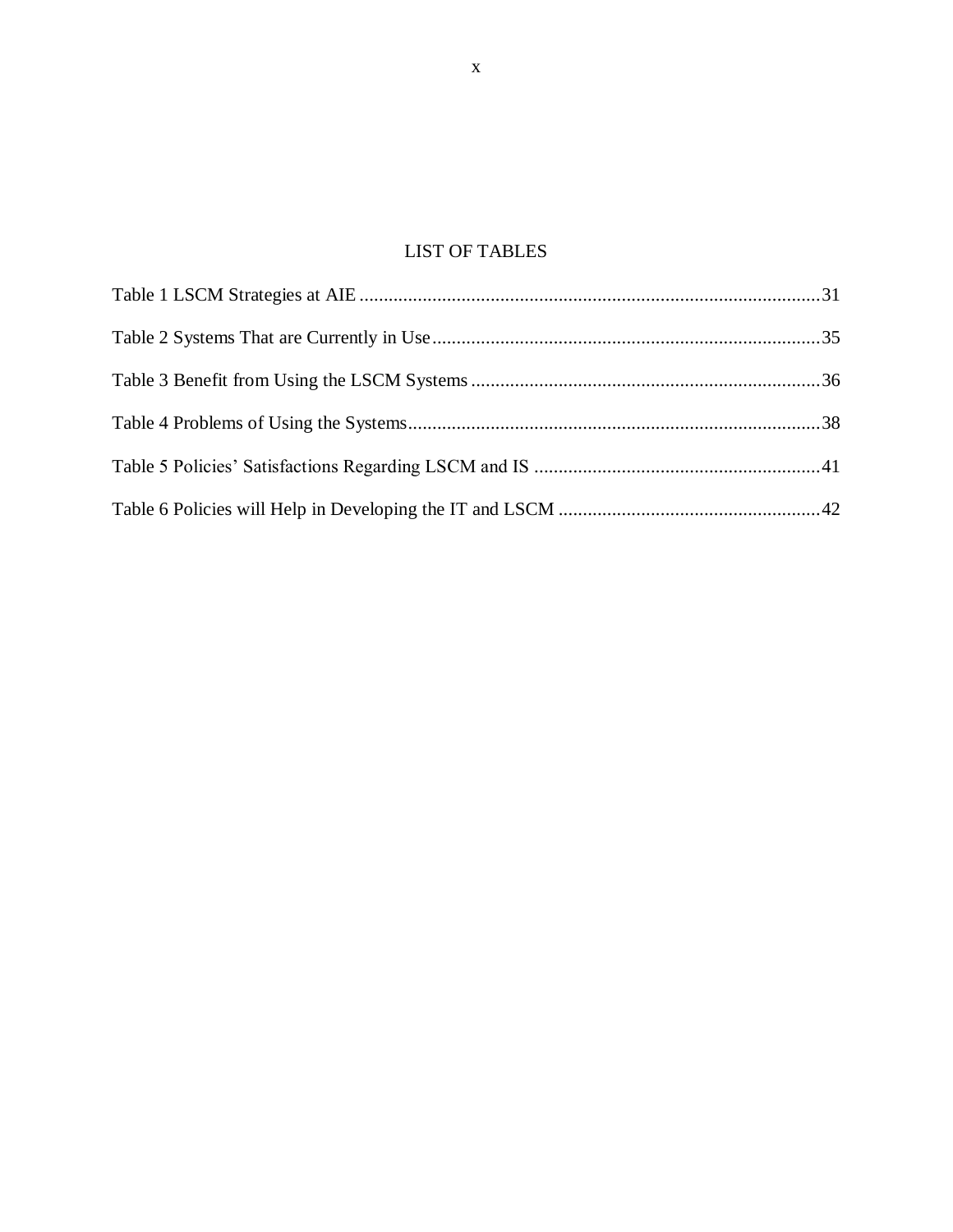# LIST OF FIGURES

<span id="page-10-0"></span>

| Figure 11: The Companies That Provide Training Programs to Their Employees33 |  |
|------------------------------------------------------------------------------|--|
|                                                                              |  |
|                                                                              |  |
|                                                                              |  |
|                                                                              |  |
|                                                                              |  |
|                                                                              |  |
|                                                                              |  |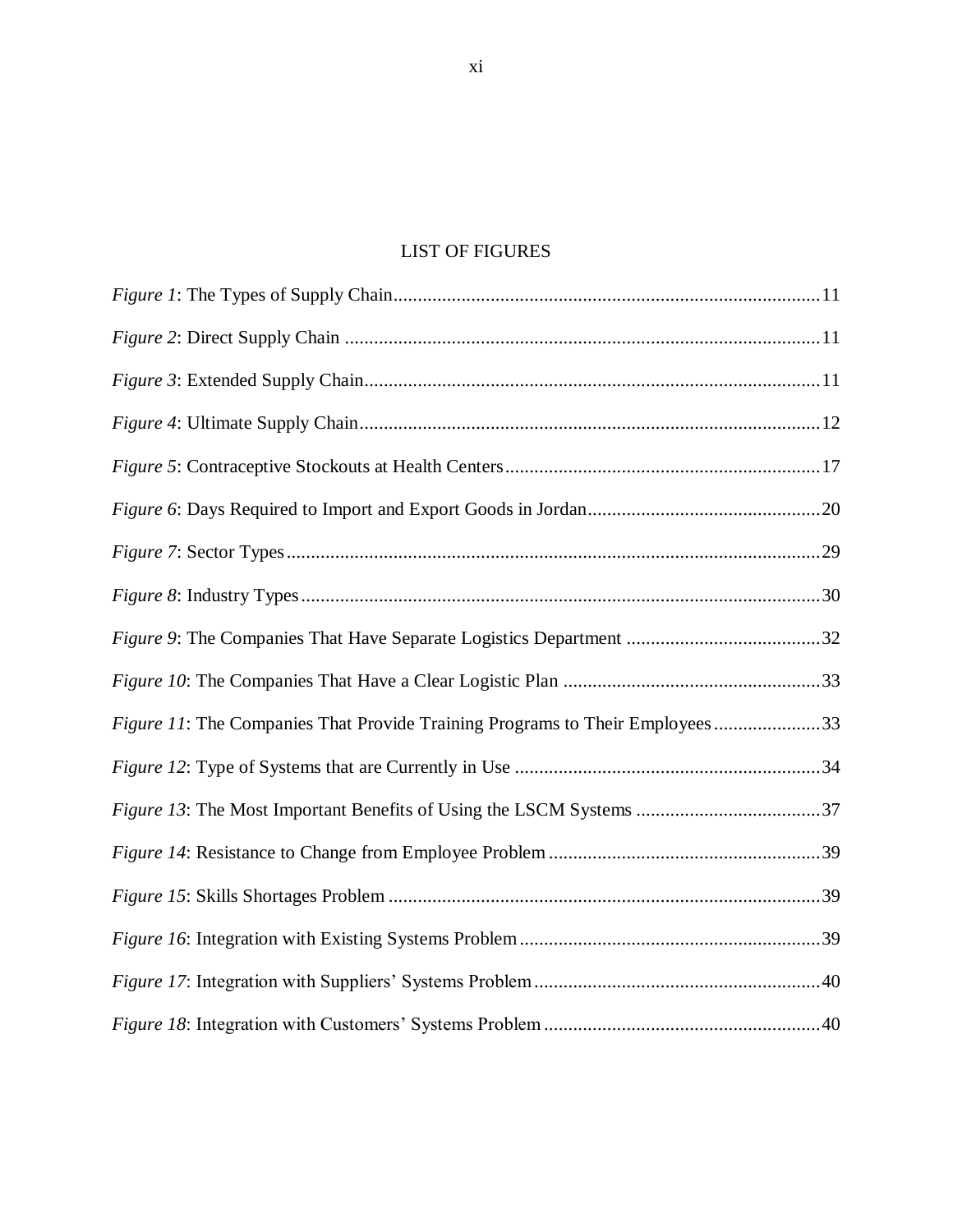## CHAPTER 1

#### THE PROBLEM AND ITS SETTING

## <span id="page-11-1"></span><span id="page-11-0"></span>**Introduction**

Countries all over the world have competed to develop their economies through different ways. One of the ways is enhancing Logistics and Supply Chain Management or LSCM. Governments and firms are starting to be aware of the integration strategy of concepts like systems, technologies, and frameworks with LSCM. These concepts are used to enhance the efficiency of LSCM. Also, the difficulty of the competition in the world market forces government and companies to think more dynamically. Firms build strong relationships with suppliers and customers, by sharing information and knowledge. Governments improve their relationships with their citizens and other countries. Also, by using technology infrastructure, they are increasing the level of sharing important information with other parties. According to integration strategies, firms create a collaborative effective supply chain that is capable of competing in strong ways. Kahn and Mentzer believed that, the integration is "a process of interdepartmental interaction and interdepartmental collaboration that brings departments together into a cohesive organization (1996)." In the literature review chapter, there will be more details about LSCM and technology. Also, it will be shown how integration is important between the management and the technology.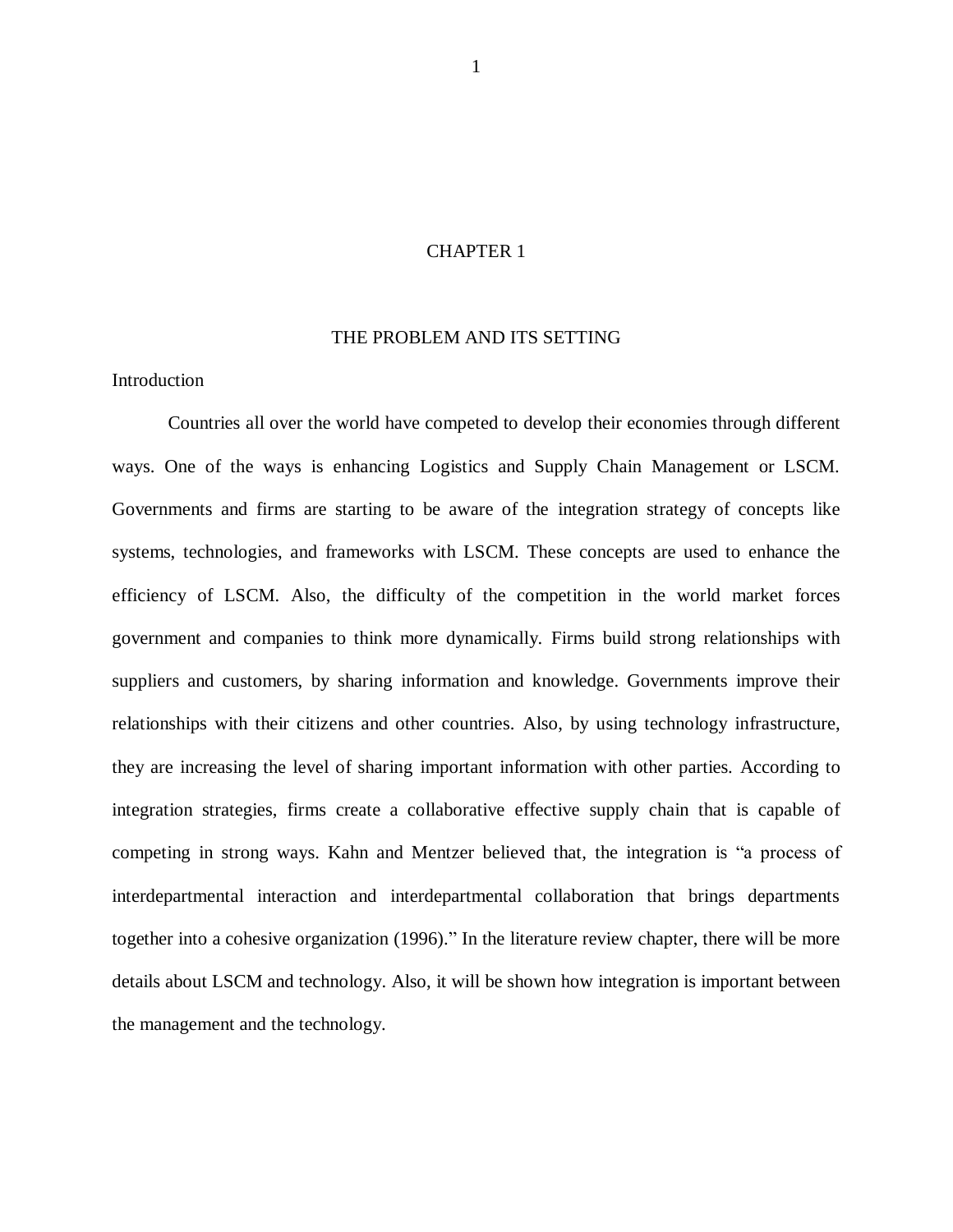Managing a supply chain strategy consists of managing activities like material resourcing, production planning, and the necessary information that is used in a physical distribution system. There are a lot of techniques, which are used to manage and improve the LSCM's activities, like Material Requirements Planning, Manufacturing Resource Planning, Enterprise Resource Planning, Supplier Relationships Management, and Customer Relationships Management. These days, the most powerful technique in management is technology (Mentzer, 1996). Technologies are used to enhance the LSCM strengths.

One of the most powerful technologies is wireless technology. This technique is used in two ways: the first one is Radio Frequency Identification or RFID. This technology was adopted by Wal-Mart in the United States and by the US Department of Defense or DoD. The RFID technology is supposed to be able to eliminate many of the problems with supply chain efficiency. The second technology is Global Positioning Satellites or GPS. Technologies such as these helped companies to improve tracking processes, processing information and customer relationships (Parvatiyar, 2001). The RFID technology is an example that represents the developed situation of the LSCM in one of the most developed countries, like the United States. This country placed the appropriate technology infrastructure in its place.

The Jordanian government is one of the governments that found out that if it needs to improve its economy it has to improve the supply chain management (SCM) in almost every aspect of life. Also, the Jordanian government found that economic improvement will not be achieved without technology improvements. In addition, it found the importance of the combination between technology and LSCM (Shwawreh, 2006). Applying technology in the Jordanian economy has a lot of support starting with King Abdullah and ending with the economist themselves. HM King Abdullah II says: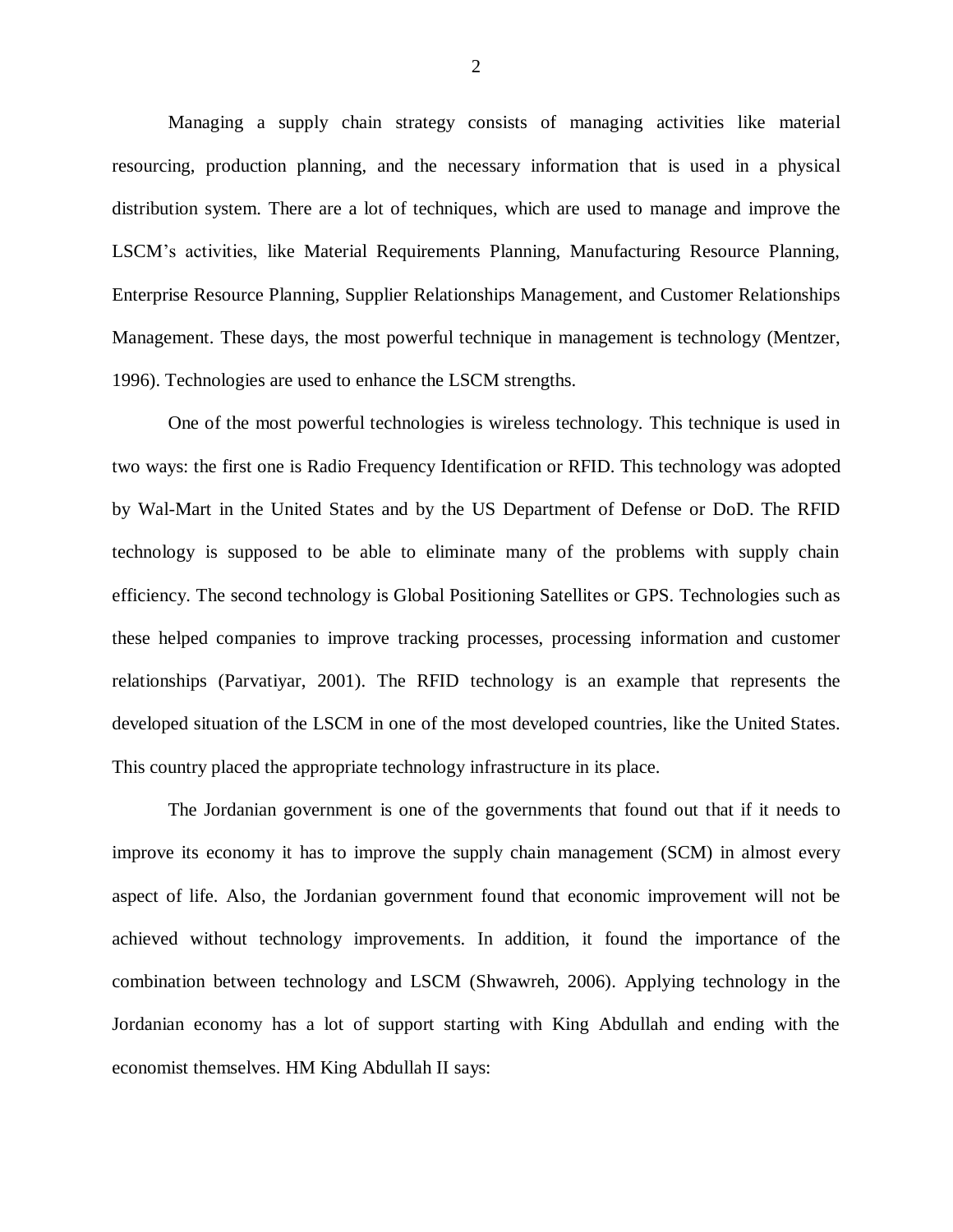"It is time to widen the scope of our participation in the knowledge economy from being mere isolated islands on the periphery of progress, to becoming an oasis of technology that can offer the prospect of economies of scale for those who venture to invest in our young available talent" (Government, 2006).

A lot of efforts are spent by the Jordanian government to develop the technology sector and the supply chain management programs. According to a United Nations survey, the efforts that were spent to develop the technology sector can be seen through the big improvement in technology between the Jordanian situation in 2005 and the Jordanian situation in 2008 (UN, 2005) (UN, 2008). Also, regarding The Global Information Technology Report 2009-2010 which was conducted by the CIA, Jordan ranked 44 (WorldEconomicForum, 2010). That meant Jordan started to compete with developed countries.

The literature review chapter will show the Jordanian government efforts in improving the LSCM. The Jordanian government objectives of enhancing technology tools are to improve the government transformation, to attain the critical national goals and improve the Jordanian economy. By providing a strong technology infrastructure, the government will gain a lot of advantages which will attract investors from all over the world to invest. The geographical location for the Middle East, generally, and Jordan, specifically, plays an important role to attract the international firms and that affects the response time of developing an effective LSCM program (Transportation, 2008). International firms believe Jordan's geographical location to be the perfect connection point, which connects them with the world in their commercial supply chains. Some investors believe that the Jordan location gives them a bigger chance to enhance their business to become global (Transportation, 2008). All those reasons and more effect the development of the LSCM program in Jordan.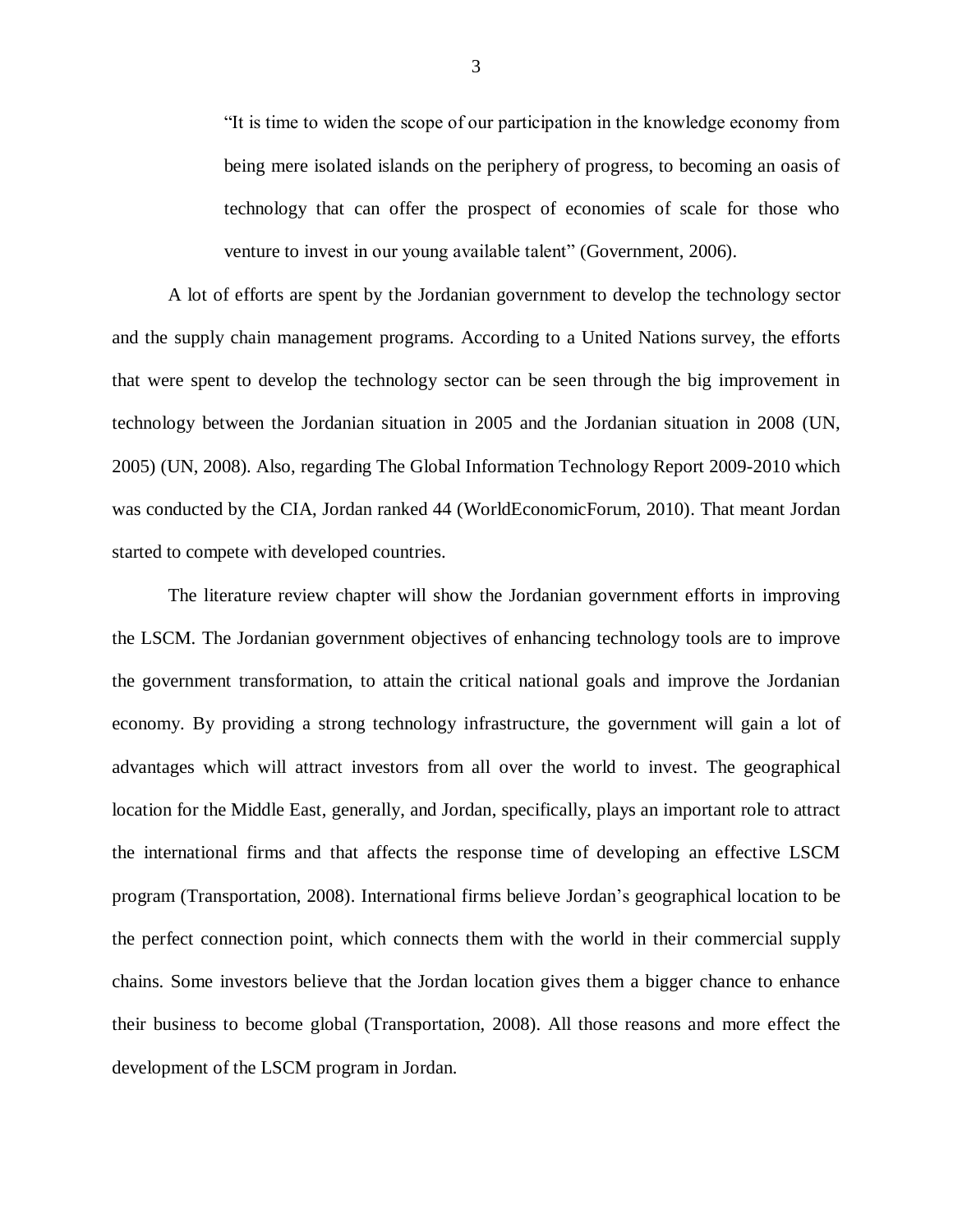#### <span id="page-14-0"></span>*General Statement of the Problem*

In order to investigate the current status of the use of information systems for LSCM, and to review the current enterprises' policies for LSCM, a survey was conducted for the industrial firms at Al-Hassan Industrial Estate (AIE) in Jordan. The results of the study gave an indication about the companies' situation regarding LSCM. The results of this study came with the answers for three questions. The first question: What are the major challenges and developments with the use of information systems for LSCM? The second question: What is the actual level of satisfaction of current AIE enterprises' policies regarding LSCM? Finally, what is the actual need of enterprises at AIE for the effective use of information systems for LSCM? By answering these questions, it was easy to extract a conclusion about the LSCM situation.

#### <span id="page-14-1"></span>*Statement of the Hypothesis*

The null hypothesis of the study was that the enterprises at AIE are not aware of effective strategies and systems regarding the LSCM. The alternative hypothesis was that the enterprises at AIE are aware of strategies and systems regarding the LSCM, and they are ready to implement the most effective solutions for LSCM. There are three reasons for the alternative hypothesis. The first, the Jordanian government, according to a recommendation from King Abdullah, spent a lot of effort in developing the economy in many different ways. The most effective effort is to enhance the technology sector and the technology infrastructure. That, for sure, will positively affect the LSCM area in Jordan. Second, as mentioned above, the Jordan geographical position can be attractive to the world investors. Third, according to the United Nation survey, there was a big enhancement between the Jordanian situation in technology between 2005 and 2008. Finally, in 2010, the CIA factbook classified the Jordanian economy as an emerging market with a free market economy (WorldEconomicForum, 2010).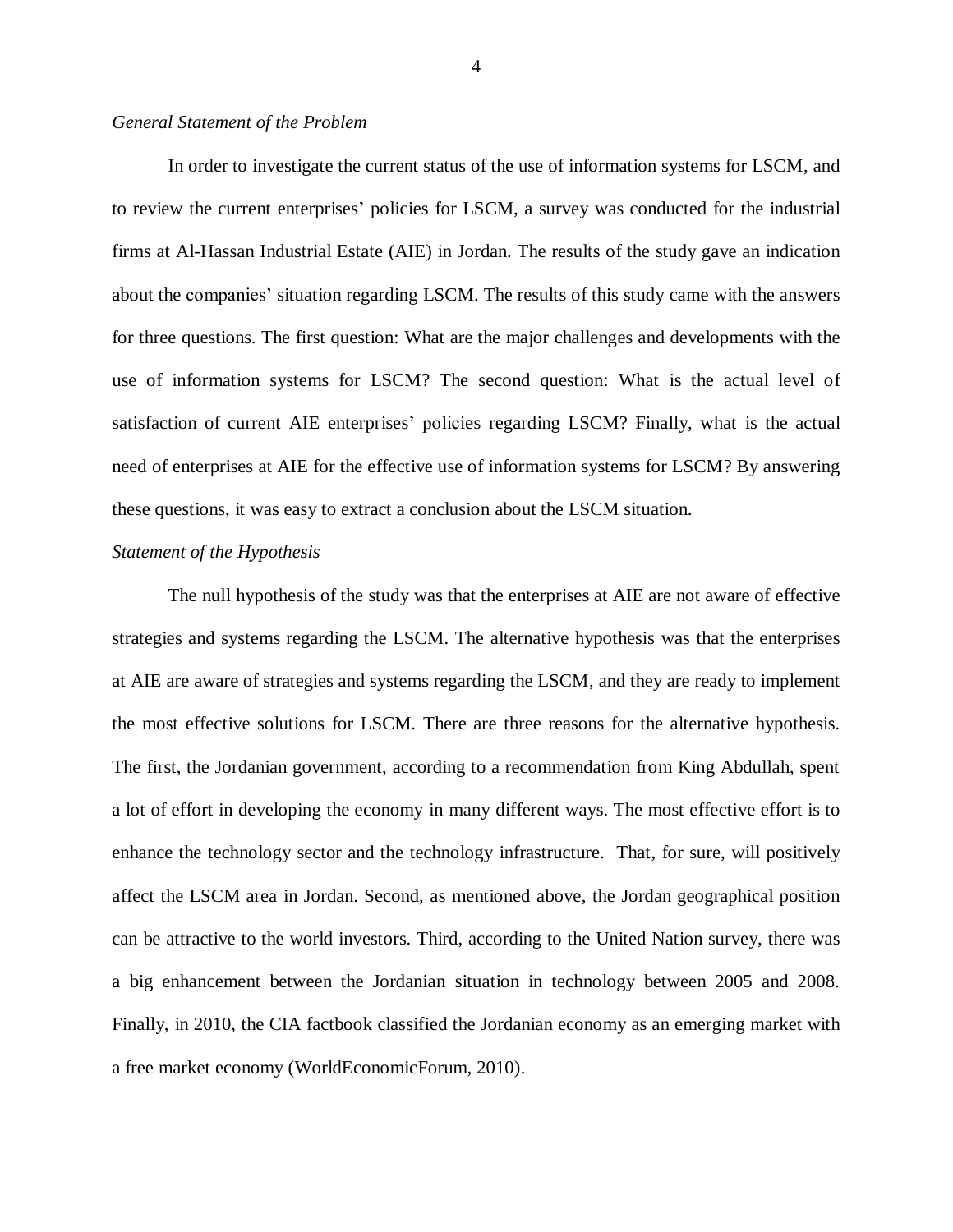#### <span id="page-15-0"></span>*The Limitations*

There are two limitations for this study. The first one is that there is a shortage of academic research that is conducted for LSCM in Jordan. This affected the literature review and hindered the clear picture of the Jordanian LSCM situation.. The second limitation is that the Arabic translation for the LSCM terminologies can affect the meaning of the original English terminology.

#### <span id="page-15-1"></span>*The Delimitations*

There are two delimitations found in this study. First, manufacturing and services enterprises were the target sample for this study, because they tend to adopt such these information systems (Ketikidis,2008). The second is that the enterprises that are located outside the AIE were not covered by the study. The lack of money and time restricted the wide distribution of the survey to every city in Jordan.

#### <span id="page-15-2"></span>*The Definitions of Terms*

*Management*: Management is the act of organizing people to achieve certain goals. Also, it can be defined according to the Merriam-Webster dictionary as "the conducting or supervising of something as a business" (2010). Henri Fayol, who developed a theory of Management Science, believes that the most important activities of management are forecasting, planning, organizing, commanding, coordinating and controlling (Fayol, 1917).

*Technology*: The International Network for Small and Medium Sized Enterprises or INSME defined technology as "a human innovation in action that involves the generation of knowledge and processes to develop systems that solve problems and extend human capabilities" (2003). In other words, technology is any process that can improve the human knowledge and be used to solve problems by making life easier. Finally, Merriam Webster defined technology as "a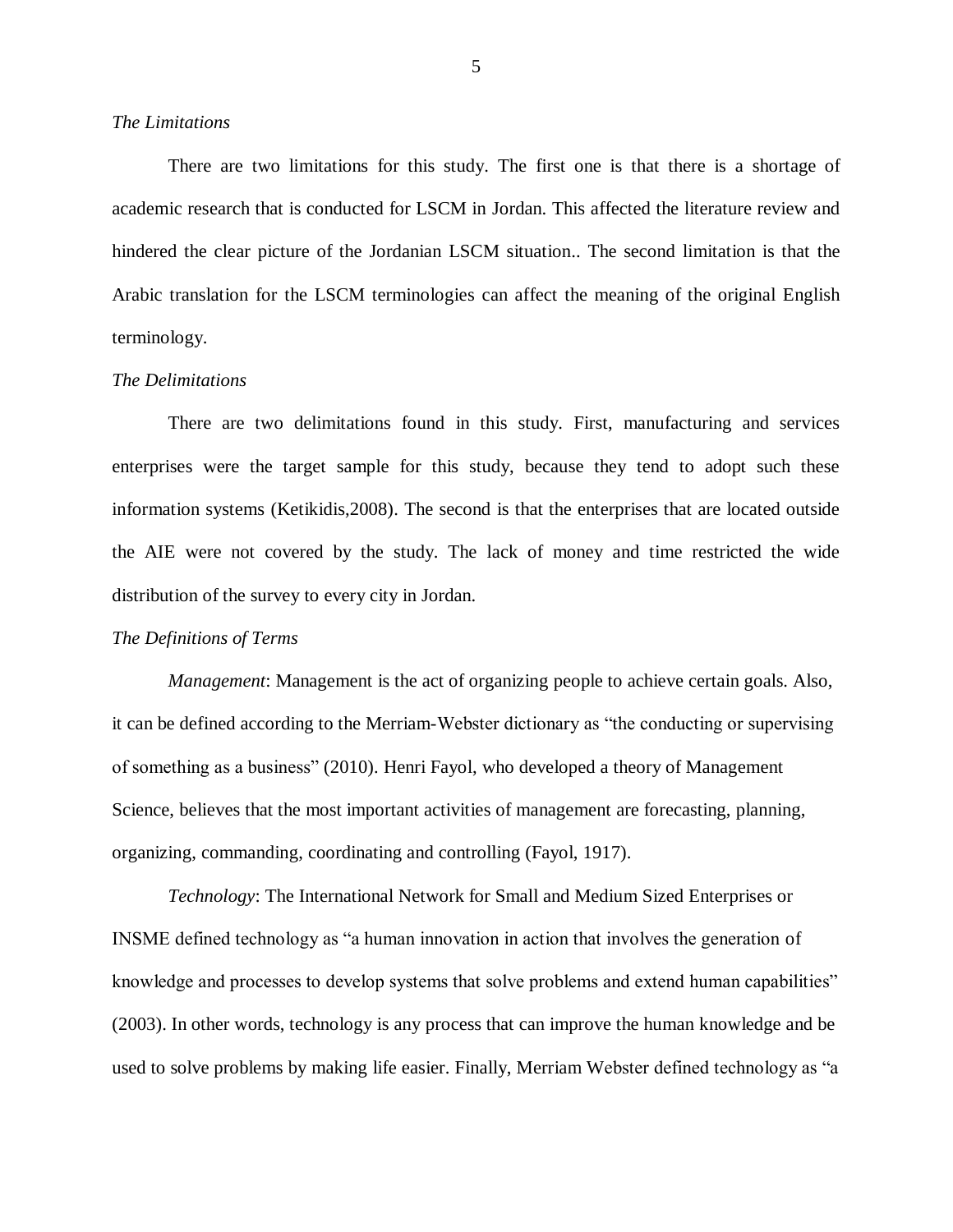manner of accomplishing a task especially using technical processes, methods, or knowledge" (2010).

*Information Systems or IS*: Information Systems can be defined simply as computerized tools that are used to organize data and information in easy form to extract decisions that help in managing organizations (Skinner, 1985).

*Integration*: Merriam Webster defined integrate as "to incorporate into a larger unit" (2010). From the definition it can be understood that integration is anything that can work with another to come out with an output or a result. The research purpose of defining this concept is to inform the reader that the integration between management and technology came out with concepts like the automotive SCM. Also, the supply chain management used a lot of technologies to enhance its improvement. The new supply chain management is named automated supply chain management. The literature review chapter will include more explanation about the integration between management and technology.

*Information Technology or IT*: Simply, Information Technology is using technology resources to facilitate the use of information. Also, it can be defined as "the technology involving the development, maintenance, and use of computer systems, software, and networks for the processing and distribution of data" (Merriam-Webster, 2010).

*Supply Chain Management or SCM:* SCM is managing the activities that are used to deliver a product from manufacturers to target users. Also, it can be defined as the "management of all the activities along the supply chain from suppliers to internal logistics within a company and to distribution to customers." (ETSU, 2010). The new form of SCM is the automated SCM, which is using technologies to improve the efficiency of SCM. Detailed definitions for SCM will be in the specific section.

6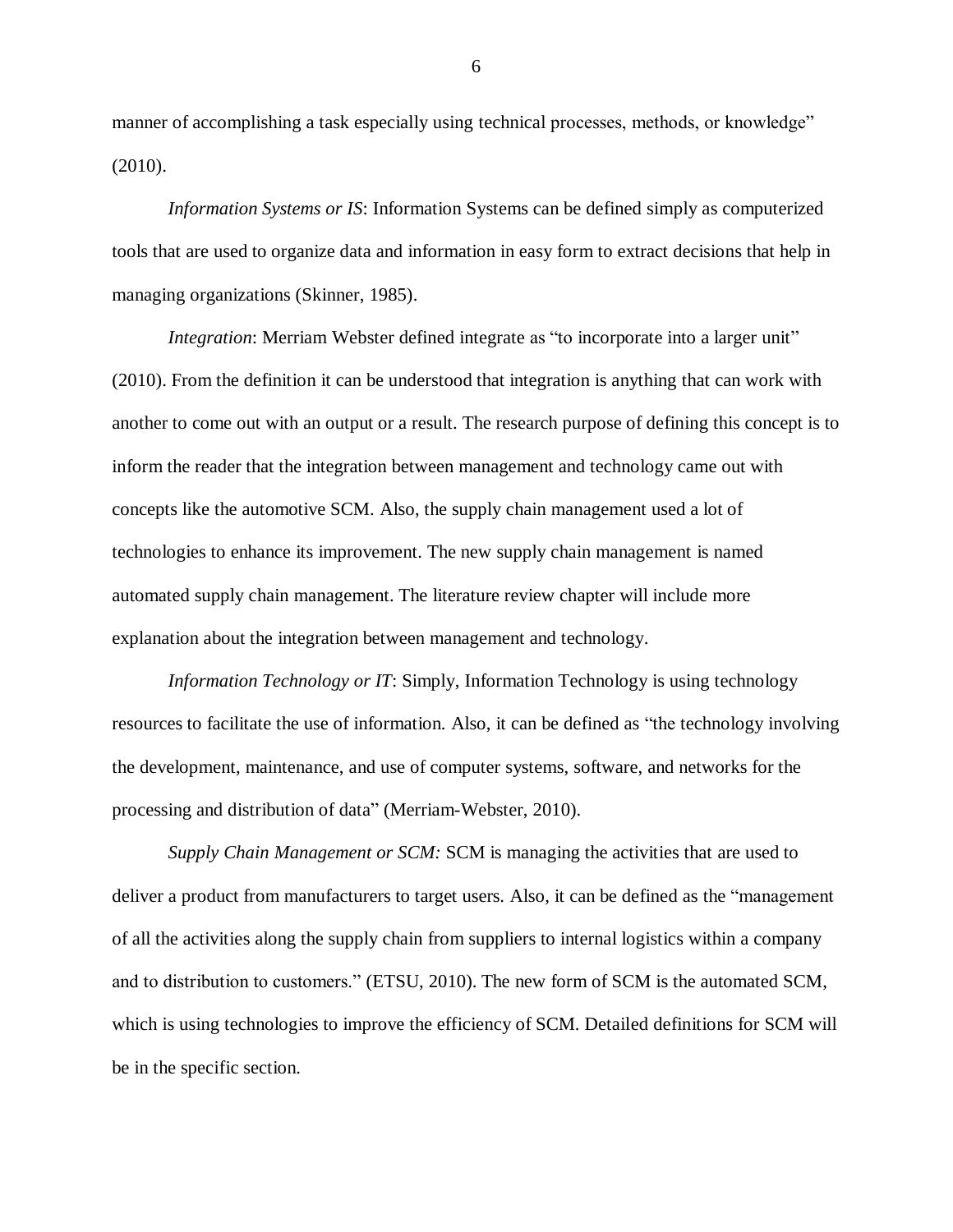*Logistics Management:* Logistics management is managing the process of moving products or resources from one place to another in order to meet customers' needs. The Council of Supply Chain Management Professionals defined logistics management as:

> "that part of supply chain management that plans, implements, and controls the efficient, effective forward and reverses flow and storage of goods, services and related information between the point of origin and the point of consumption in order to meet customers' requirements" (2000)

Logistics and Supply Chain functions can overlap, but from the researcher concept the only difference is that Supply Chain tends to focus on purchasing and procurement and the logistics is focusing more on the physical flows of the products and resources.

*Hashemite Kingdom of Jordan:* Jordan is a country in the Middle East and the capital city is Amman. Jordan is classified as an emerging market with a free market economy by the CIA World Factbook in 2010 (WorldEconomicForum, 2010).

*Al Hassan Industrial Estate or AIE*: It is an Industrial city that houses several outsourcing companies supported by foreign shareholders with most of the products sold to American and European markets. The AIE consists of 49 manufacturing and service companies which can be classified as light and high- tech industries.

#### <span id="page-17-0"></span>*Assumptions*

This study is built on three important assumptions. The first assumption is that there is a need for this study to know the current situation for SCM of Jordanian enterprises. The second assumption is that the target population of this study is representative of industry in Jordan. Finally, the researcher assumes that the IT managers are able to understand the survey was which conducted by using the English language.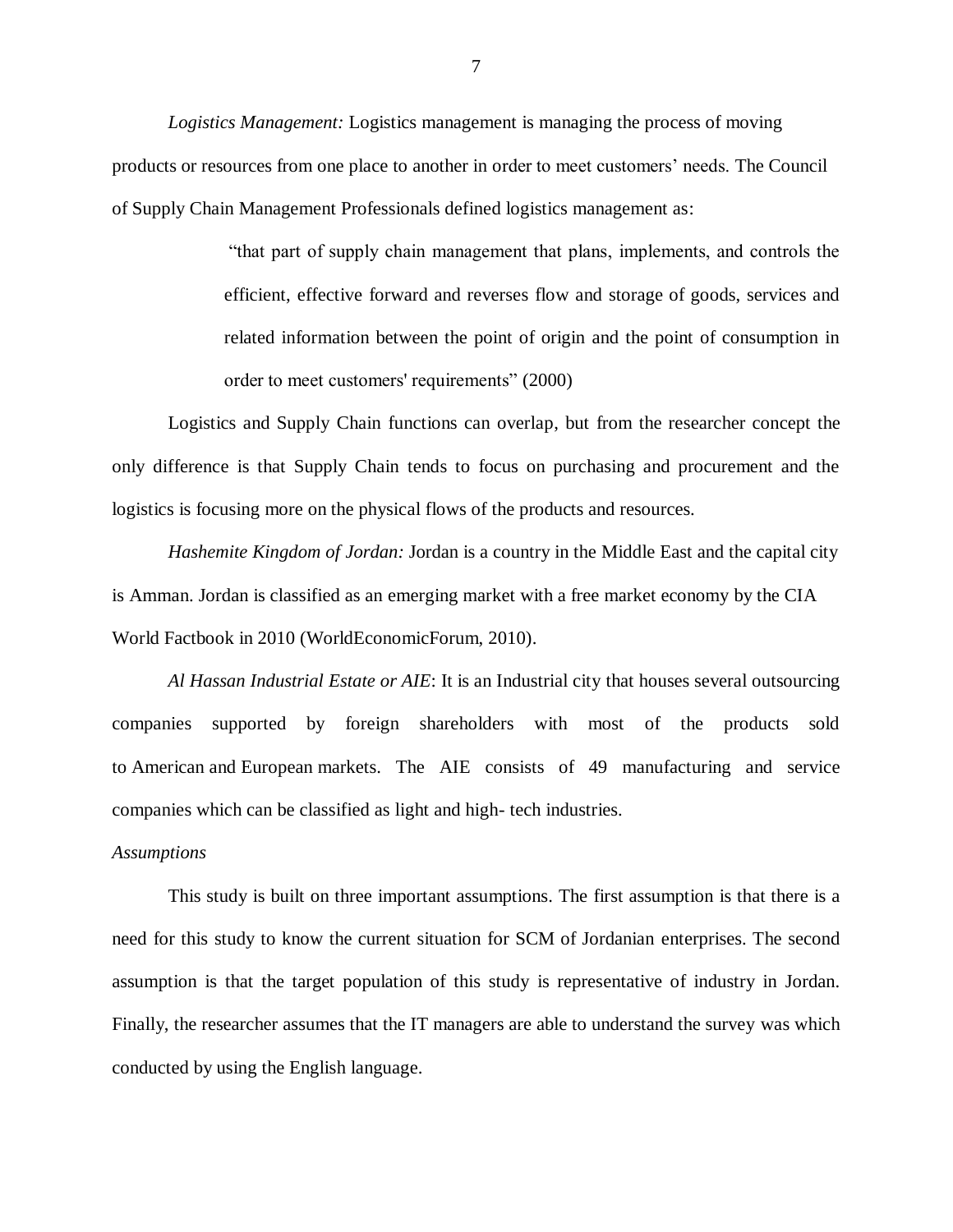## CHAPTER 2

#### A REVIEW OF THE RELATED LITERATURE

## <span id="page-18-1"></span><span id="page-18-0"></span>**Overview**

The Jordanian government has a lot of basic required to LSCM, like technology tools and professional skills, which can build strong LSCM solutions. A lot of effort is spent to enhance the LSCM area. This effort can be summarized in two sectors, health care and transportation. This chapter will give the reader an overview of past research. First, it will discuss the integration between the management and technology. Then, it will discuss the supply chain management topic. Finally, it will focus on the Jordanian effort in enhancing the LSCM area.

## <span id="page-18-2"></span>*The Technology, Management, and Effective Integration*

Henry Mintzberg defines a manager in his research as "that person in charge of the organization or one of its subunits" (1975)**.** According to Mintzberg's research, he found that the traditional duties for managers are to write and execute the plans after evaluating and collecting information to help in managing the organization. Also, he found some facts in his research, which are that managers work at an unrelenting pace, that their activities are characterized by brevity, variety, and discontinuity, and that they are strongly oriented to action and dislike reflective activities. Wickham Skinner defined technology, in chapter nine of his book *Manufacturing, the Formidable Competitive Weapon,* as "the set of physical processes, methods, techniques, tools, and equipment by which product are made or service rendered" (1985). From Skinner's definition, it can be understood that technology can serve any production system, and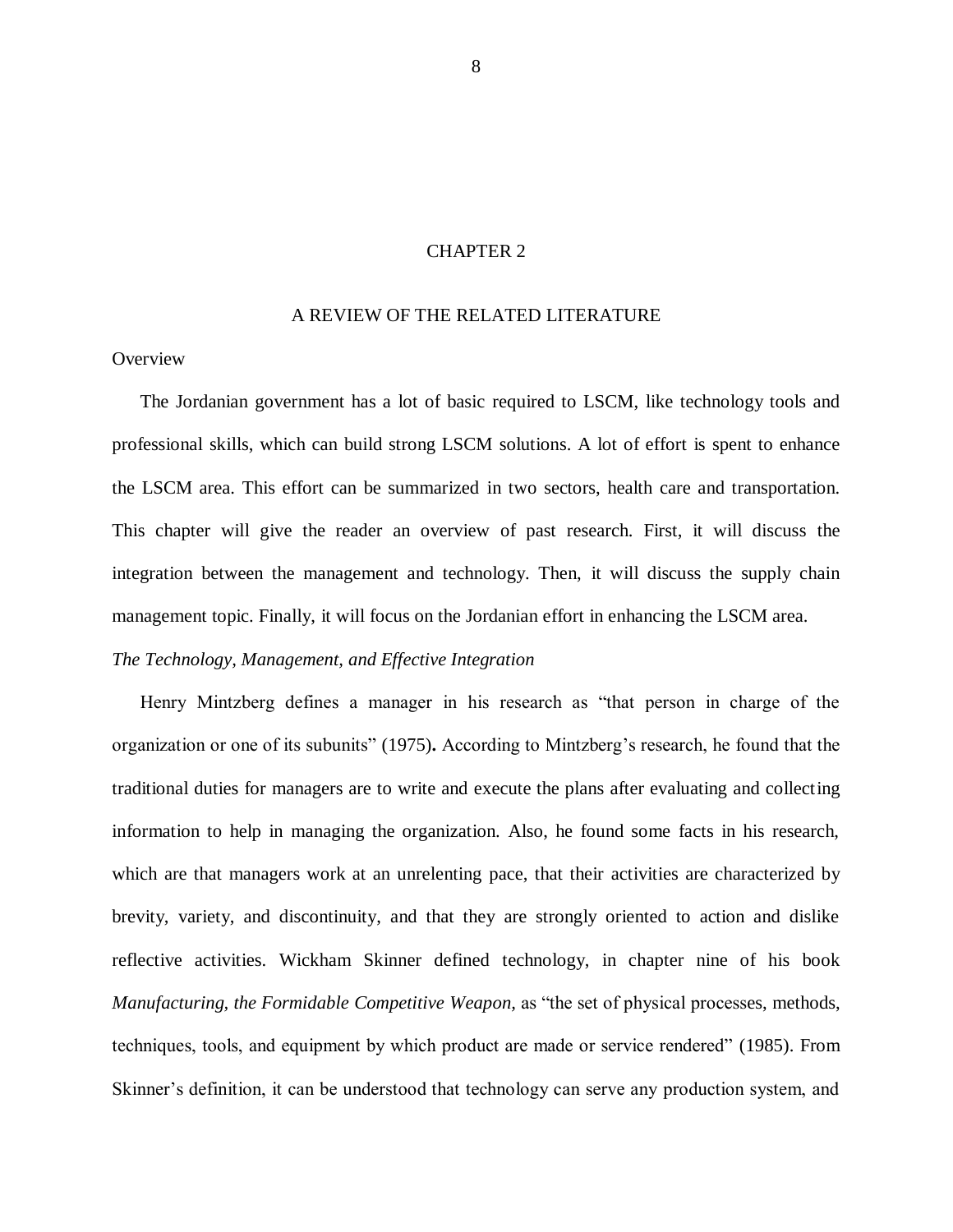it can be effective. In addition, from the definition of Skinner, it can be found that technology can be applied to companies' management to improve it. Skinner believes that "an intelligent manager can learn to understand and to deal effectively with technology" (1985). The Information Era has generated new technologies able to improve almost every aspect of business, and one of these aspects that are affected by technology is SCM. By making a combination between management and technology concepts, it will find a new output named information technology, or IT. As mentioned above, IT is a system used to control and manage. IT now has become the backbone of every business. IT was a revolution for the business world. "Information technology is no longer a business resource; it is the business environment" is what John Browning indicated as a result of his survey that he made in 1990 (Choure, 2004 ). As mentioned above, SCM is one of the business activities that were affected by technology, which became a more effective system by applying technology. Technology enables firms to improve their business operations. All organizations now are aware of the effects, benefits and implications of technology in SCM, and also its ability in creating its own competitive advantages. A creative SCM can also add value to a firm by reducing cost or increasing revenue. The creativity in SCM can be formed by using effective technologies.

#### <span id="page-19-0"></span>*Supply Chain and Supply Chain Management*

#### <span id="page-19-1"></span>*Overview*

Forrester, through his management research, was able to define and build the basics of the SCM idea that "Management is on the verge of a major breakthrough in understanding how industrial company's success depends on the interactions between the flows of information, materials, money, manpower, and capital equipment" (1958). Also, he was aware of the technology impact he believes that "The way these five flow systems interlock to amplify one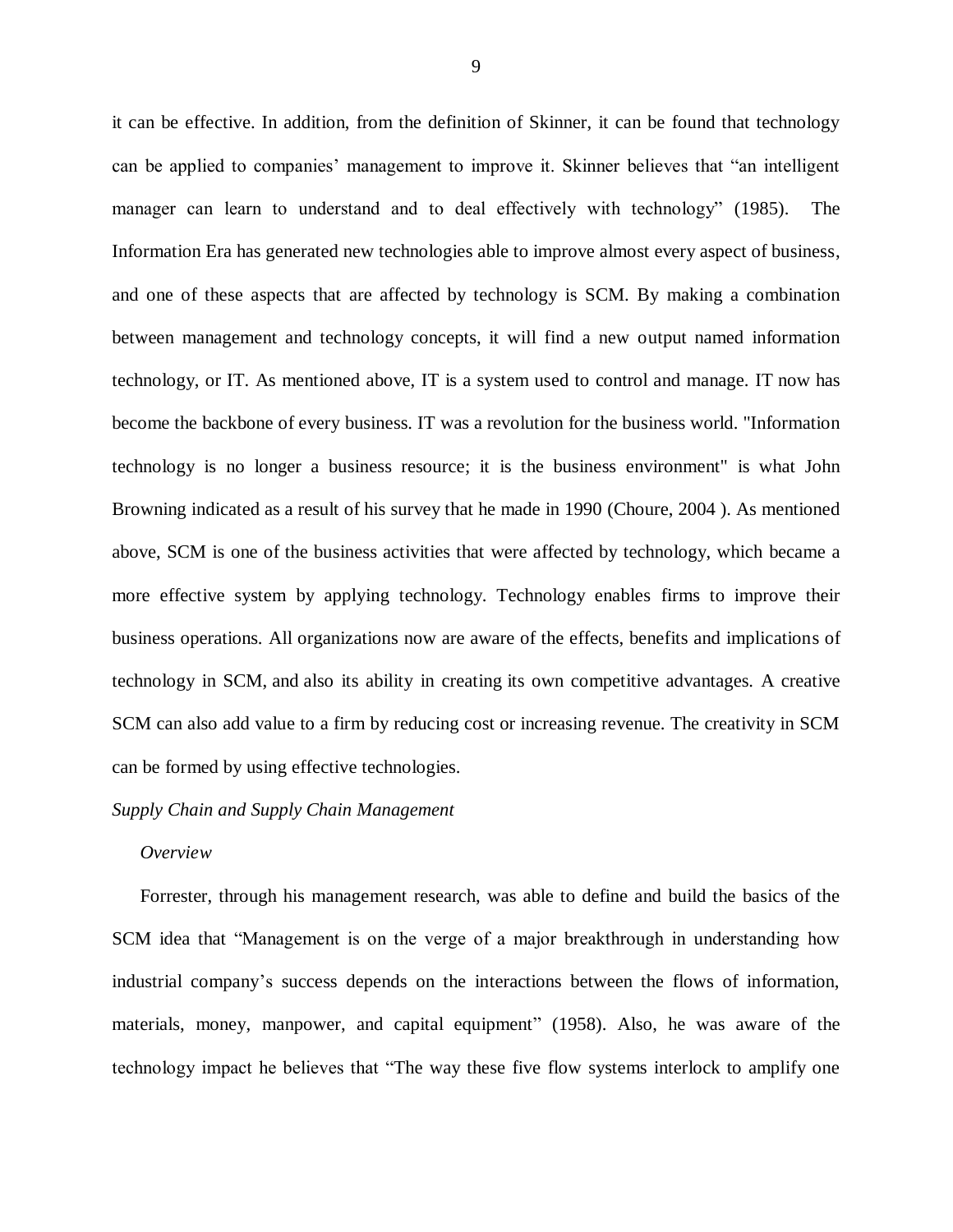another and to cause change and fluctuation will form the basis for anticipating the effects of decisions, policies, organizational forms, and investment choices" (1958). Even though Forrester's article is more than 50 years old, he forecasted the new shape of SCM and how the technology systems will play an important role in managing SCM.

The concept of SCM has risen and become popular during the last 10 years (Martha, 1997). There are two important reasons for the popularity of this concept. The first one is global sourcing, "this globalization of supply has forced companies to look for more effective ways to coordinate the flow of materials into and out of the company." The second reason is the rapid changing in technology and economics. These reasons force enterprises to implement a more effective and flexible supply chain system (Mentzer, 2001).

#### <span id="page-20-0"></span>*Opinions about Supply Chain*

La Londe and Masters believe that a supply chain is a group of enterprises that pass materials forward (Londe, 1994). Christopher believes the Supply Chain is "the network of organizations that are involved, through upstream and downstream linkages, in the different processes and activities that produce value in the form of products and services delivered to the ultimate consumer" (1992). In simple words, supply chain consists of manufacturing, distribution, and target customers.

#### <span id="page-20-1"></span>*Supply Chain Types*

There is confusion in the supply chain classification. Hicks, Earl and McGovern, in their research, divided supply chain into two types. The first type is the external supply chain which involves companies' relationships with customers and with suppliers. Also, it may include external firms as a third party. The second type is the internal supply chain. The internal type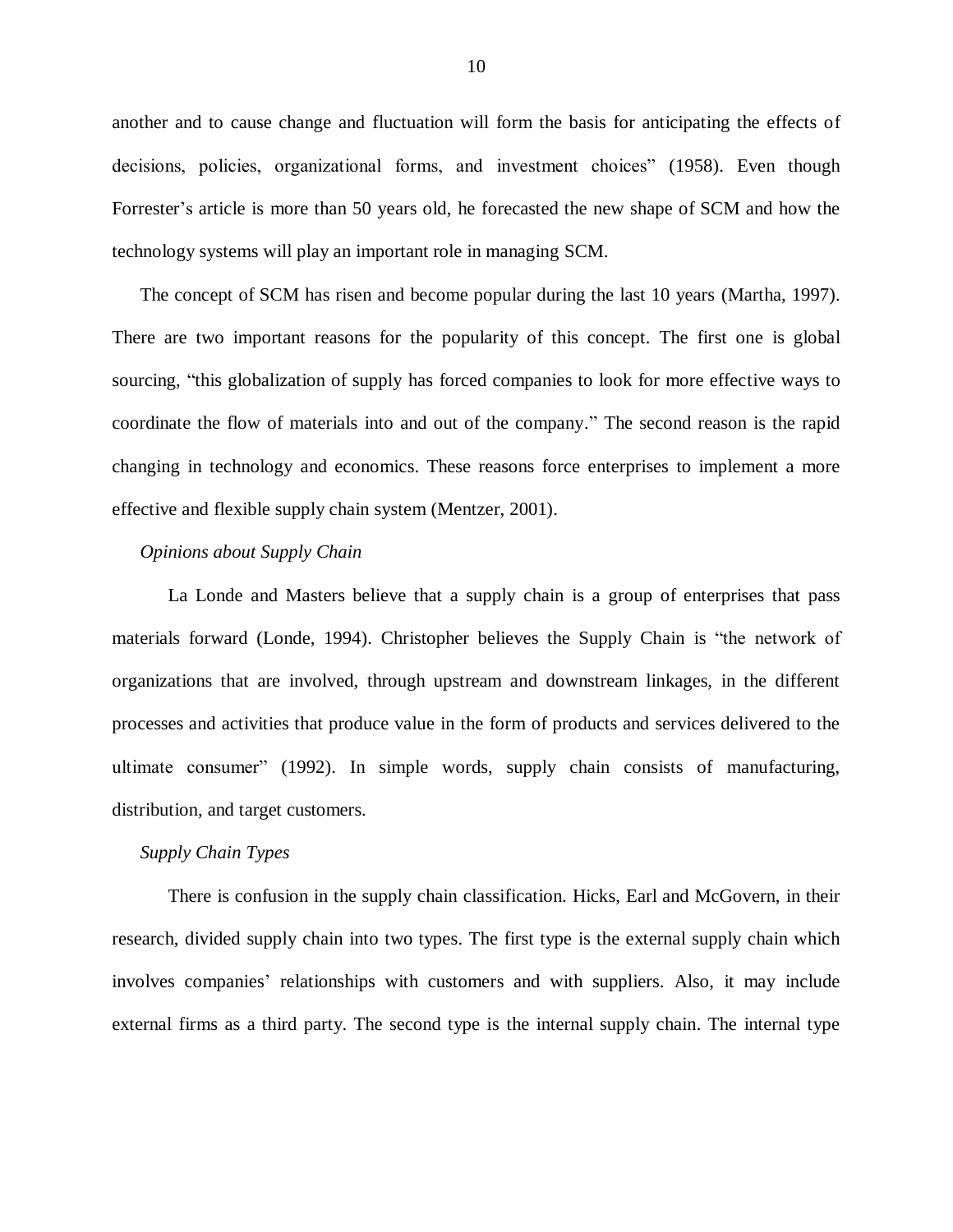involves the relationship between different units within an organization. The figure below shows the two types (Hicks, 1999) (Dobler, 1996).



<span id="page-21-0"></span>*Figure 1*: The Types of Supply Chain (Hicks, 1999)

Another researcher was concerned with defining supply chain in depth and divided it into three degrees of complexity (Mentzer, 2001). These three degrees are a direct supply chain, an extended supply chain, and an ultimate supply chain. A direct supply chain is when the flow processes of products, services, and information is divided between three parties, the firm itself, a supplier, and a customer. The figure below shows the simple level of SC.



<span id="page-21-1"></span>The extended supply chain is when the flow process of products, services and

information is divided between "suppliers of the immediate supplier and customers of the immediate customer (Mentzer, 2001)." The following chart shows this level.

SUPPLIER'S  $\leftrightarrow$  SUPPLIER  $\leftrightarrow$  ORGANIZATION  $\leftrightarrow$  CUSTOMER  $\leftrightarrow$  CUSTOMER'S **CUSTOMER SUPPLIER** *Figure 3*: Extended Supply Chain (Mentzer, 2001)

<span id="page-21-2"></span>The ultimate supply chain is when all the organizations shared in managing the flow processes of products, services, and information "from the ultimate supplier to the ultimate customer (Mentzer, 2001)." The figure below can summarize this level of SC.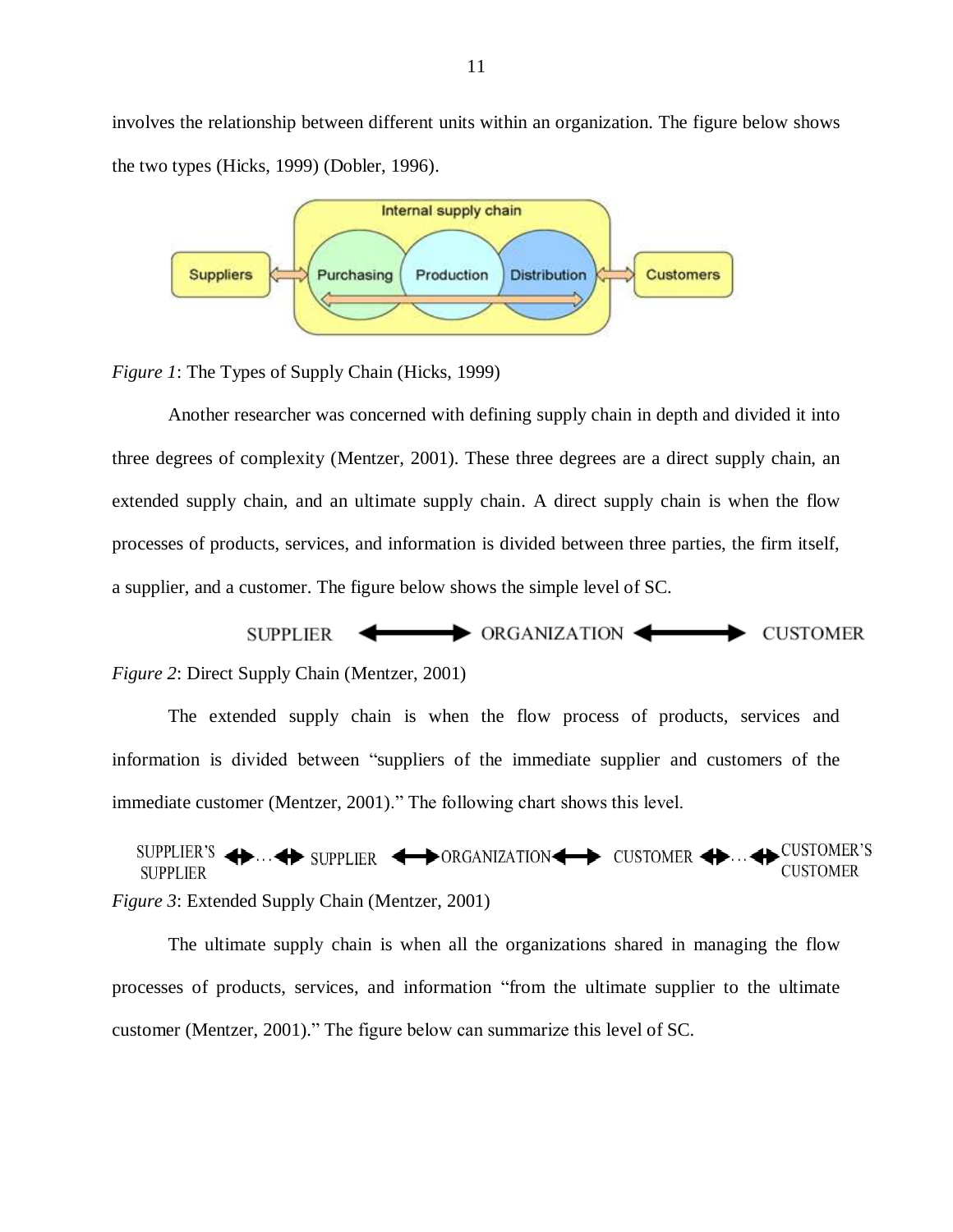

<span id="page-22-1"></span>*Figure 4*: Ultimate Supply Chain(Mentzer, 2001)

#### <span id="page-22-0"></span>*Opinions about Supply Chain Management*

The Council of Supply Chain Management Professionals considers supply chain management as:

"The planning and management of all activities involved in sourcing and procurement, conversion, and all logistics management activities. Importantly, it also includes coordination and collaboration with channel partners which can be suppliers, intermediaries, third party service providers, and customers" (2000).

There are a lot of opinions about SCM, but it can be summarized by three opinions. The first opinion is from Monczka, Trent, and Handfield**.** They believe SCM is a concept "whose primary objective is to integrate and manage the sourcing, flow, and control of materials using a total systems perspective across multiple functions and multiple tiers of suppliers" (1984). The researchers' opinions simply can be summarized as the most important activities for SCM and how enterprises can organize these activities. Other researchers, La Londe and Masters, classified it according to the strong relationship between two parties "the development of trust and commitment to the relationship" between two or more firms (1994). Finally, Stevens believes that SCM is "the objective of managing the supply chain is to synchronize the requirements of the customer with the flow of materials from suppliers in order to affect a balance between what are often seen as conflicting goals of high customer service, low inventory management, and low unit cost (1989)." In Stevens's opinion there is a sign for the importance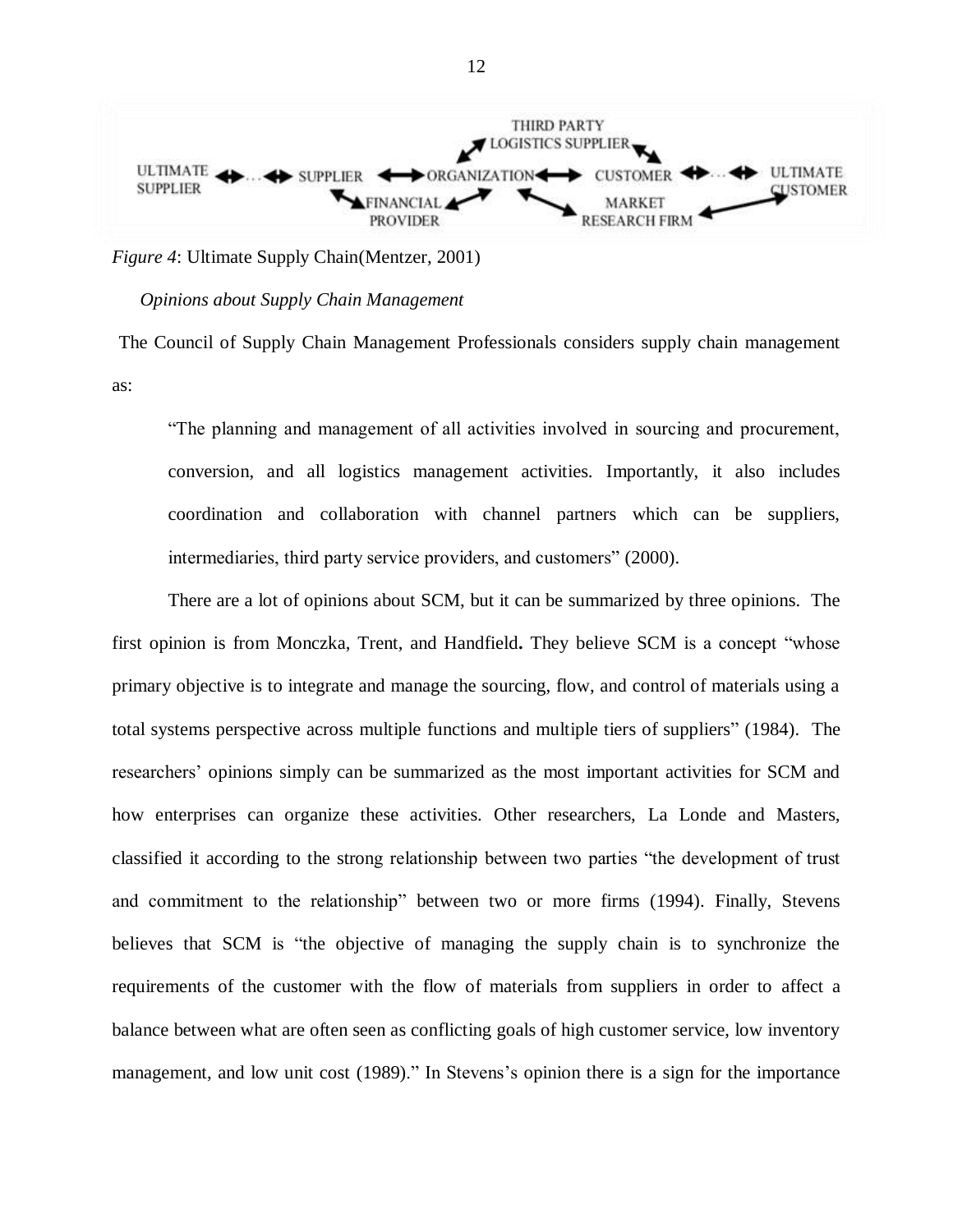of customers' relationships with a firm, and how it is important for a firm to improve this relationship to be stronger. From these three opinions it can be said SCM is a way to manage three things: the material flow process, customers' relationships, and others firms' relationships. From that, the SCM can be considered as a technique that firms use to make a balance between material processing, customers' satisfaction, and partner firms' relationships. The enterprises have to keep low inventory to manage their inventory perfectly and high quality with lower prices to keep customers satisfied. Finally, the firms have to find other firms to be partners who can help them to stay strong in the market. It can be concluded that the enterprises that possess stronger SCM systems are the enterprises that can easily compete in the market, and they will stay longer.

#### <span id="page-23-0"></span>*Supply Chain Management Goal*

The researchers' opinions about SCM can lead to goals that must be achieved through implementing SCM systems. There are a lot of goals and advantages of SCM, but the most important goal from a firm's perspective is reduction of costs. The A.T. Kearney Management Consulting Company conducted a study about SCM. The main finding of the study was "supply chain costs can represent more than eighty percent of the cost structure in a typical manufacturing company" (A.T.Kearny, 2008). Most of the costs came because there were losses in sales regarding insufficient customer service or sold out products. Also, the study concludes that "for every dollar of inventory in a system, there are one to two dollars of hidden supply chain costs: working capital costs, asset costs, delivery costs, write downs and so on" (A.T.Kearny, 2008). The study also found the importance of a SCM system, "companies leading in supply chain performance achieve savings equal to three to seven percent of revenues compared with their median performing peers" (A.T.Kearny, 2008). Another study, about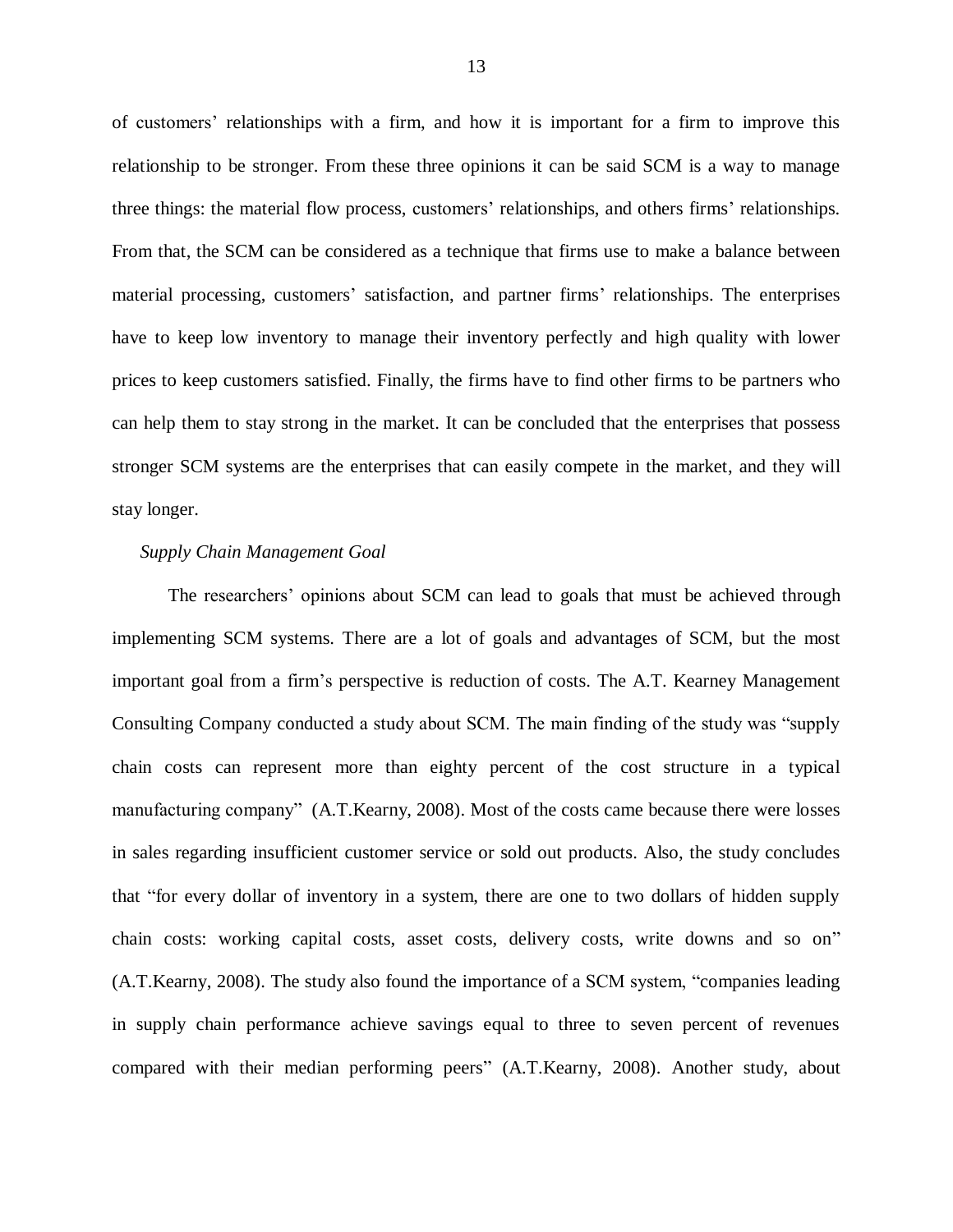efficient consumer response, was sponsored by the Food Marketing Institute. The study "estimated that forty two days could be removed from the typical grocery supply chain, freeing up \$30 billion in current costs, and reducing inventories by forty-one percent" (Mentzer, Fundamentals, 2004). Hence, it can be concluded, from the A.T. Kearney and Food Marketing Institute studies, that the most attractive goal in the SCM topic is cost reduction, which will lead to quality improvement and stronger relationships with customers.

#### <span id="page-24-0"></span>*Logistics and Supply Chain Management in Jordan*

There is a lot of effort spent to enhance SCM in Jordan. The Jordanian government was the leader in developing the supply chain management area in Jordan and that does not mean there is nothing going on in the private sector. The business sector did a lot of things regarding SCM, but it was too difficult to find research studies about that. Regarding previous research, SCM development in Jordan is in two government areas, the health care and the transportation, and one private company which is LG Electronics. The shortage of academic research that is conducted for LSCM in Jordan will affect the literature review and may hinder the clear picture of the Jordanian LSCM situation that will be presented.

#### <span id="page-24-1"></span>*SCM in the Jordanian Health Area*

#### <span id="page-24-2"></span>*Overview*

Effective supply chains help in success or failure of any public health program. Starting from that point, the Jordanian Ministry of Health or MOH asked for contraceptive logistic system estimation for the new SCM system to be used in MOH. This estimation had to be accomplished by the end of 1996. That decision was taken because the MOH was afraid of the weakness of contraceptive supply. This weakness of the supply system would affect its family planning programs. Therefore, it identified the importance of needing to improve the logistics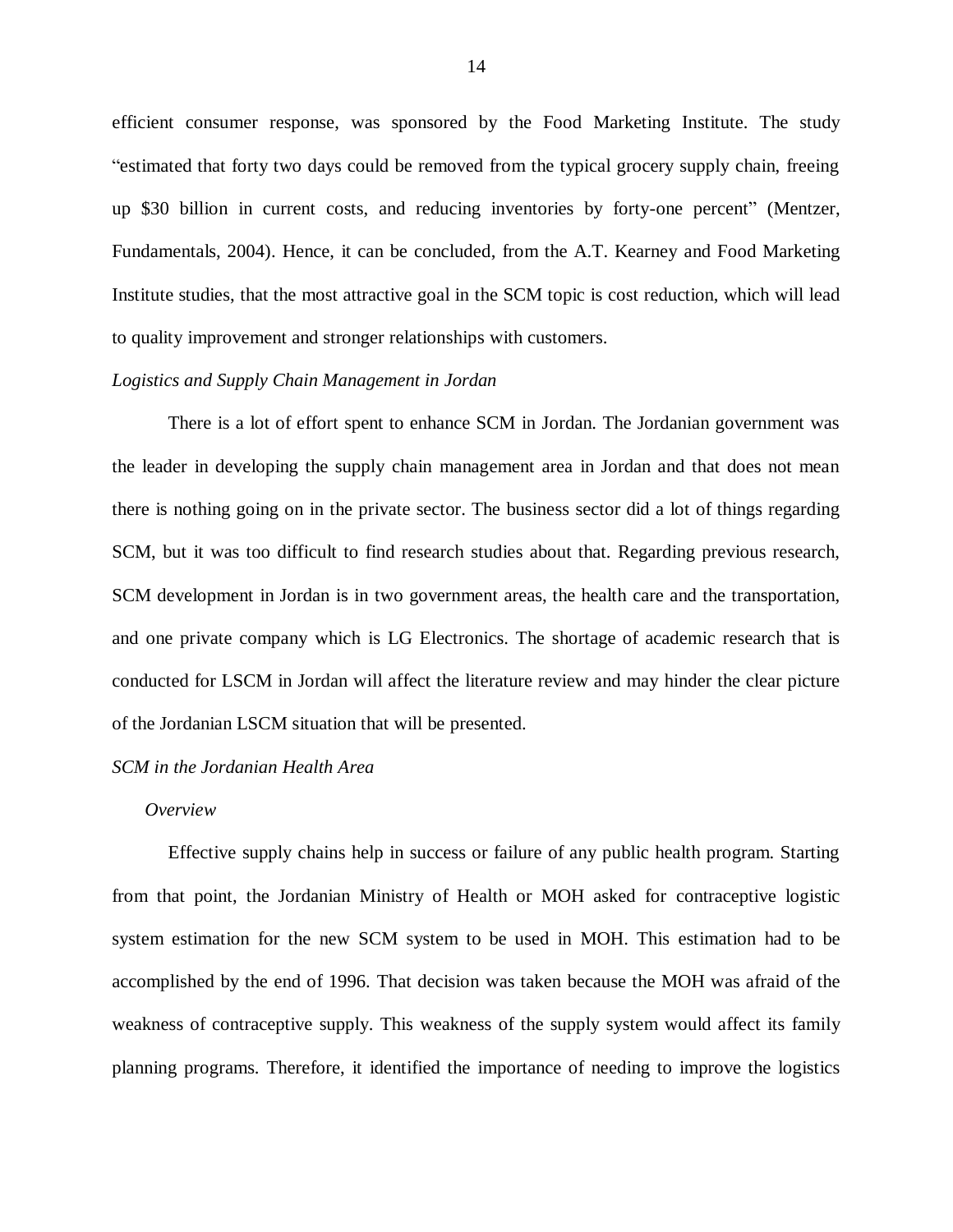system as a high priority (Chandani, 2004). The estimation results can be summarized by the following points:

 The logistics system is weak and fails to identify an individual responsible for managing the contraceptive distribution system (Chandani, 2004).

 All reports were missing important logistics data elements, which will affect the future forecasting and other important logistics management efforts (Chandani, 2004).

 $\div$  The logistics system was informal and lacked guidance (Shawkey, 2003).

 $\mathbf{\hat{P}}$  There is confusion about the ordering process for contraceptive supplies (Shawkey, 2003).

From the previous points, it can be found how the MOH situation was worse during that time. United States Agency for International Development or USAID helped the government to develop and enhance the MOH logistics and supply chain. USAID provided a combination of short and long term projects to Jordan. These optimal solutions can be summarized by transferring the necessary skills and technology to the Jordanian health care sector.

<span id="page-25-0"></span>*Building the Logistics System*

The logistics procedures were designed by Jordanian nationals (Shawkey, 2003). By the end of the first quarter of 1997, a complete situation analysis for all parts of the system was conducted. After the analysis process was completed, the design process was started by gathering the recommendations from all health providers at all levels (Chandani, 2004). After that, the MOH policy makers gave their approval to the new inventory control system. The next step was building the training strategies. One important step in building the system was a skill test for quality control. The system was simple, and some of the reports were done manually. Then, it was developed by collecting feedback from health employees. In the first quarter of 1999, a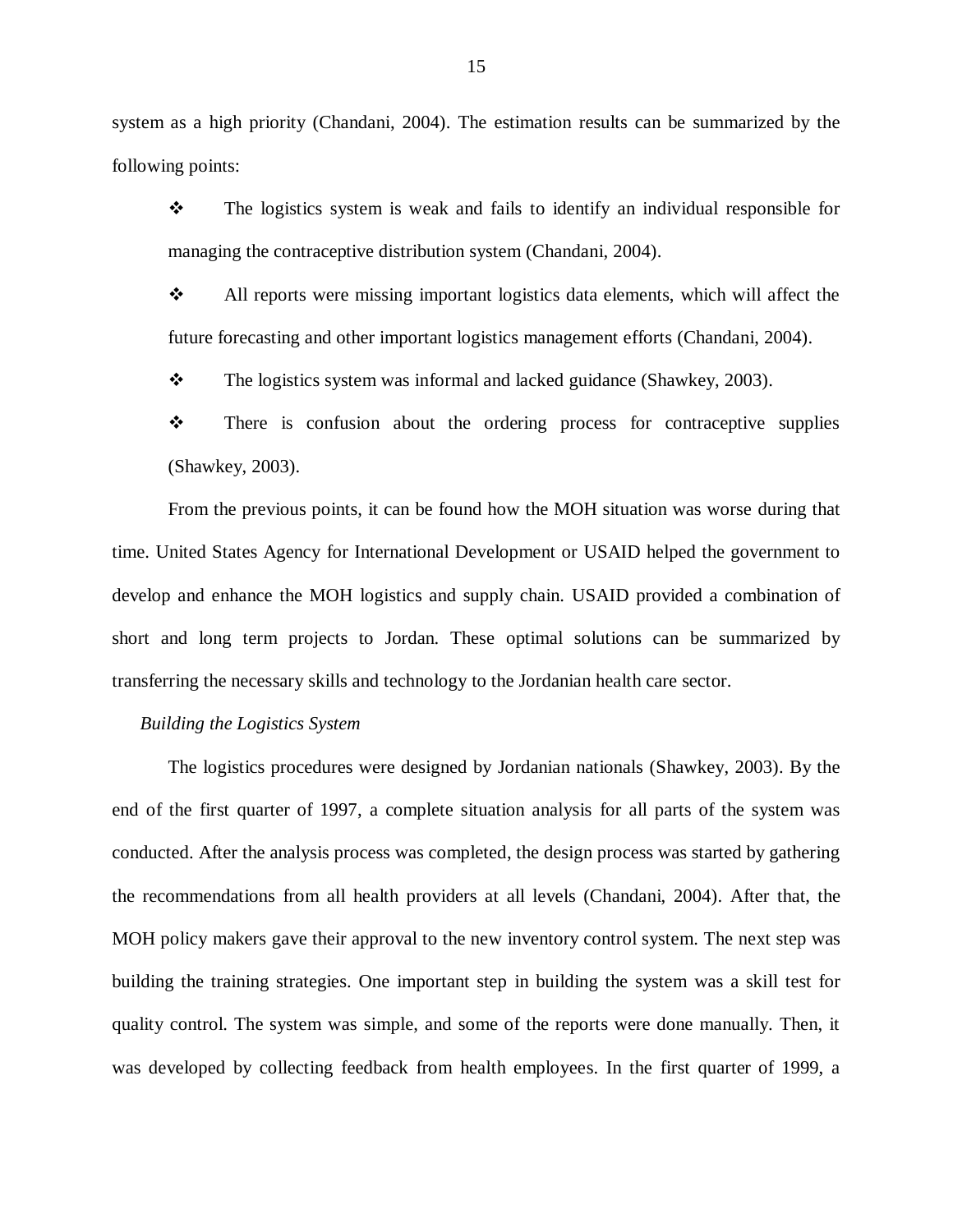computerized Central Information System or CIS was developed. The new system helps in improving the efficiency of MOH (Chandani, 2004) (Shawkey, 2003).

The reports from the new system were helpful in finding logistics problems, such as stock imbalances or an unusual number of losses or adjustments. Any problem faced by the health providers was resolved by the system developer via collecting the feedback (Chandani, 2004).

All the effort that was spent in developing the system was with help from USAID, but by the end of 1999 the government was able to manage the system without any help. Chandani mentioned that "training on the new system could have started earlier, but it was more important that the MOH first approve it as the official system" (Chandani, 2004). The MOH recognized that the system will be helpful in its family planning program. Also, politicians support the logistics system in a stronger way than before after they found the advantages and the results of building a system such as the new logistics system. The new system was able to improve the functions of the family planning program, which was proved by continuous contraceptive availability (Chandani, 2004) (Shawkey, 2003).

By implementing the logistics and supply chain system, the Jordanian government gained a lot of advantages. The advantages can be summarized by the following important points:

 $\mathbf{\hat{P}}$  Improving the relationship between the citizens and the MOH. By implementing the system, it was easy for the MOH to satisfy the citizens' needs. They are feeling more confident about the family planning program (Shawkey, 2003).

• Improving quality of care. The new effective logistics system improves quality of care, not only in the family planning program, but throughout the health care system (Shawkey, 2003).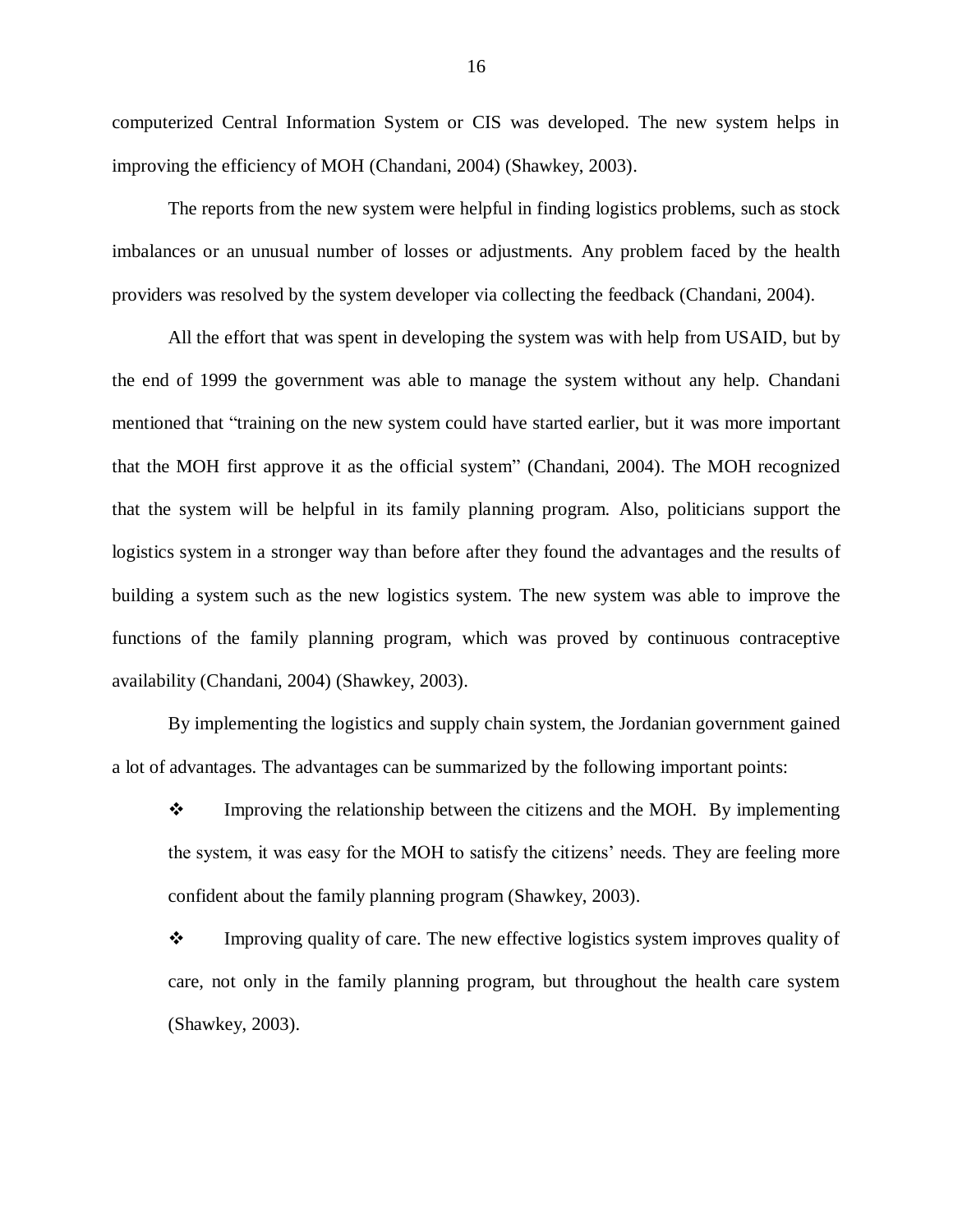$\mathbf{\hat{P}}$  Improving cost effectiveness. The new system reduced the cost in different ways, such as reducing losses due to overstock or damage (Shawkey, 2003).

 Improving the reporting techniques which help in meeting the health centers' requirements. "The system in Jordan was designed to enhance timeliness of reporting" (Chandani, 2004). Also, that helps in cutting the costs (Shawkey, 2003).

• Using the system enables the MOH to prepare national forecasts (Chandani, 2004).

The following chart shows a comparison between the stock outs situation of the health centers before and after implementing the system. Also, the chart summarizes the important results of the logistics and supply chain management system.



<span id="page-27-2"></span>*Figure 5*: Contraceptive Stockouts at Health Centers (Chandani, 2004)

<span id="page-27-0"></span>*SCM in the Jordanian Transportation and Trading Across Borders*

<span id="page-27-1"></span>*Overview*

Logistics and supply chain management affects almost every aspect of life. One important area that was affected by LSCM was the transportation area. Also, this aspect was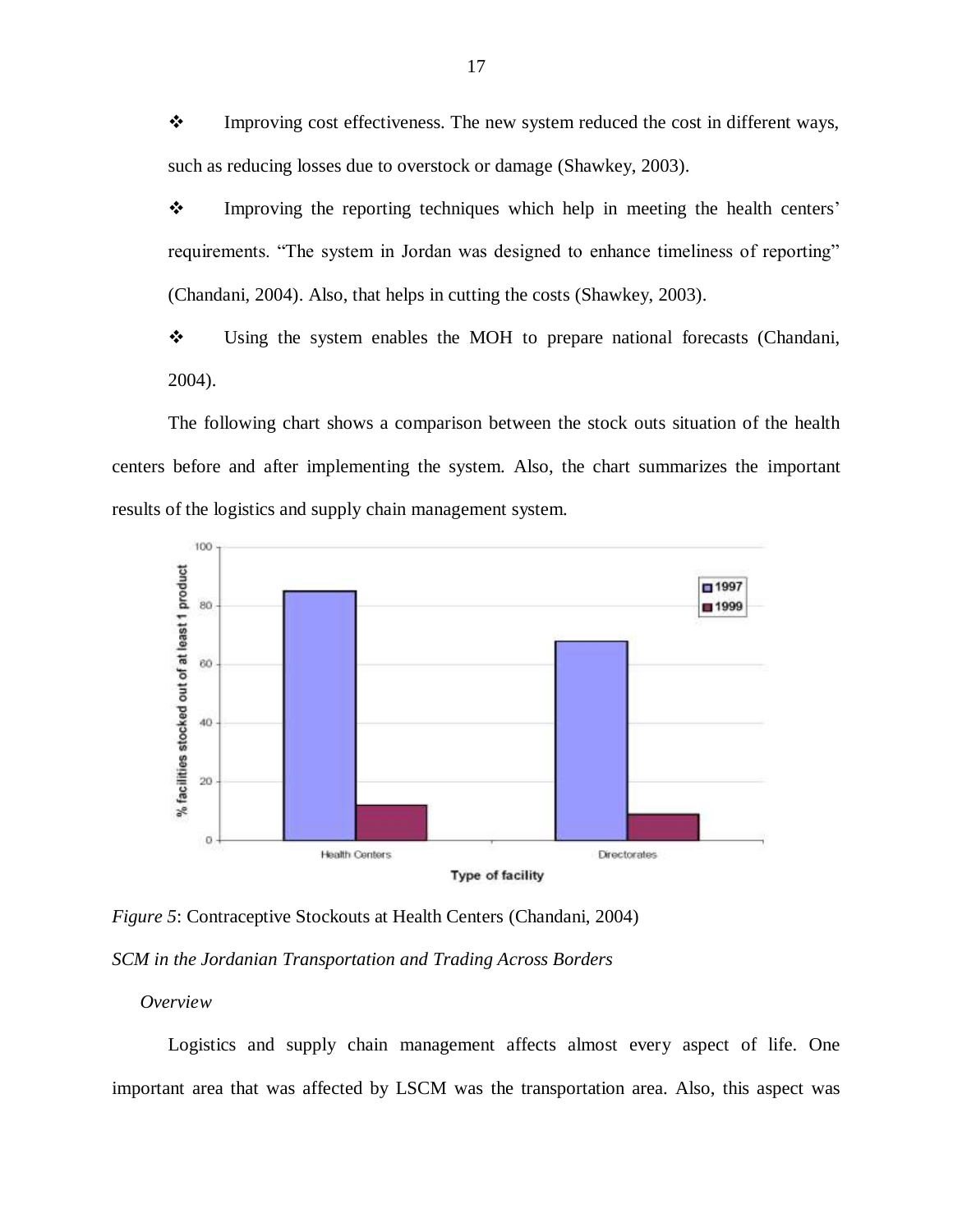affected by technology. Technology and LSCM improvements created a new economy in the world. The new economy was characterized by producing a large flow of goods with few differences (Shwawreh, 2006). Also, the technology infrastructures helped in enhancing the quality level of products transportation processes, especially with using the electronic data interchange techniques. One example of the new transportation method that appeared because of the technology development is the way that it is used in electronic commerce or E-commerce. Jordan is one of the countries where E-commerce is still not developed. The reasons for this weakness can be summarized by the weakness of the Jordanian logistics and supply chain management, and the weakness of the technology infrastructure (Shwawreh, 2006). Even though there are a lot of efforts to develop the LSCM in Jordan it is still a weak area. The next section will show the government effort in this area.

#### <span id="page-28-0"></span>*The Government Efforts in Developing LSCM in the Transportation Area*

The government realized that to improve its ability to trade across borders it has to develop the logistics and supply chain management system which was used in the Jordanian Customs Department or JCD (BizCLIR, 2006). To achieve this goal the government developed the system through two programs with help from USAID.

The first program is The Golden List Program. This program "was designed to make JCD a global leader in trade and customs efficiency" (BizCLIR, 2006). Basically, it enhanced the supply chain security measures. Also, it enabled the JCD to be more prepared to meet the international standards which were mandated by institutions like the U.S. Container Security Initiative or CSI. In addition, it helped in reducing risk for both JCD and the private sector business through increasing the transparency of the process (BizCLIR, 2006). The Golden List Program did not affect the government procedures to approve the necessary operations for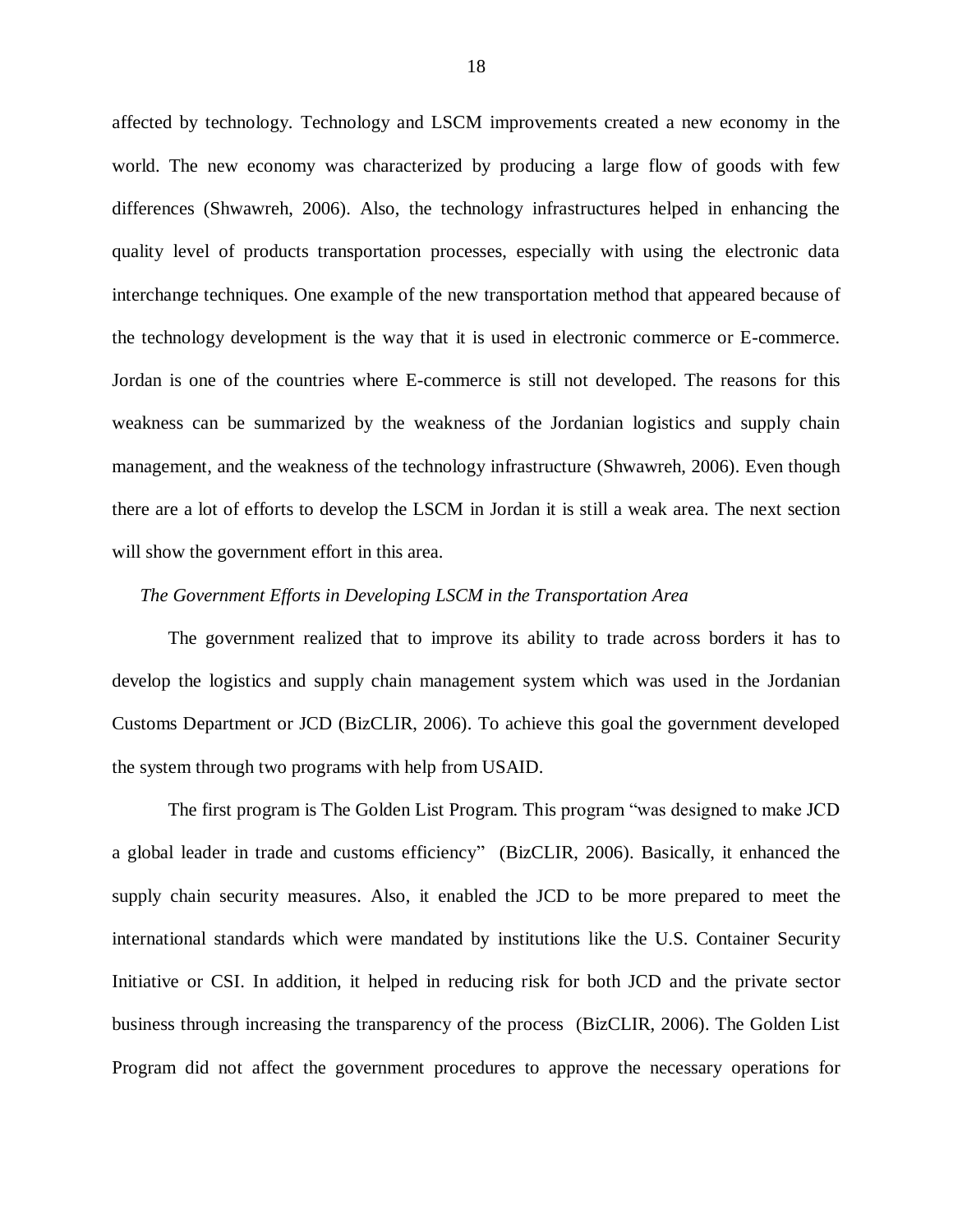import or export, but it motivated other countries "to enact reciprocal agreements for accepting the low-risk shipments of Jordanian Golden List members" (BizCLIR, 2006). That affects the procedures overall by reducing delays in those countries.

The second program is the Customs Integrated Tariff System or CITS. The goal of the CITS was to build a professional integrated system that helps the government sector and the private sector. This system could be used to find a full listing of all government rules related to imports, exports, and transfer goods in Jordan. One advantage of this program is reducing the costs and bribery related to exports and imports (BizCLIR, 2006). To achieve the goal of this program, a web based program was built and it was accessible to both the private and public sectors.

It can be concluded that the effect of these programs was significant. CITS helped the Jordanian government stay away from these economic obstacles by providing a website including a database for all customs and government policies. The Golden List Program minimized the obstacles that businesses face in exporting or importing goods, which made the process of the trade across borders in Jordan easier. These programs were beneficial to the Jordanian economics by building more efficient systems for the trade across borders and by making the import and the export processes more competitive globally. After developing these programs, there was a significant improvement in the export and import process. This development can be seen through the following graph which compares the days required to import and export goods in 2006 and 2008.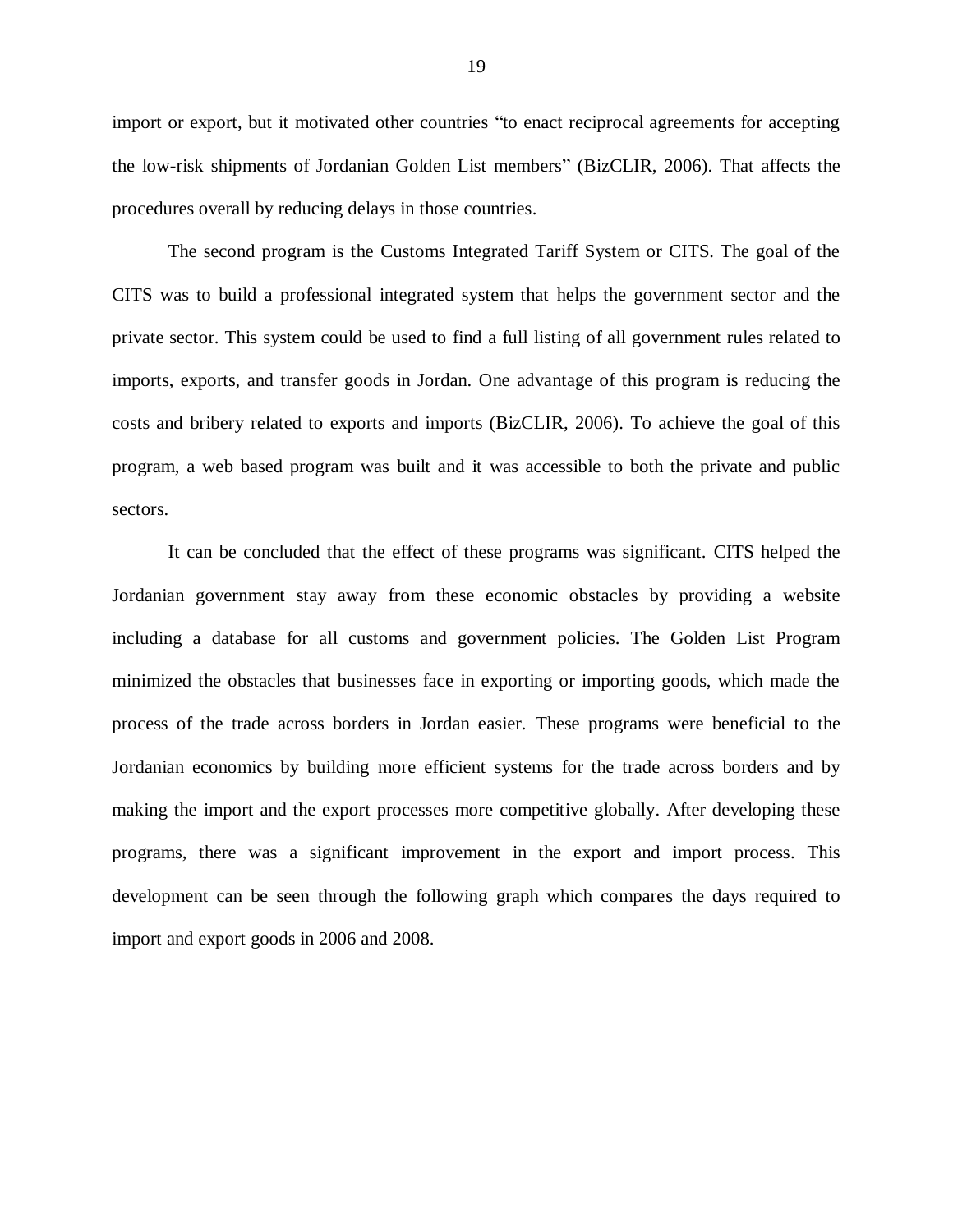

<span id="page-30-3"></span>*Figure 6*: Days Required to Import and Export Goods in Jordan (BizCLIR, 2006)

## <span id="page-30-0"></span>*LSCM and the Private Sector in Jordan*

## <span id="page-30-1"></span>*Overview*

The business sector is concerned about developing LSCM more than the government sector because firms aim to maximize profits and minimize costs. Any successful LSCM system can help in achieving these goals. In Jordan, the business sector is also aware of the advantages that can be gained by enhancing a LSCM system to be more effective. Regarding the lack of research studies for the private sector, one company will be used as an example. The company is LG Electronics.

#### <span id="page-30-2"></span>*LG Electronics and LSCM System*

LG worked to develop its system of supply chain management. LG Electronics obtained the benefits of developing its supply chain management. In Dubai International Financial conference was declared that one of the benefits that LG got through the new SCM system is cutting costs which reached 350 million dollars during the period from January to September 2009. Also, the company expects to close the financial year of 2010 by cutting costs up to 400 million and an increase in the cash flows of over 800 million dollars. One of the important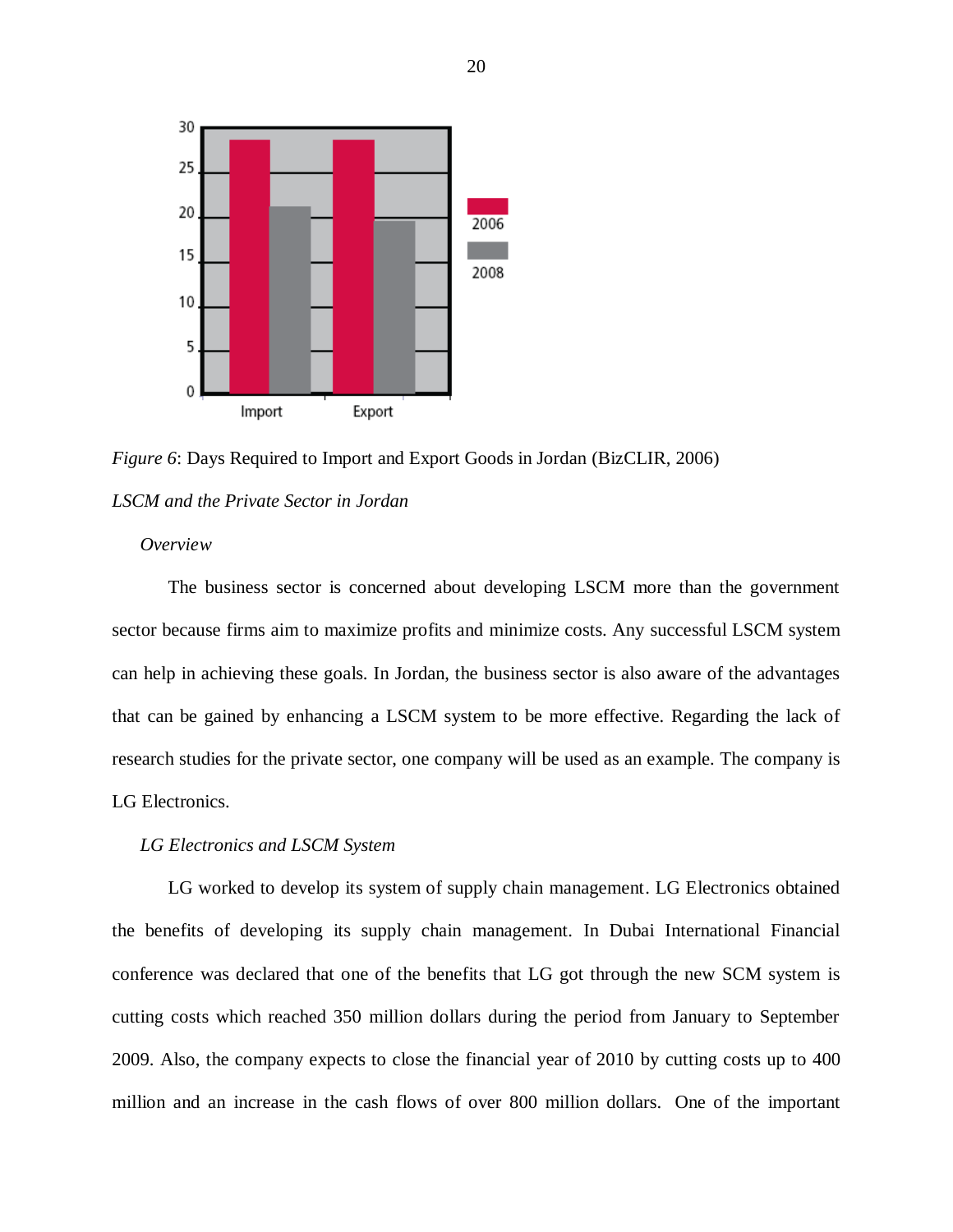issues in SCM is the rate of stock turnover. By using the new system, LG was able to increase the rate of inventory turnover by 10 days, at the end of the third quarter of 2009, compared with the previous year. That led to a decrease in costs up to 150 million dollars. Also, by developing the new system, LG decreased the costs of logistics operations by 15% compared with 2008 (Dubai-Center, 2009). Another advantage that LG gained through the new system was improving the sales forecasting by 40% in 2008. The last advantage was improving the accuracy of time delivery by 10%. Finally, LG electronics is still improving its system to be applied to all company's branches during the first half of 2010, specifically after the advantages that were gained through applying the system in Jordan. The company has a long plan to develop supply chain management. The plan extends over three years to achieve the best practices in supply chain management at the operational level, implementation by 2012 (Dubai-Center, 2009).

#### <span id="page-31-0"></span>*Summary Of State Of Art*

From the review of the literature it can be concluded that the government sector is the leader of implementing LSCM systems in Jordan. Also, USAID spent a lot of effort to help the Jordanian government in enhancing the LSCM in two sectors, health care and transportation. The LSCM ranged from enhancing the security rules to online database systems. On the other hand, the review of the literature failed to provide the readers with the correct situation for the effort that was spent by the Jordanian business sector. The review of the literature gave the case of LG Electronics Company as an example for the business sector.

The review of the literature indicates that it is important to conduct a survey. The survey will answer the research questions about the LSCM situation in Jordanian companies. Also, the results of this study will be a good reference for the LSCM systems in Jordan. This study can be used for future research studies.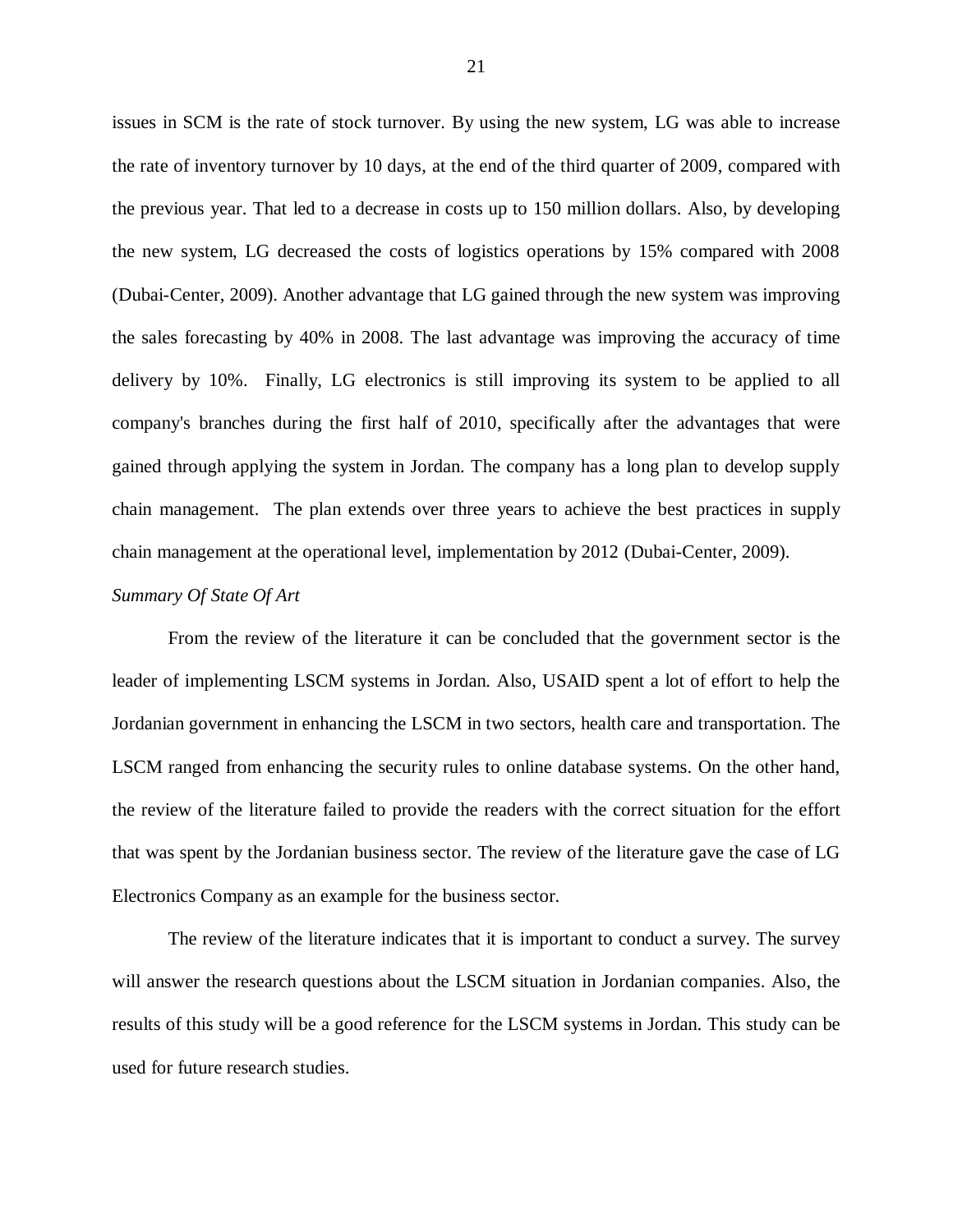## CHAPTER 3

#### <span id="page-32-0"></span>METHOD OF INVESTIGATION

## <span id="page-32-1"></span>**Overview**

In order to investigate the current status of the use of information systems for LSCM in the AIE and to review the current enterprises' policies for LSCM, a survey was conducted. This chapter defines and explains the procedures employed, and specifies the minimum requirements that the study must meet. Also, in this chapter, there will be a description of the designing tools that were used in the study.

#### <span id="page-32-2"></span>*Description of the Procedures*

Combinations of two methodologies were used in this study, a literature review and a questionnaire survey. Studying the previous literature helped the researcher to understand the situation of information systems that were used for logistics and supply chain management in Jordan. Also, that helped in knowing what the major challenges are. The literature review methodology helped to implement an online questionnaire powered by freeonlinesurvey.com. The questionnaire helped in gathering data from enterprises on issues related to challenges, benefits, and development on the use of information systems for LSCM at AIE. The researcher used all of the 49 companies as the study population at Al-Hassan Industrial Estate in Jordan. The researcher sent the survey to IT managers of those companies to partake in the exercise. Also, the researcher got the subject names from the Jordanian yellow book. The officials of the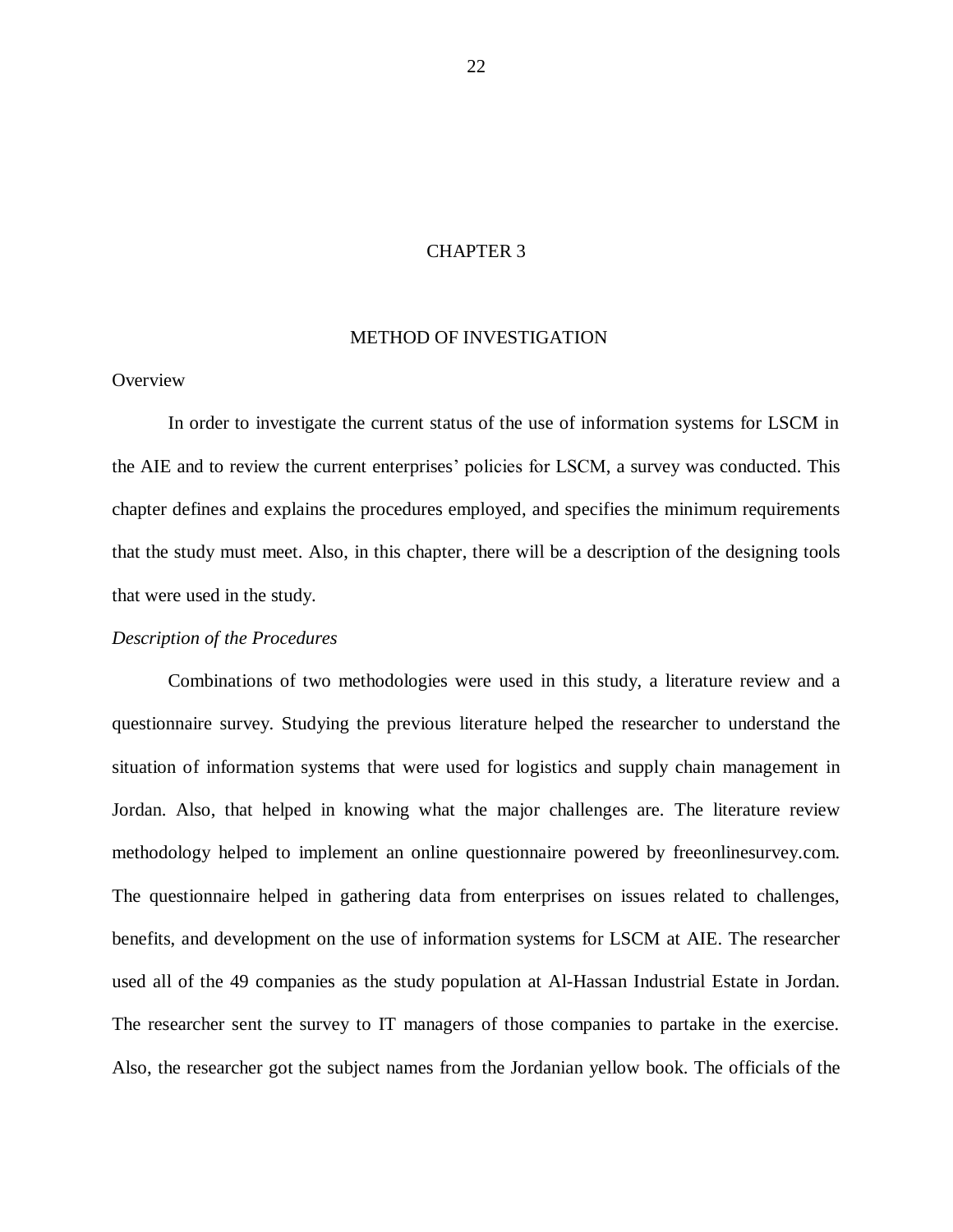companies that filled out the survey were the IT managers. In addition, the researcher asked permission from the participants by introducing himself, his background and research to the participant companies. An Institutional Review Board (IRB) considered the study as an exempt study. An introduction of the researcher, his background and objectives of the study, along with contact information of the researcher, the academic advisor, and the IRB was in the informed consent. The participants voluntarily participated in the study.

All of the 49 companies responded to the survey. This high rate of the response was because of the small sample size. The researcher was using phone and video conferences to track, follow up with the participants and explain the survey questions. Also, these techniques were used to contact the participants that did not respond from the first time. The number of companies that were responded the survey from the first time was 28 companies. On the other hand, 21 companies did not respond the survey from the first time. The researcher spent extra effort to follow up with them by using the phone and video conferences.

After collecting data, the analysis process started. The SPSS program was used in the analysis of the collected data. The descriptive analysis was used because the sample size is small. Finally, the results of the analysis helped in building the answers of the study questions.

#### <span id="page-33-0"></span>*Description of Subjects and Equipments*

The success of this study depends on two important tools, using the Statistical Package for the Social Sciences or SPSS program and a survey builder program. The following is a description for each of these:

Survey Builder Program*:* building the survey needs a lot of time and effort. Powerful programs are used to facilitate this issue. An example of these programs is freeonlinesurveys.com, which is a web site built particularly to facilitate the survey process. By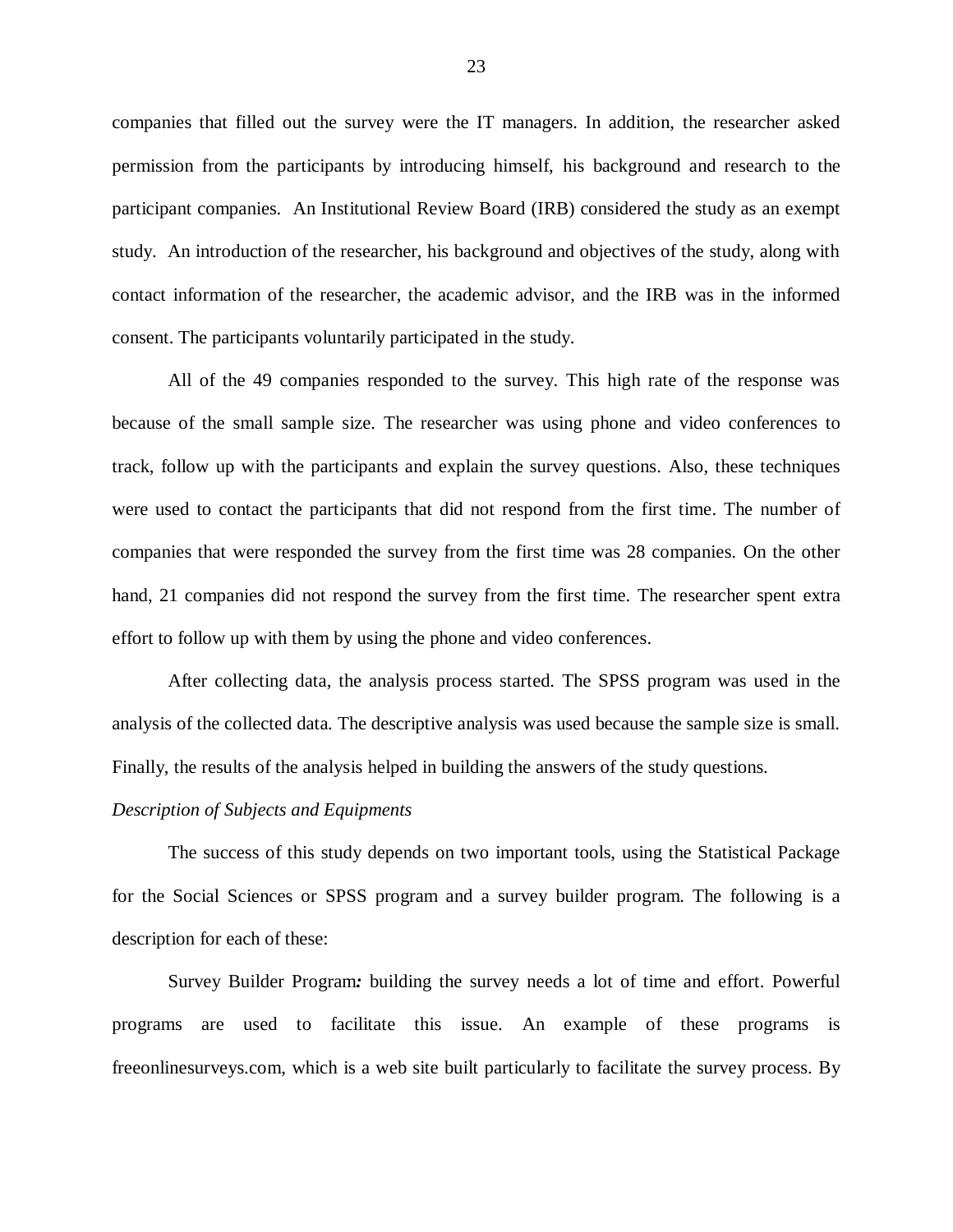using this web site, the survey of this study was built. This web site does not need specific software to install and it was easy to use. It was assumed that the participants will feel more comfortable by using this website because it will save their privacy. Finally, this web site prevents the participants from taking the survey more than once by using the cookies technique.

Statistical Package for the Social Sciences Program*:* it is a computer program built for statistical analysis purposes. SPSS software helps researchers studying current situations for specific situations and forecasting future trends. Also, it is a tool used by firm managers to make correct decisions about their products. By using this software, firms are "able to direct and automate decisions to meet business goals and achieve measurable competitive advantage" (spss.com, 2010). This software was helpful for this study. By using SPSS, it will be easy to analyze the data that will be collected from the target enterprises and results can be converted to graphics which will facilitate reading the results.

Given the type of data that was collected, the analytic technique that is most suited in this study is the descriptive analysis. This technique is the most appropriate for the small sample size. The analysis will be presented in tables and charts which will give a better understanding of the results. One of the descriptive statistics methods that had been used in this research is measuring the central tendency by using the mean which enables the researcher to determine the average number of the companies that are participating in a specific behavior regarding LSCM. Another descriptive statistics method that had been used in this research is measuring the variability by using variance and standard deviation. The variance indicates the degree of variability among the companies for a given variable. The standard deviation is the square root of variance providing an index of variability in the distribution of scores.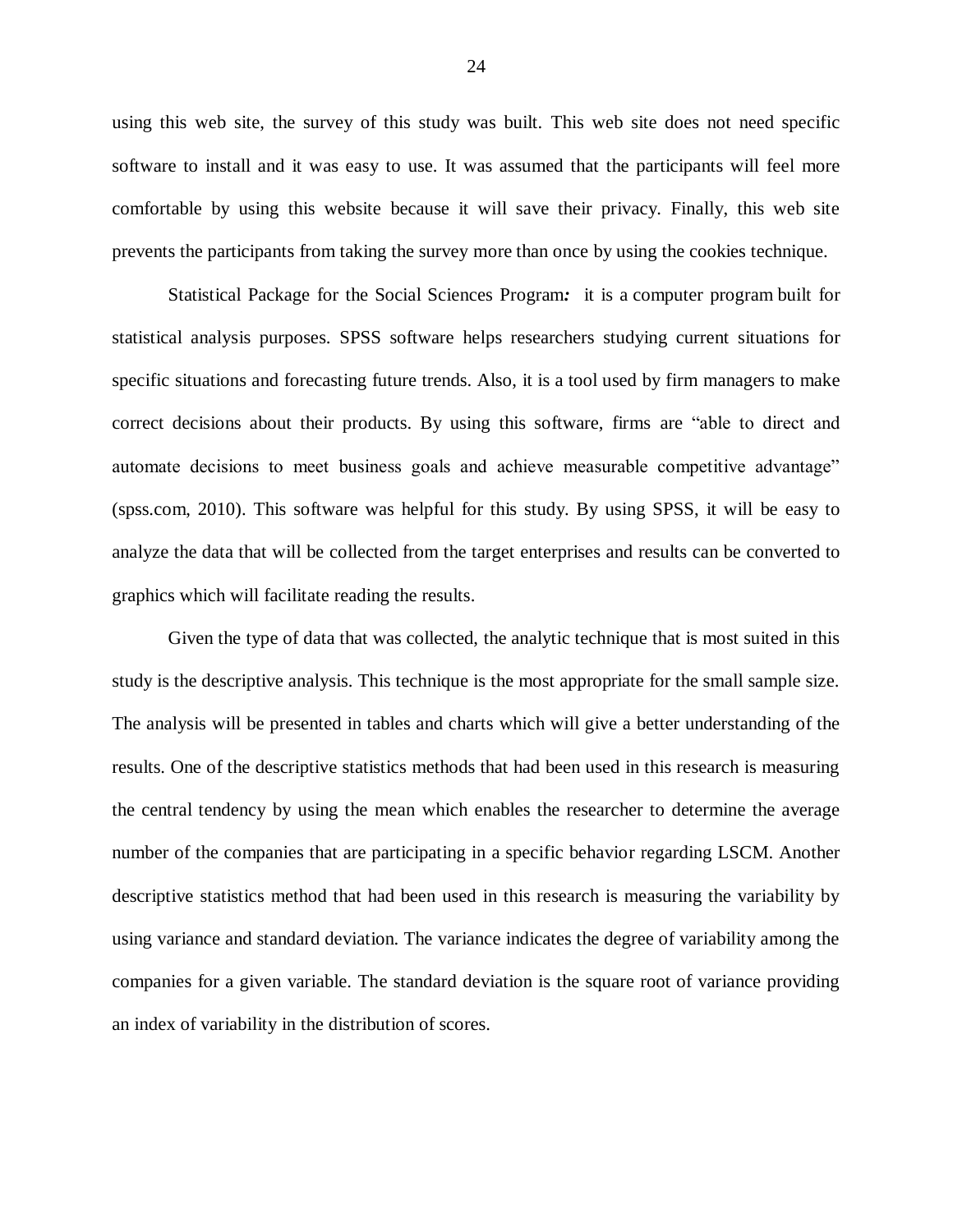## <span id="page-35-0"></span>*Research Design and Procedures*

The study procedures depend on the survey that was built. The survey consists of thirteen closed questions based on the literature review. A trial study for the questionnaire was built to collect the participants' feedback regarding the questionnaire. Three companies were randomly chosen from the 49 AIE companies for this refinement process. The questionnaire was updated regarding recommendations from the participants. Also, by using the trial study, the needed time to answer the questions was determined. About 15 minutes were needed to answer the questions which are divided into three parts. Dividing these questions into three parts made the analysis process easier to find the answers for the study's questions. Each part answered a specific study question.

The study questions are: What are the major challenges and developments with the use of information systems for LSCM? What is the actual level of satisfaction of current AIE enterprises' policies regarding LSCM? Finally, what is the actual need of enterprises at AIE for the effective use of information systems for LSCM?

Questions one and two identify the demographics of the companies that are participated in the study.

Study question number one is answered from the survey question number three to question number eight. This part asks about the strategic planning for managing supply chains and the success degree in managing supply chains. Also, this section asks about the efforts which are spent in developing supply chains. That includes asking about the logistics strategic plan and logistics training programs which are conducted through logistics departments. The answers for the questions in this part will make it easy to understand the major challenges and developments for LSCM. That will be the answer for the first question.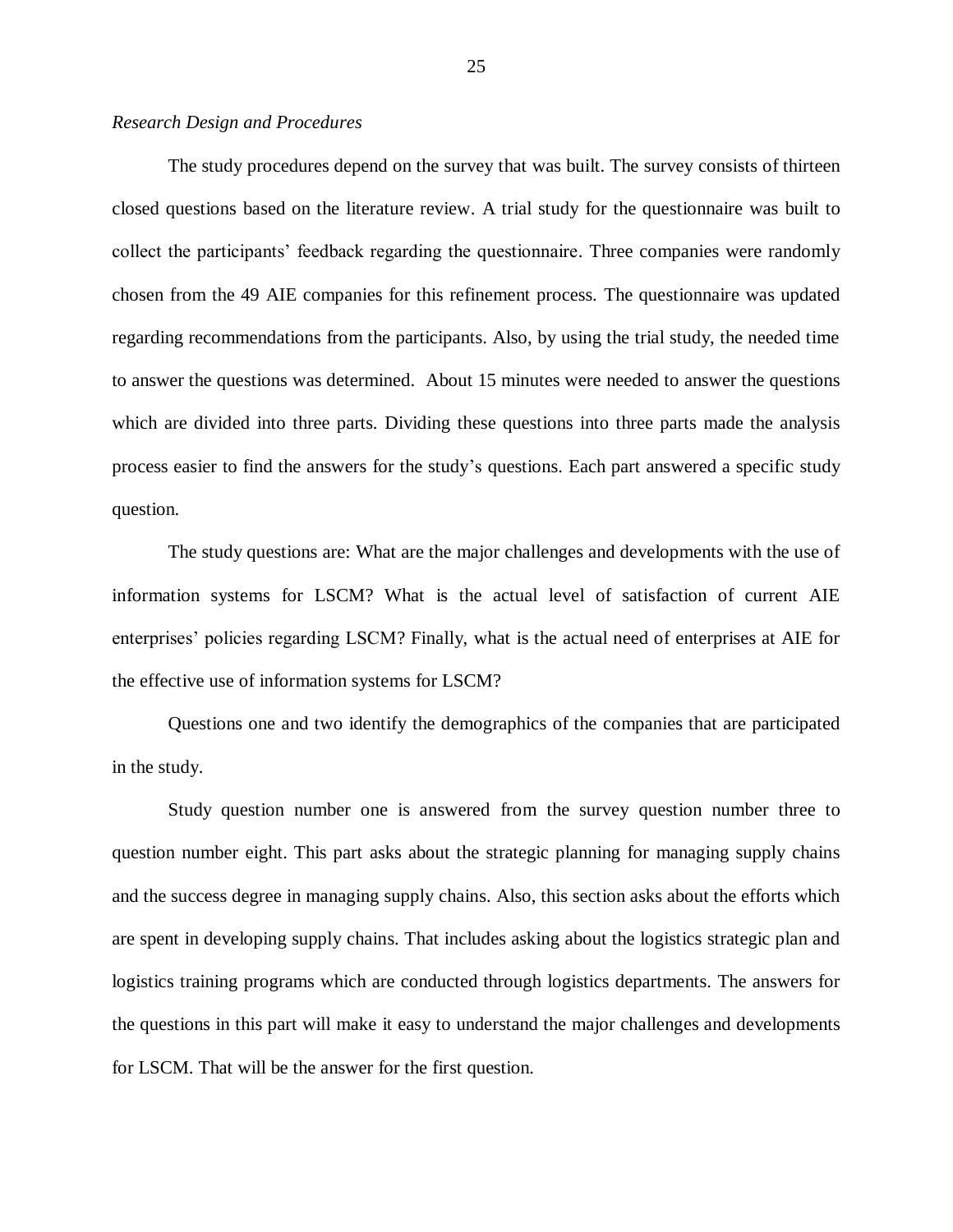Study question number two is answered from the survey question number nine to question number eleven. This part asks about the current information system that is used in firms and the benefits for that system. Also, in this section, the participants were asked about the obstacles that are faced if a new system will be implemented. This part will help to answer the second research question about the enterprises' current information systems.

The answer of the last study question is answered from the last two questions in the survey, question number twelve and thirteen. These questions were designed to investigate the public policy regarding LSCM and the factors that will help improve the LSCM and these factors are needed from the companies at AIE. By answering the questions in this part, it will be easy to extract the answer for the last question which is about the actual need in developing LSCM at AIE enterprises.

Finally, by putting all the findings of the three parts together, it will give an overview of the information systems that are currently in use for LSCM at AIE.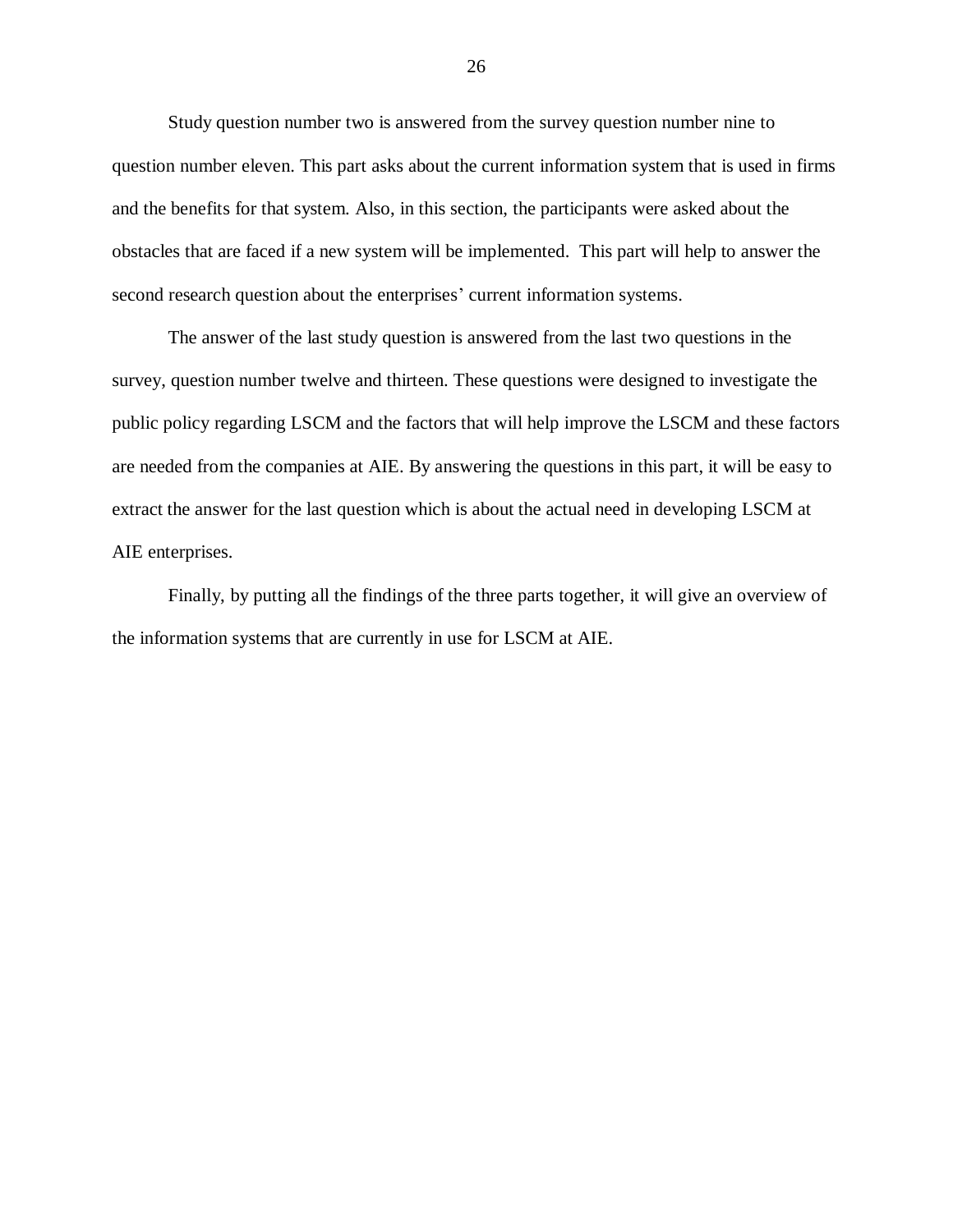## CHAPTER 4

#### FINDINGS

## <span id="page-37-1"></span><span id="page-37-0"></span>Introduction

Chapter three describes the methods used in the research study. This chapter will present the data that have been gathered through the questionnaire survey and convert it into information after analyzing it by SPSS. It will also describe the techniques used in the analysis of the data that was collected. A description of the findings relevant to the problem and hypothesis will be explained. First, descriptive statistics about company profiles will be presented. Then, it will be used to answer the research questions. In addition, some charts will be used to represent the results. Finally, in the last section, there will be a summarizing of the research results.

## <span id="page-37-2"></span>*Overview*

Using the questionnaire described in chapter three, the study was built and the appropriate data were collected. Again, the statement of the problem was as follows: In order to investigate the current status of the use of information systems for LSCM at AIE, and to review the current enterprises' policies for LSCM, a survey must be conducted. All of the data collected will either confirm or deny the hypotheses. The null hypothesis of the study was that the enterprises at AIE are not aware of effective strategies and systems regarding the LSCM. The alternative hypothesis was that the enterprises at AIE are aware of effective strategies and systems regarding the LSCM. The research questions are: What are the major challenges and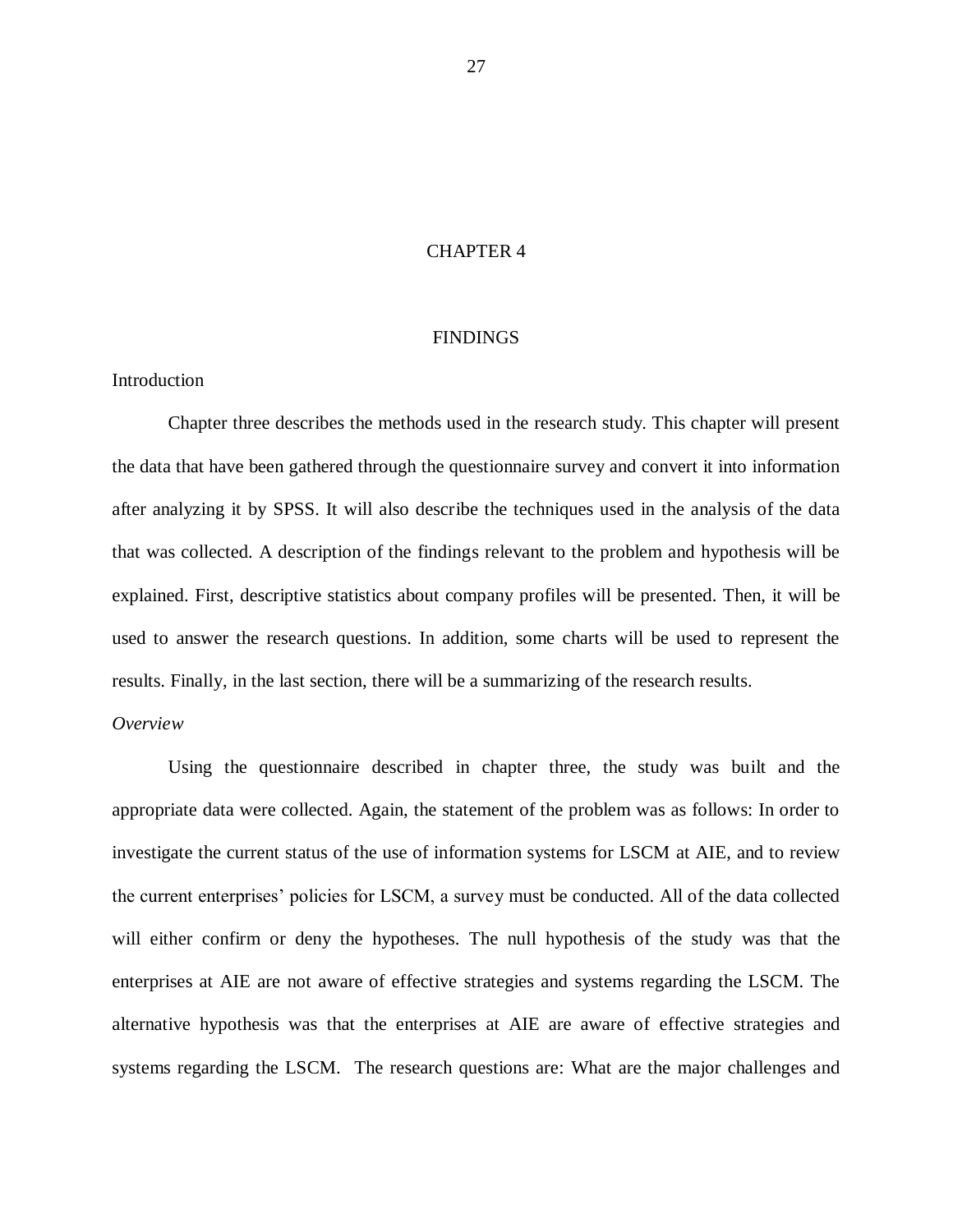developments with the use of information systems for LSCM? What is the actual level of satisfaction of current AIE enterprises' policies regarding LSCM? Finally, what is the actual need of enterprises at AIE for the effective use of information systems for LSCM?

#### <span id="page-38-0"></span>*Analytic Techniques*

Given the type of data that was collected, the analytic technique that is most suited in this study is the descriptive analysis. This technique is the most appropriate for the small sample size. The analysis will be presented in tables and charts which will give a better understanding of the results. One of the descriptive statistics methods that had been used in this research is measuring the central tendency which enables the researcher to determine the average number of the companies that are participating in a specific behavior regarding LSCM. Another descriptive statistics method that had been used in this research is measuring the variability by using variance and standard deviation. The variance indicates the degree of variability among the companies for a given variable. The standard deviation is the square root of variance providing an index of variability in the distribution of scores.

#### <span id="page-38-1"></span>*Description of Finding*

#### <span id="page-38-2"></span>*Overview*

The data analysis showed interesting results in six significant issues related to the aim and objectives of this study. These issues are the need for improvement in the LSCM strategic planning, the current situation and the type of the systems, benefits that were gained from LSCM systems, problems that were faced while using LSCM systems, satisfaction with current policy and the factors that will help in developing the LSCM.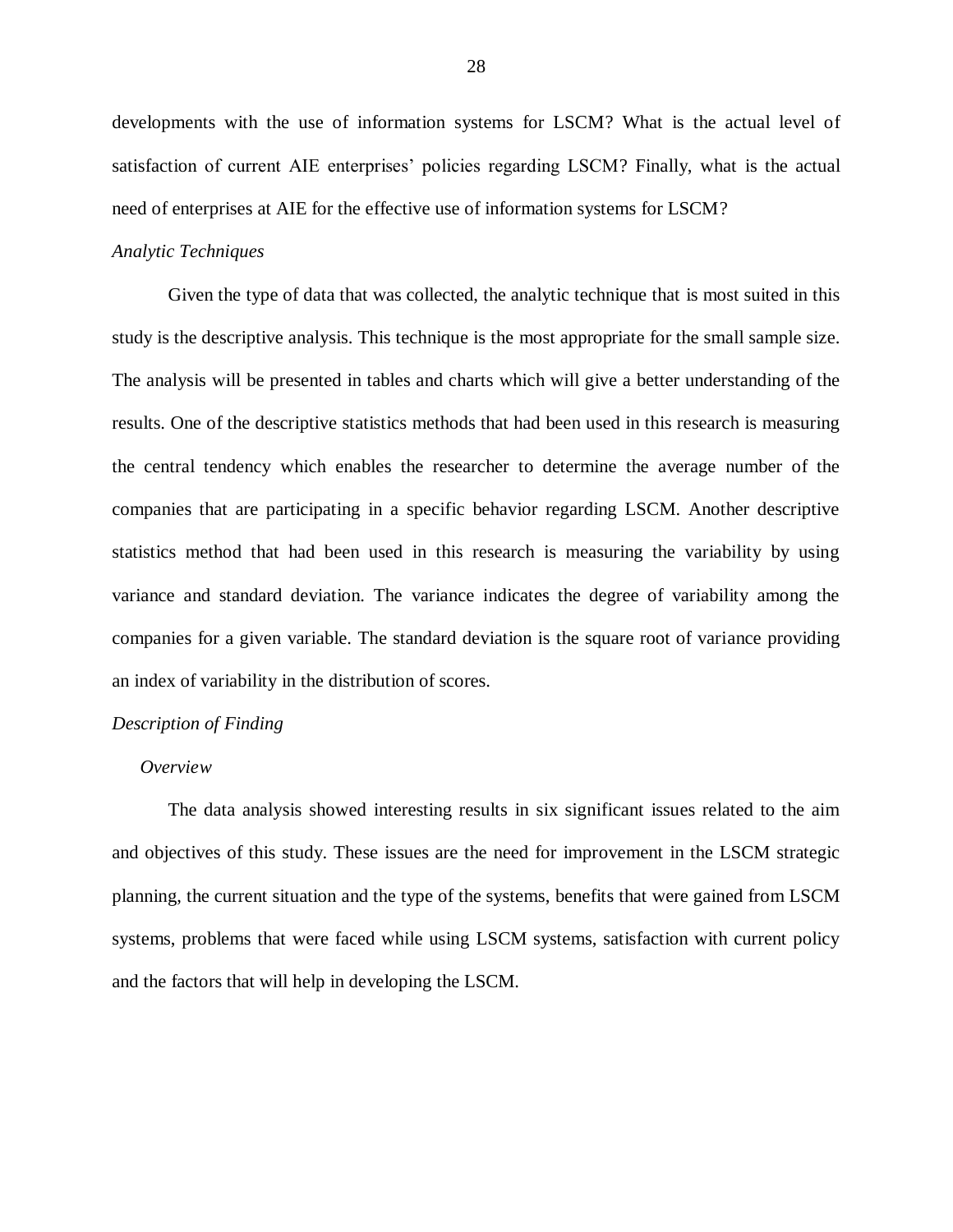## <span id="page-39-0"></span>*Company profiles*

The following charts show the descriptive statistics about companies' profiles at AIE. The first chart Figure 7 shows the number of companies that participated in the study. Also, it can be found that the two main sectors were involved in the study: 67.35% for manufacturing companies and 32.65% for services companies.



<span id="page-39-1"></span>*Figure 7*: Sector Types

The next chart Figure 8 shows the industry types for the companies that participated in the study. From the chart, it can be found that there are five categories for the companies: food, plastic and rubbers, chemicals, textile and IT. From the chart, it can be seen that 70% of the sample were textile manufacturing and 30% of the study sample consisted of chemical, plastic and rubbers manufacturing, food and IT services.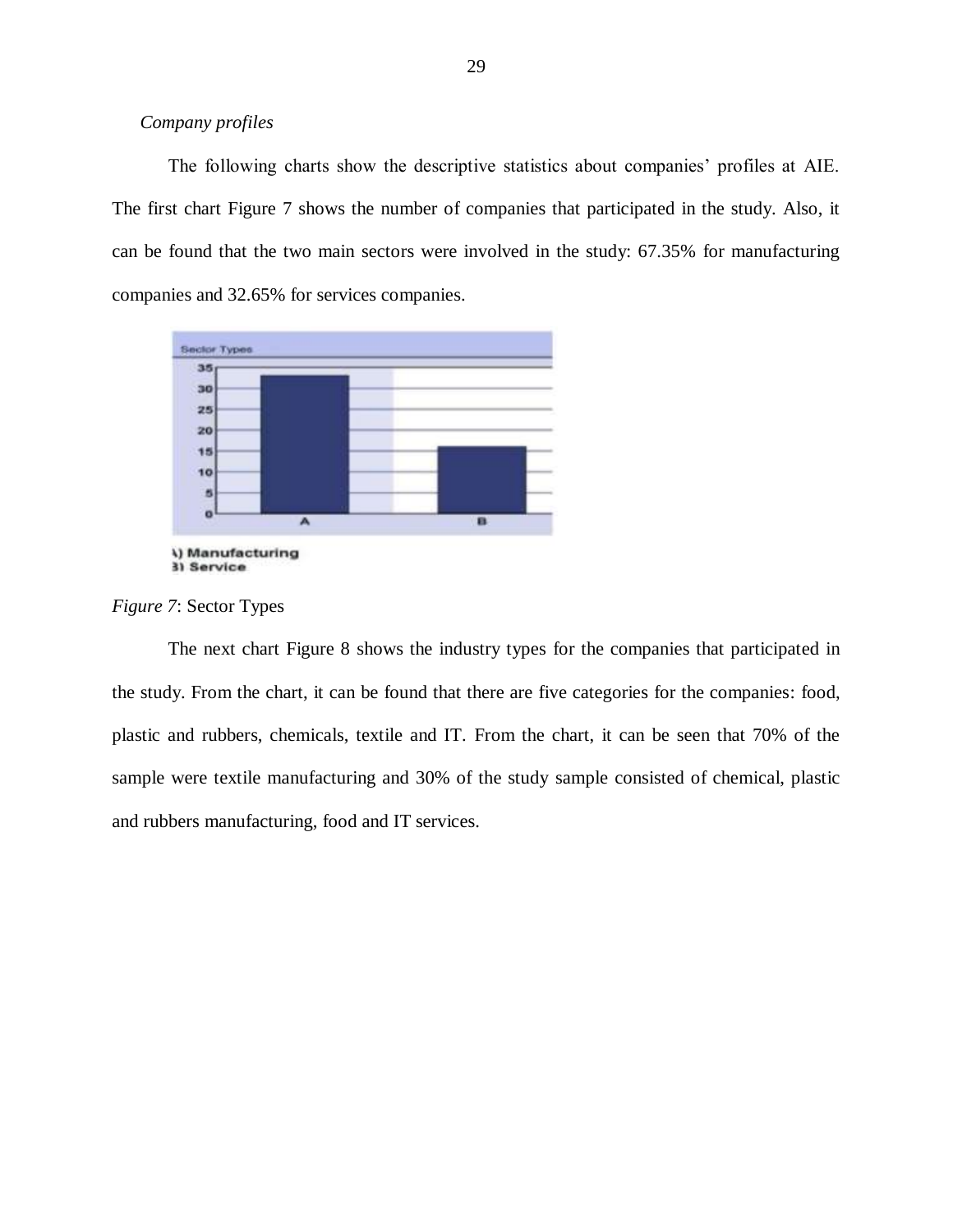

<span id="page-40-1"></span>*Figure 8*: Industry Types

## <span id="page-40-0"></span>*Supply Chain Management Strategies at AIE*

Table 1 shows that the companies at AIE believe that they need to improve their strategic planning concerning LSCM by using third party logistics strategy (3PL), followed by outsourcing strategy, and then just in time supply strategy (JIT). This part of the results gives a glance about the future trend at AIE. It seems that they will use more effective policies than what they are using in the present. Further research can be conducted in order to investigate the future situation in depth for the LSCM at AIE. Second, from the table, it can be found that the companies are satisfied with the strategies of partnership with suppliers, building a close partnership with customers, using E-procurement strategy and many suppliers strategy. Third, the study found that more than the half of the companies are implementing the use of external consultants' strategy. Finally, from Table 1 it can be found that the companies at AIE claim that there are some strategies that are not appropriate. These strategies are subcontracting, supply chain benchmarking and few suppliers.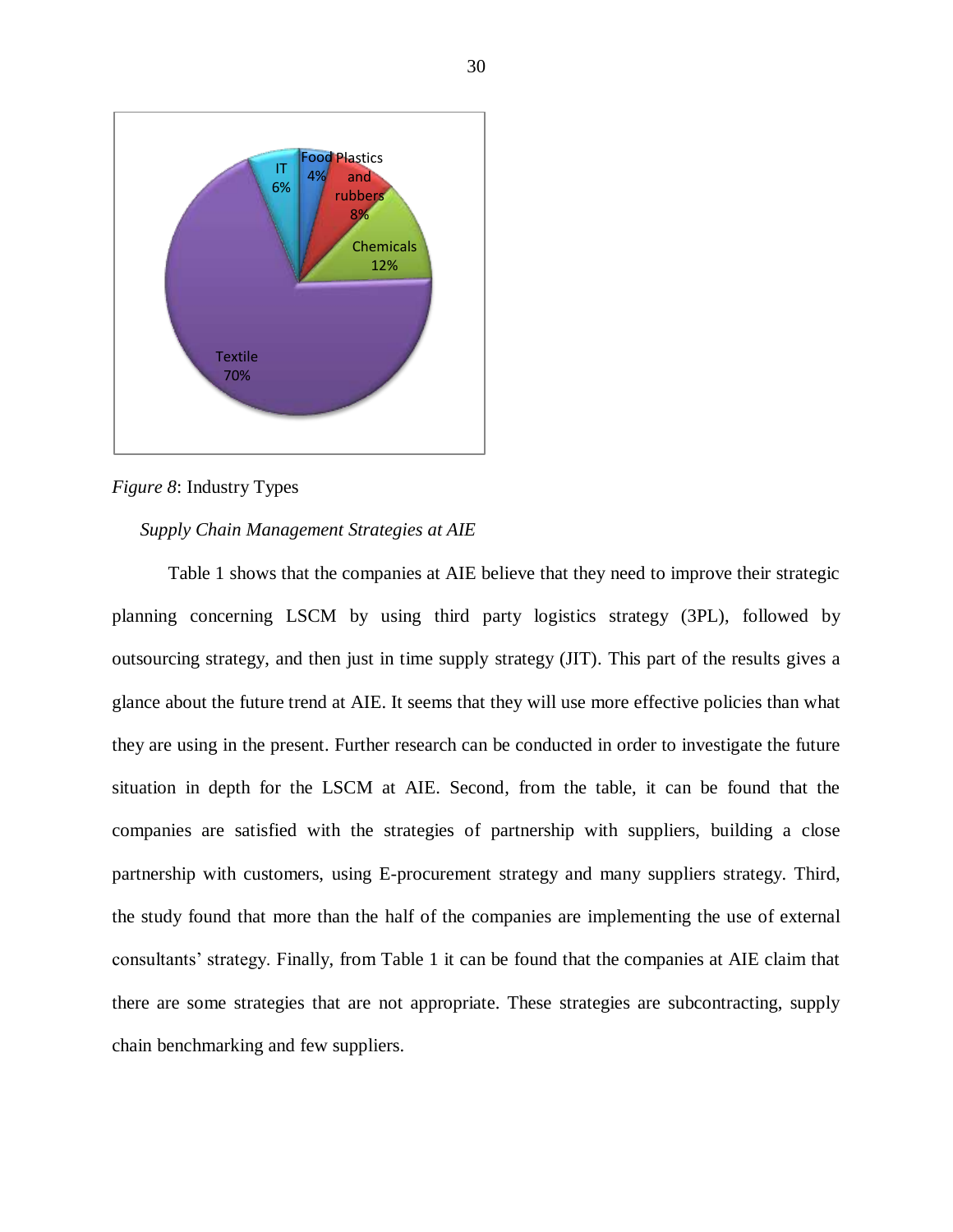# <span id="page-41-1"></span>Table 1

# LSCM Strategies at AIE

|                                         | Improve          | <b>Start</b>     | Satisfied      | <b>Not</b>     |
|-----------------------------------------|------------------|------------------|----------------|----------------|
|                                         |                  | Implementing     | already        | appropriate    |
| Partnership with Suppliers              | 8                | $\overline{4}$   | 37             | $\overline{0}$ |
| <b>Close Partnership with Customers</b> | $\overline{4}$   | 12               | 32             | $\overline{0}$ |
| Just In Time (JIT) supply               | 10               | $\tau$           | 7              | 9              |
| E-procurement                           | $\overline{4}$   | 12               | 14             | $\mathbf{1}$   |
| Electronic Data Interchange (EDI)       | 10               | $\overline{4}$   | 14             | $\tau$         |
| Outsourcing                             | 10               | 6                | 8              | 8              |
| Subcontracting                          | $\mathbf{1}$     | 10               | $\overline{7}$ | 13             |
| Third Party Logistics (3PL)             | 12               | 6                | 5              | 8              |
| <b>Supply Chain Benchmarking</b>        | 9                | 5                | 5              | 14             |
| Few suppliers                           | 6                | 6                | 5              | 14             |
| Many suppliers                          | $\boldsymbol{0}$ | 8                | 16             | 9              |
| Holding safety stock                    | 10               | $\boldsymbol{0}$ | 13             | 9              |
| Use of external consultants             | 9                | 20               | $\mathbf{1}$   | $\overline{2}$ |

## <span id="page-41-0"></span>*Supply Chain and Partnerships at AIE*

Table 1 shows the status of partnerships between the companies in the sample with both their suppliers and customers. Regarding the companies' relationship with suppliers, 37 companies (75.51%) believe their partnerships with suppliers are satisfactory already, at the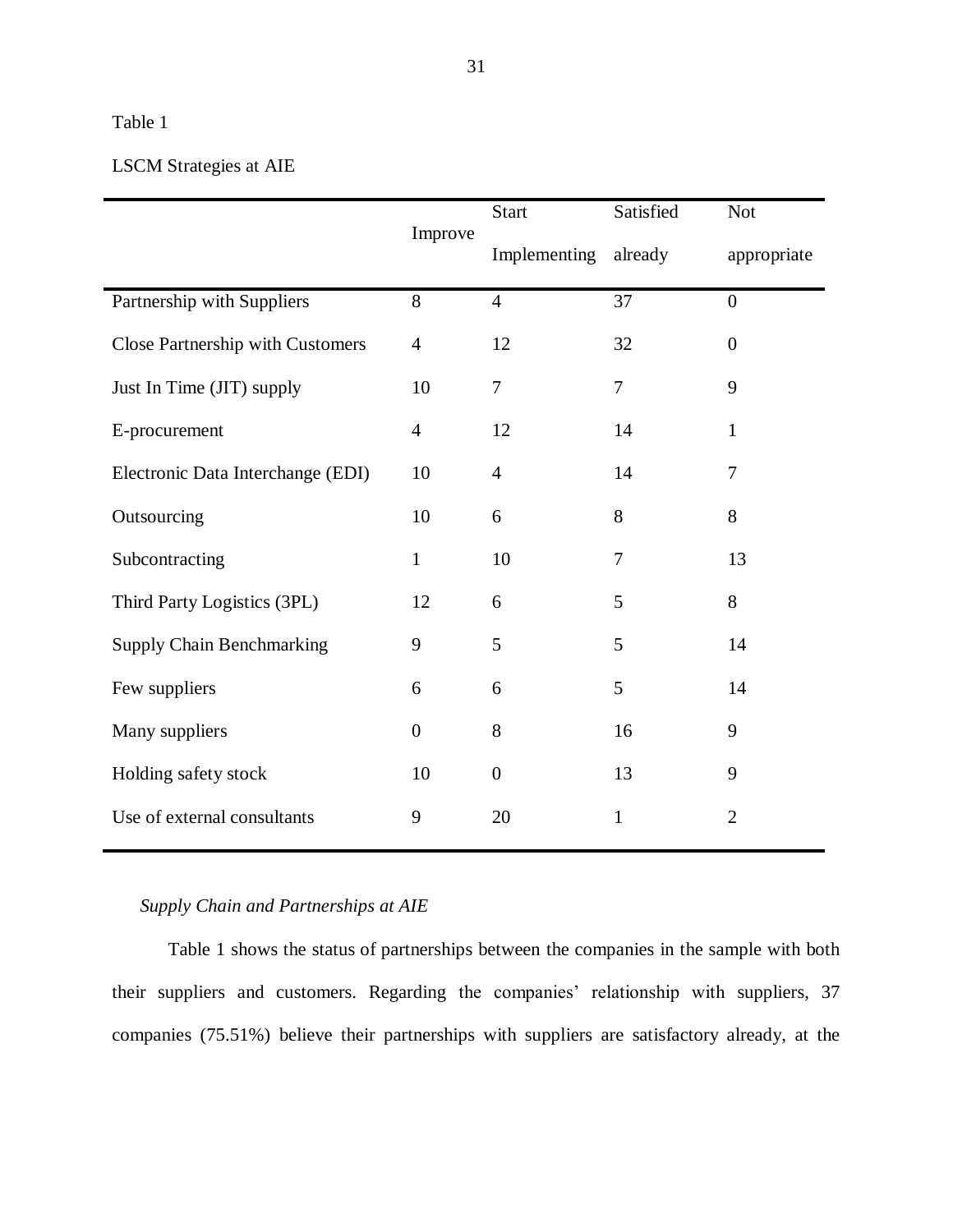same time as eight companies (16.33%) claim this partnership needs improvement. None of the companies believes partnerships with suppliers are not an appropriate strategy.

Regarding the companies' relationship with customers, the situation was nearly the same, 32 companies (66.67%) are satisfied with their partnerships with their customers, while at the same time, four companies (8.33%) state that it needs improvement. None of the companies believes partnerships with customers are not an appropriate strategy.

The last finding about their partnership was that twelve of the companies (38.71%) are planning to improve the third party logistics (3PL) partners and six companies (19.35%) classified themselves as starting to implement. Just five companies (16.13%) are satisfied with 3PL strategy. Finally, eight companies (25.81%) believe that 3PL strategy is not appropriate for them.

## <span id="page-42-0"></span>*The Companies' Efforts Regarding LSCM*

The study found that more than the half of the companies (55.1%) do not have a separate logistics department, 57.1% of the companies do not have a clear logistics plan and 71.4% of them do not provide training programs to their employees. The following charts Figure 9 , Figure 10 and Figure 11 show these results.



<span id="page-42-1"></span>*Figure 9*: The Companies That Have Separate Logistics Department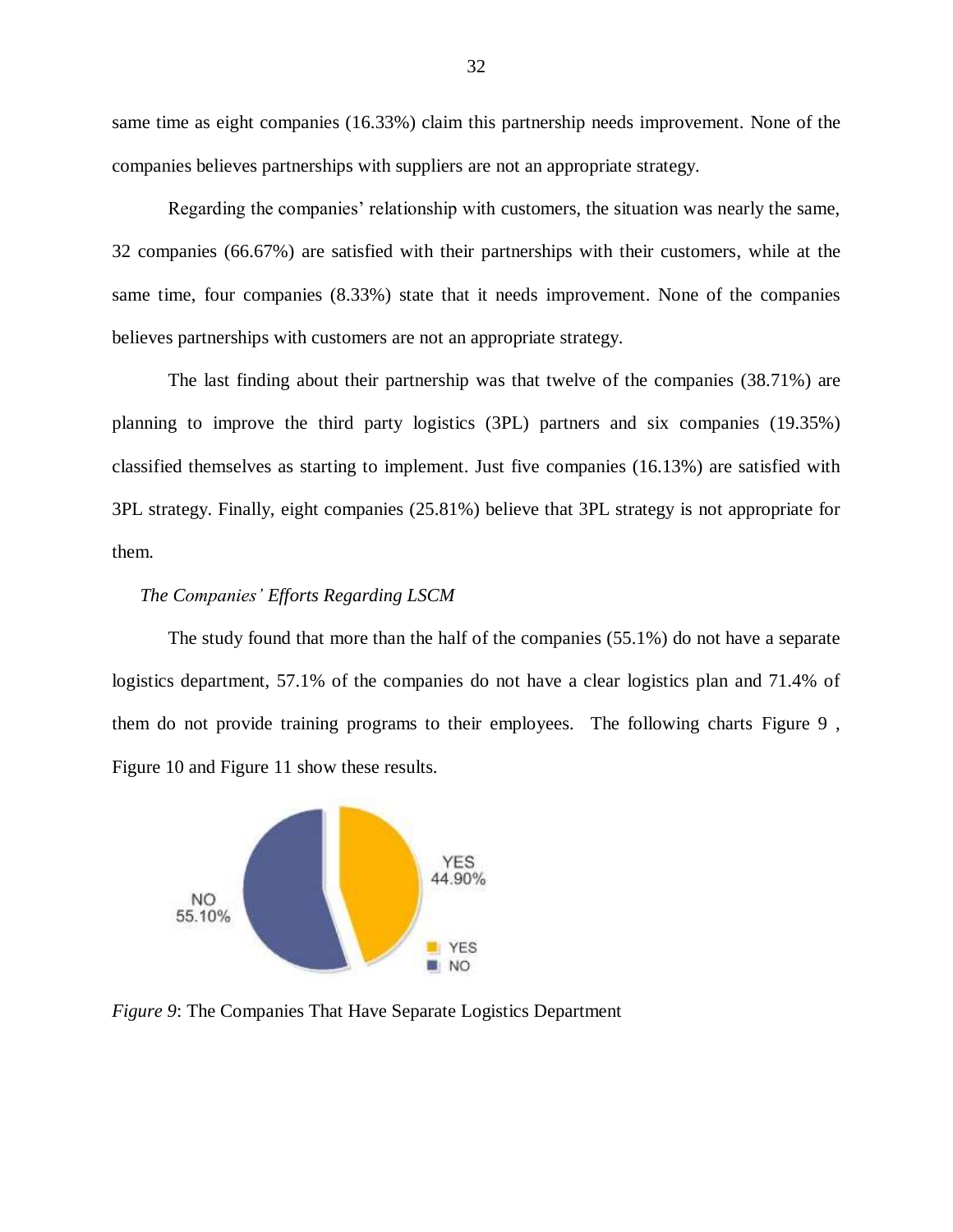

<span id="page-43-1"></span>*Figure 10*: The Companies That Have a Clear Logistic Plan



<span id="page-43-2"></span>*Figure 11*: The Companies That Provide Training Programs to Their Employees

<span id="page-43-0"></span>*The Information Systems that Currently are In Use for LSCM at AIE*

Table 2 shows the information systems that are currently in use to improve the LSCM at AIE. The most popular systems were enterprise resource planning systems (ERP) with 87.76%, and then manufacturing resources planning systems (MRPII) with 83.67%. In the same popularity is advanced planning systems (APS) with 83.67%, followed by material requirements planning systems (MRP) with 81.63%. Also, the percentage of the companies that are using the bar coding systems was 77.55%%, followed by supplier relationships management (SRM) with 73.47%, and finally warehouse management systems (WMS) with 71.43%. On the other hand, the unfamiliar systems are radio frequency identification system (RFID) with 22.45%, followed by just in time systems (JIT) with 26.53%, then E-commerce with 38.78%, then E-business with 42.86%, followed by electronic data interchange systems (EDI) with 46.94%. Finally, just 51.02% of the companies are using the decision support or the expert systems.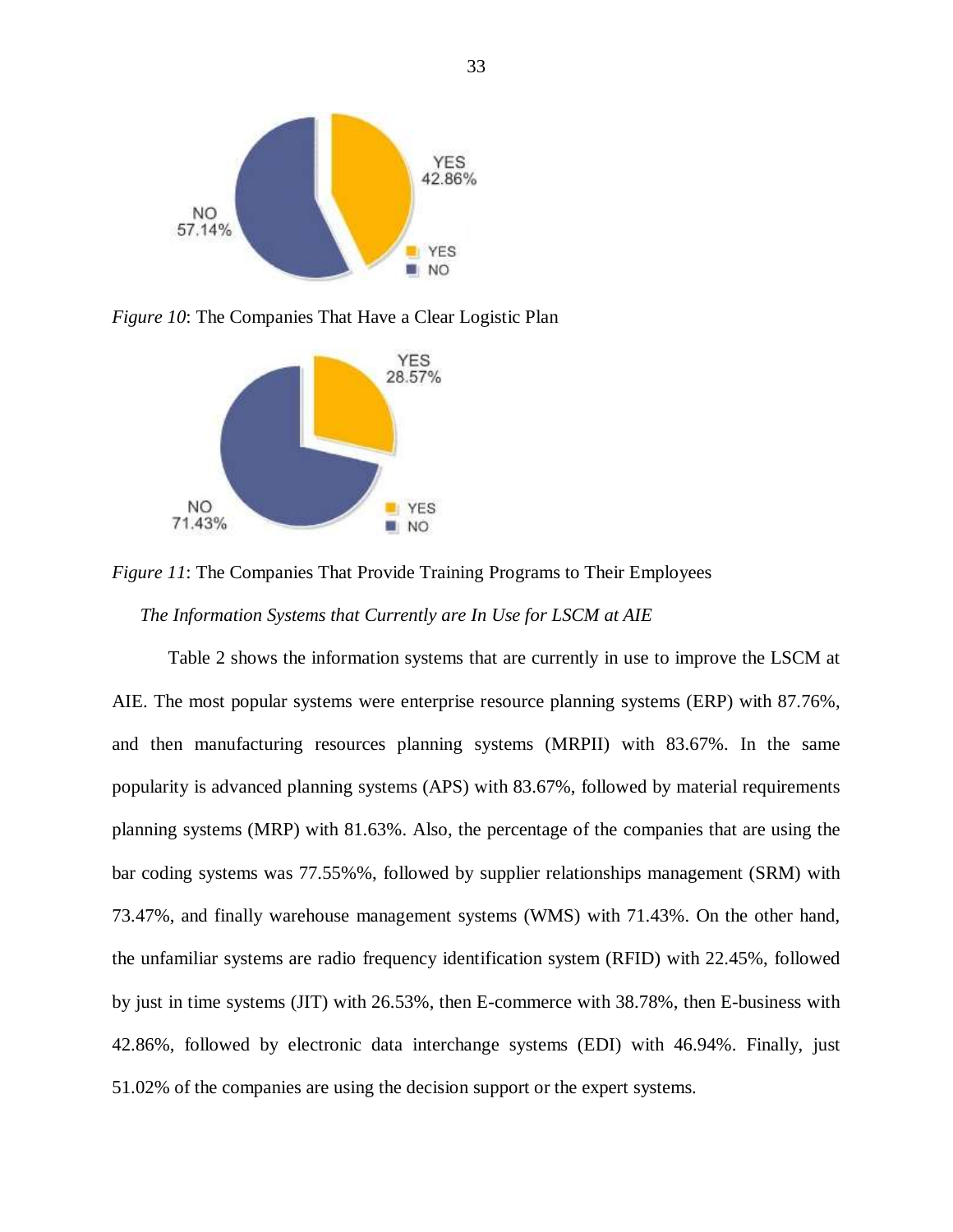From the second and the third column in Table 2, it can be found that the companies at AIE are using the standard package systems more than the customized systems. Figure 12 shows the percentage of companies that are using the standard package systems and the customized systems.



<span id="page-44-0"></span>*Figure 12*: Type of Systems that are Currently in Use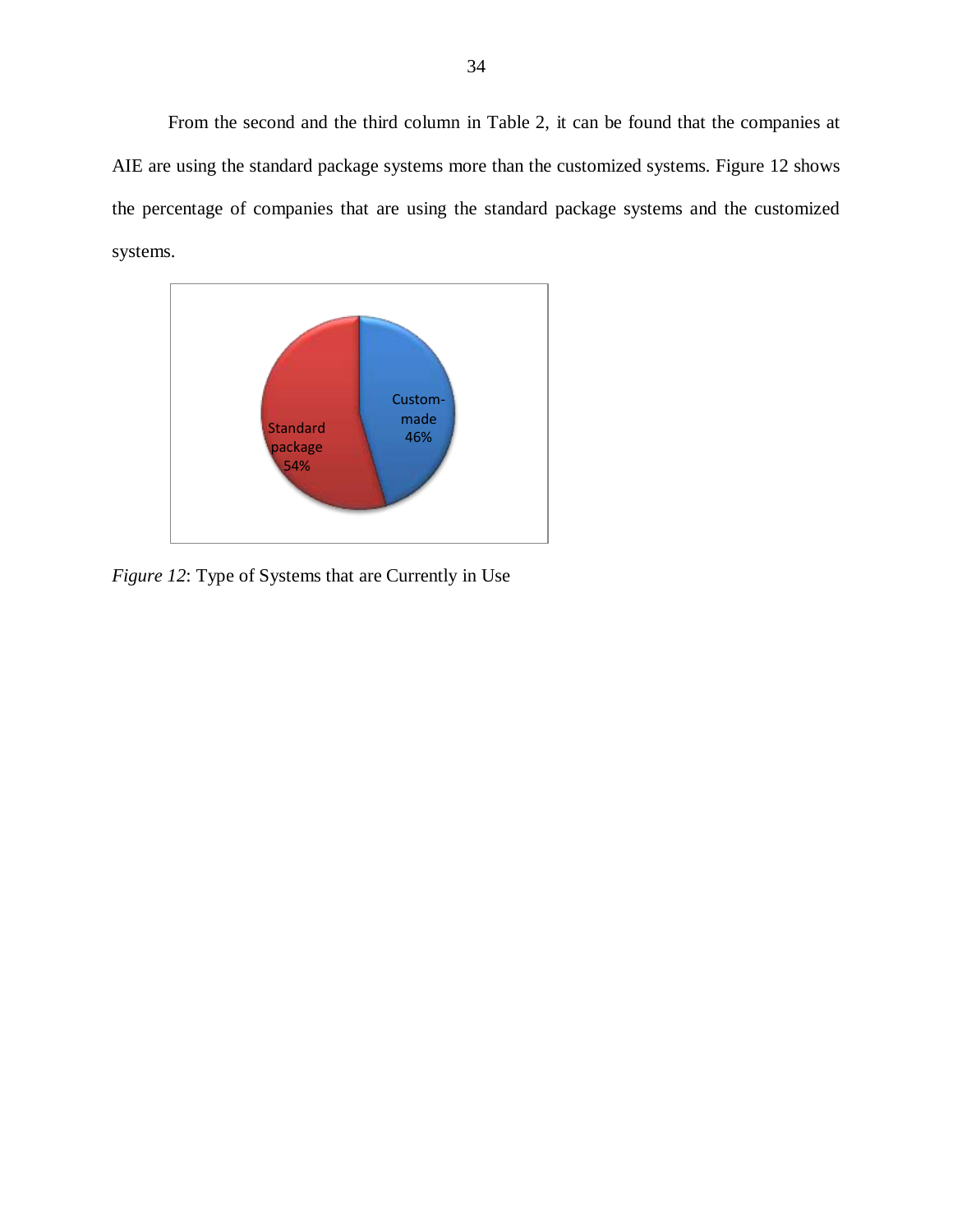# <span id="page-45-0"></span>Table 2

Systems that are Currently in Use

|                                                    | Using<br>custom<br>made<br>systems | Using<br>standard<br>package<br>systems | Using<br>custom<br>made or<br>standard<br>package<br>systems | Using<br>custom<br>made or<br>standard<br>package<br>systems |
|----------------------------------------------------|------------------------------------|-----------------------------------------|--------------------------------------------------------------|--------------------------------------------------------------|
| Material Requirements Planning (MRP)               | 24                                 | 16                                      | 40                                                           | 81.63%                                                       |
| <b>Manufacturing Resources Planning</b><br>(MRPII) | 20                                 | 21                                      | 41                                                           | 83.67%                                                       |
| Enterprise Resource Planning (ERP)                 | 16                                 | 27                                      | 43                                                           | 87.76%                                                       |
| Warehouse Management System (WMS)                  | 14                                 | 21                                      | 35                                                           | 71.43%                                                       |
| Supply Chain Management (SCM)                      | 6                                  | 25                                      | 31                                                           | 63.27%                                                       |
| <b>Customer Relationships</b><br>Management(CRM)   | 6                                  | 27                                      | 33                                                           | 67.35%                                                       |
| <b>Supplier Relationships Management</b><br>(SRM)  | 12                                 | 24                                      | 36                                                           | 73.47%                                                       |
| <b>Advanced Planning System (APS)</b>              | 26                                 | 15                                      | 41                                                           | 83.67%                                                       |
| Just In Time (JIT)                                 | 6                                  | 7                                       | 13                                                           | 26.53%                                                       |
| E-commerce                                         | 11                                 | 8                                       | 19                                                           | 38.78%                                                       |
| E-business                                         | 12                                 | 9                                       | 21                                                           | 42.86%                                                       |
| Decision support / expert system                   | 6                                  | 19                                      | 25                                                           | 51.02%                                                       |
| Radio Frequency Identification (RFID)              | $\overline{4}$                     | $\tau$                                  | 11                                                           | 22.45%                                                       |
| Electronic Data Interchange (EDI)                  | 17                                 | 6                                       | 23                                                           | 46.94%                                                       |
| Bar coding                                         | 25                                 | 13                                      | 38                                                           | 77.55%                                                       |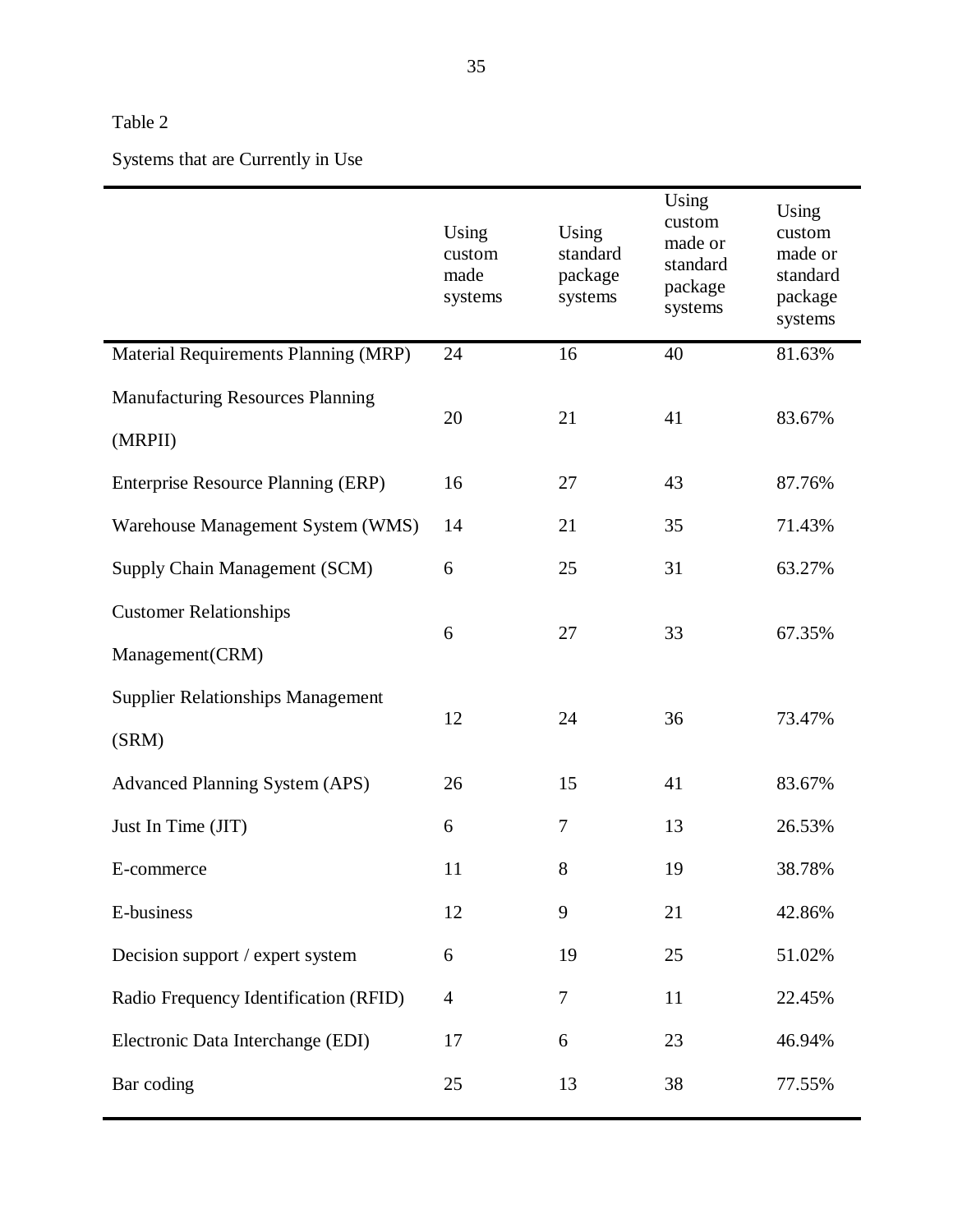# <span id="page-46-0"></span>*The Benefits of Using the LCSM Systems*

The benefits of using the LCSM systems were investigated through a specific question. These results are summarized in Table 3.

## <span id="page-46-1"></span>Table 3

Benefit from Using the LSCM Systems

|                                                       |      | Std.      |  |
|-------------------------------------------------------|------|-----------|--|
|                                                       | Mean | Deviation |  |
| Better quality of information                         | 4.14 | 1.291     |  |
| Better quantity of information                        | 4.11 | 1.172     |  |
| Flexibility                                           | 4.25 | 1.212     |  |
| Reduced lead-time in production                       | 4.17 | 1.078     |  |
| Cost saving                                           | 4.52 | 1.11      |  |
| Forecasting                                           | 4.45 | 1.088     |  |
| Resource planning                                     | 4.32 | 1.29      |  |
| Better operational efficiency                         | 4.41 | 1.019     |  |
| Reduced inventory level                               | 4.16 | 1.143     |  |
| More accurate costing                                 | 4.3  | 1.133     |  |
| Increased coordination between departments            | 4.35 | 1.32      |  |
| Increased coordination with suppliers                 | 4.56 | 1.319     |  |
| Increased coordination with customers                 | 4.55 | 1.174     |  |
| Increased sales                                       | 4.65 | 1.197     |  |
| 1=Not at all, 2=Little, 3=Average, 4=Greatly, 5=A lot |      |           |  |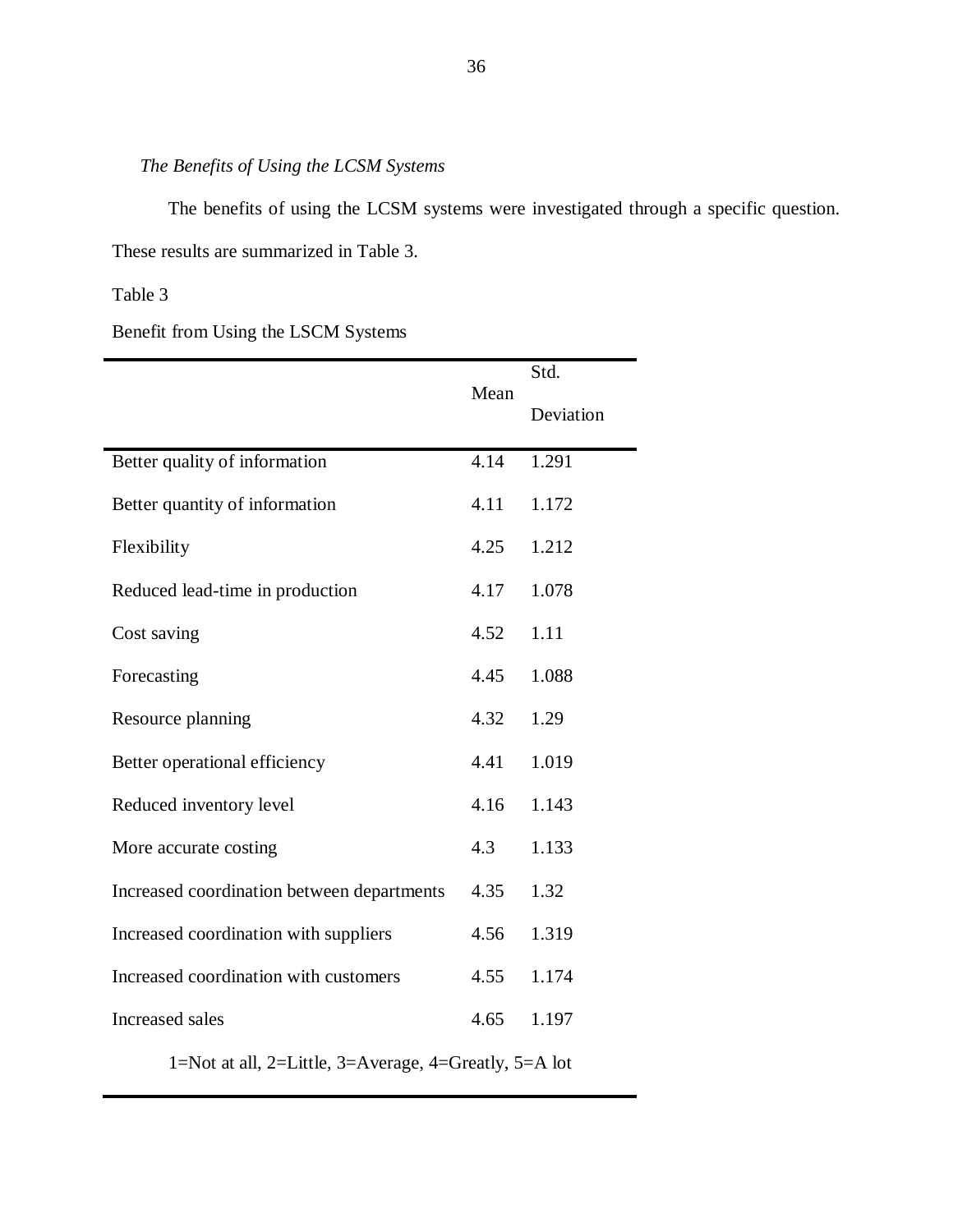The companies at AIE claim that the most important benefit of using these systems is increasing sales, which is at the top of the list with an average of 4.65, followed by increasing coordination with suppliers with an average of 4.56, then increasing coordination with customers with an average of 4.55, cost saving benefit with an average of 4.52, and forecasting benefit with an average of 4.45. The following chart shows these results.



<span id="page-47-0"></span>*Figure 13*: The Most Important Benefits of Using the LSCM Systems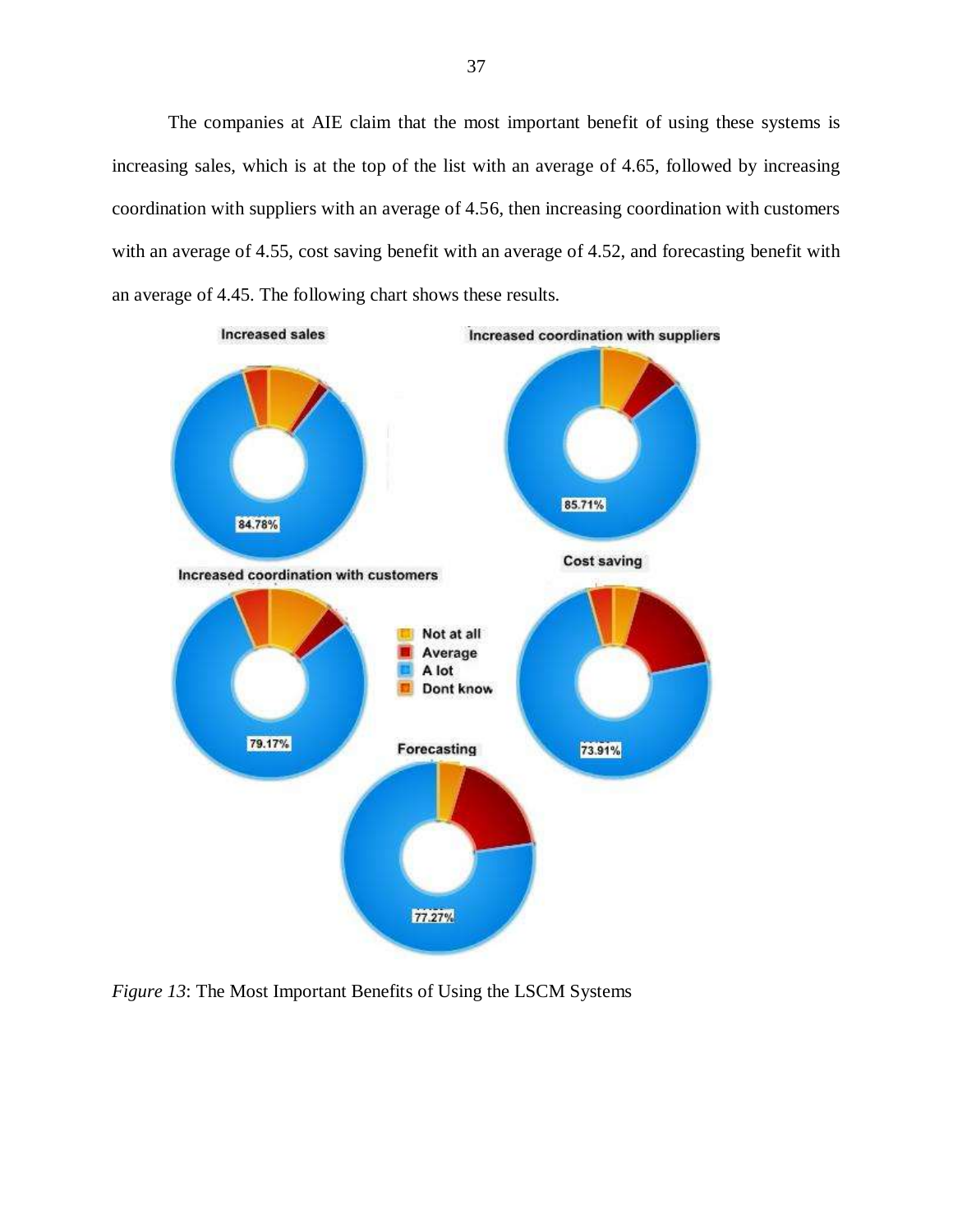## <span id="page-48-0"></span>*The Problems of Using the LSCM Information Systems*

By using the LSCM information systems, some problems will be faced by the AIE companies. The research extracts these problems through a specific question. These problems are summarized in Table 4. From the table, it can be found that the problems for these systems are skills shortages, integration with the supplier's system and integration with the customer's system.

<span id="page-48-1"></span>Table 4

#### Problems of Using the Systems

|                                     | Mean | Deviation |
|-------------------------------------|------|-----------|
| Resistance to change from employees | 2.29 | 1.384     |
| Resources shortages                 | 2.05 | 1.447     |
| Skills shortages                    | 2.43 | 1.107     |
| Insufficient vendor support         | 1.6  | 0.929     |
| Hidden cost                         | 1.42 | 1.18      |
| Integration with existing system    | 2.02 | 1.52      |
| Integration with supplier's system  | 2.89 | 1.588     |
| Integration with customer's system  | 2.61 | 1.498     |

1=No problem at all, 2=Little problem, 3=Some problem, 4=Significant

problem, 5=Serious problem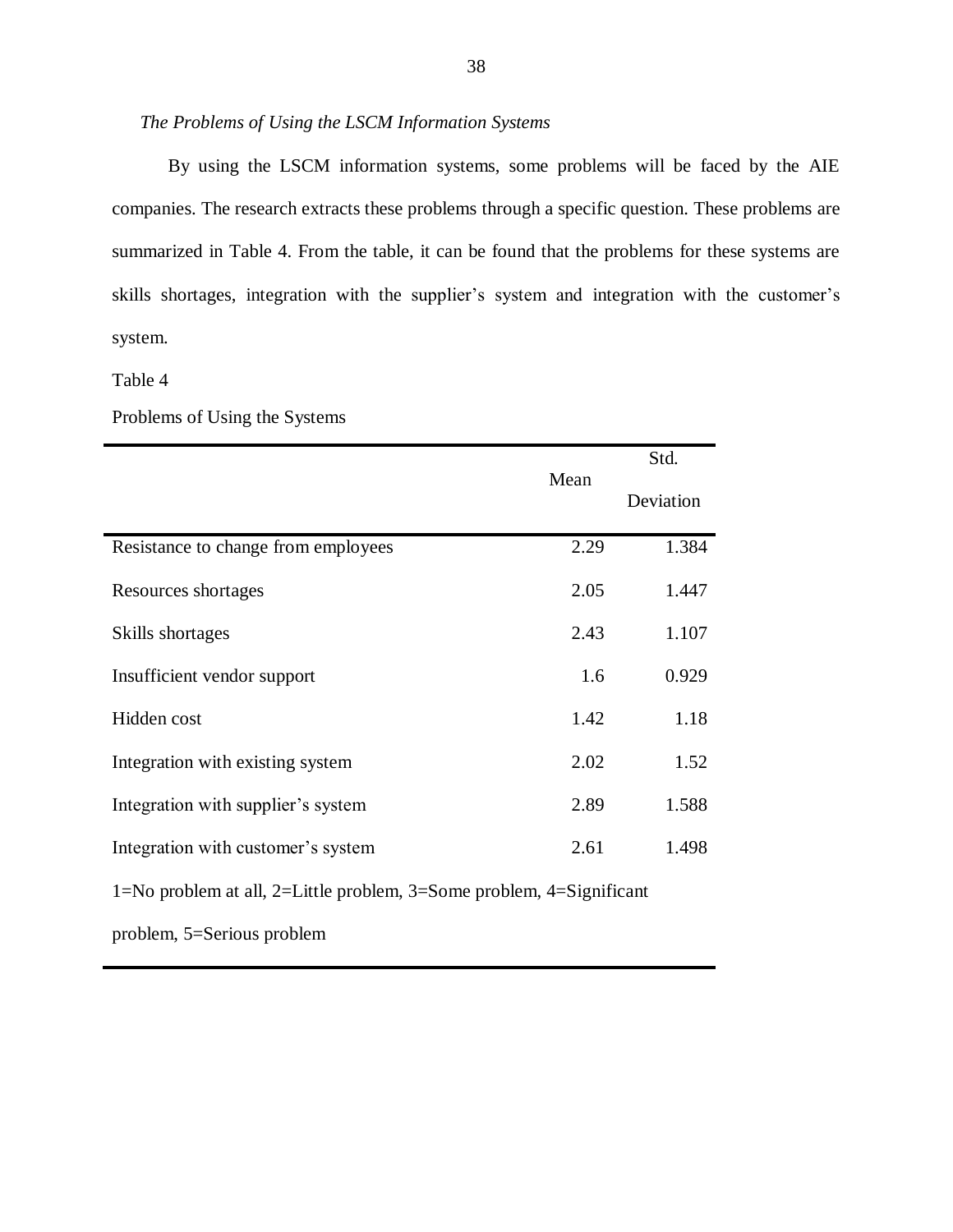

<span id="page-49-0"></span>*Figure 14*: Resistance to Change from Employee Problem



<span id="page-49-1"></span>*Figure 15*: Skills Shortages Problem



<span id="page-49-2"></span>*Figure 16*: Integration with Existing Systems Problem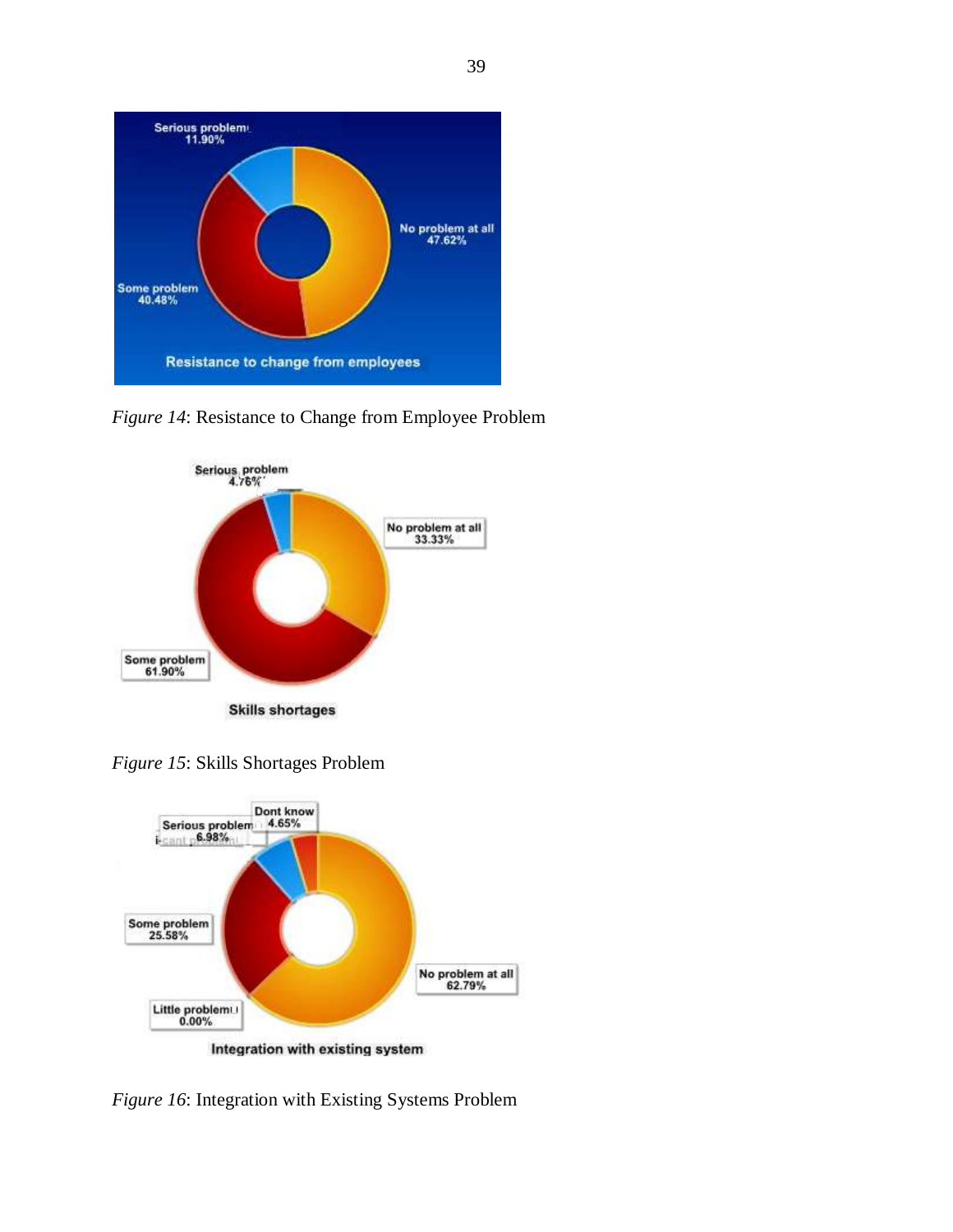

<span id="page-50-2"></span>*Figure 17*: Integration with Suppliers' Systems Problem



<span id="page-50-3"></span>*Figure 18*: Integration with Customers' Systems Problem

# <span id="page-50-0"></span>*Policies Regarding LSCM*

## <span id="page-50-1"></span>*Policies Satisfactions*

In a specific question the companies at AIE were asked whether they are satisfied with current policies regarding LSCM. Table 5 summarizes the results for this question. From the table, it can be found about 20% of the companies are not satisfied at all with the LSCM policies. About 35% of the companies are somewhat satisfied. Also, the percentage of the companies that are satisfied with policies was 17.4 % of the companies; 28.3% of them are quite satisfied and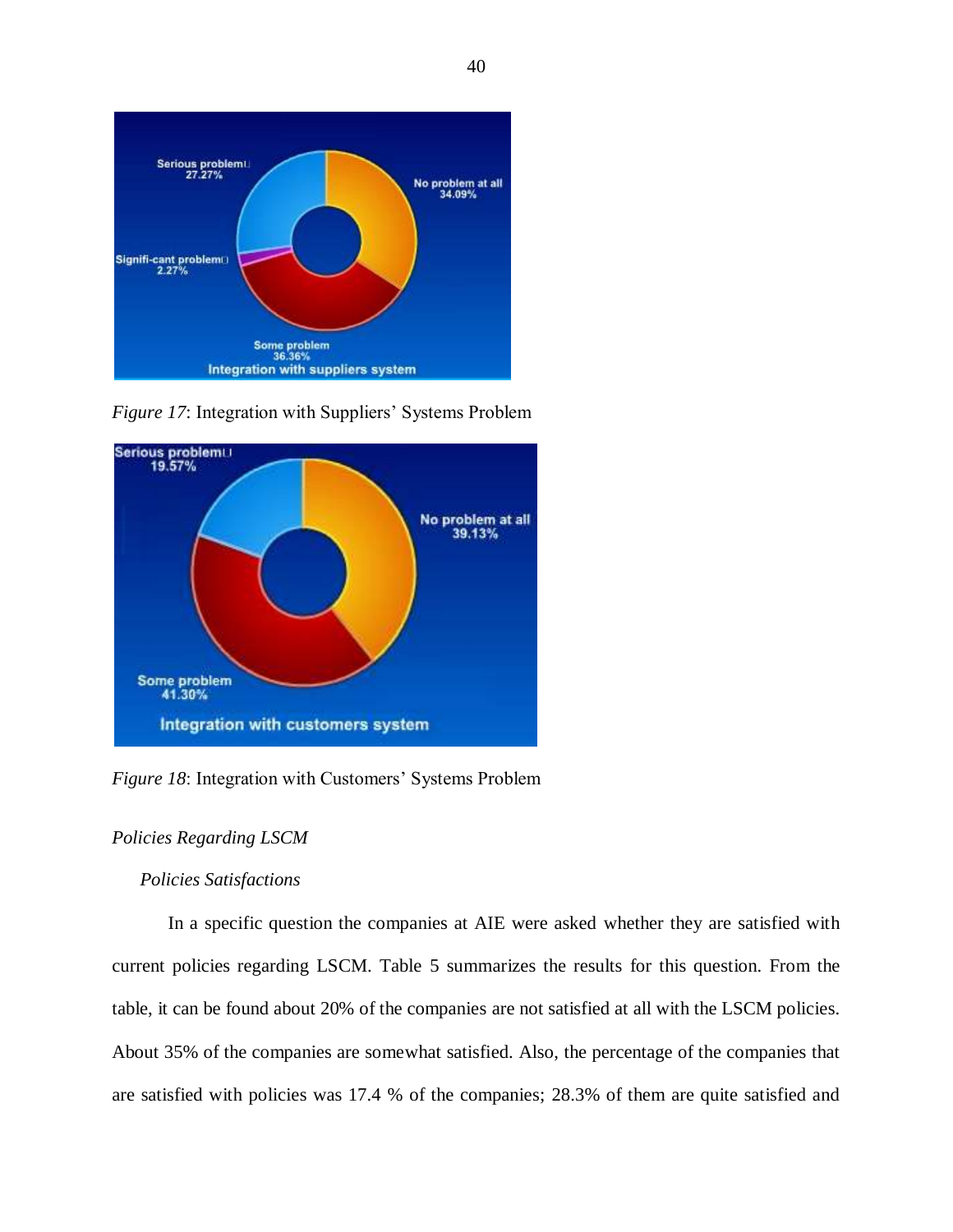none of these companies are very satisfied. Finally, none of the companies is very satisfied with the current policy.

<span id="page-51-1"></span>Table 5

Policies' Satisfactions Regarding LSCM and IS

| Satisfaction Level | Percentage |
|--------------------|------------|
| Not at all         | 19.6       |
| Somewhat           | 34.8       |
| Satisfied          | 17.4       |
| Quite satisfied    | 28.3       |
| Very satisfied     | 0.0        |

## <span id="page-51-0"></span>*Policies will Help in Developing the IT and LSCM*

<span id="page-51-2"></span>The companies at AIE need from the government and the lawmakers to improve the cooperation between companies and governments (4.15). They rank this factor as the most important factor that will affect the future of the IT and LSCM, followed by increasing regional cooperation between institutions (3.97), then signing more inter-country regional agreements (3.86), then improving information provision (3.77), and then finally, easier access to vocational training (3.7). Table 6 will show these results.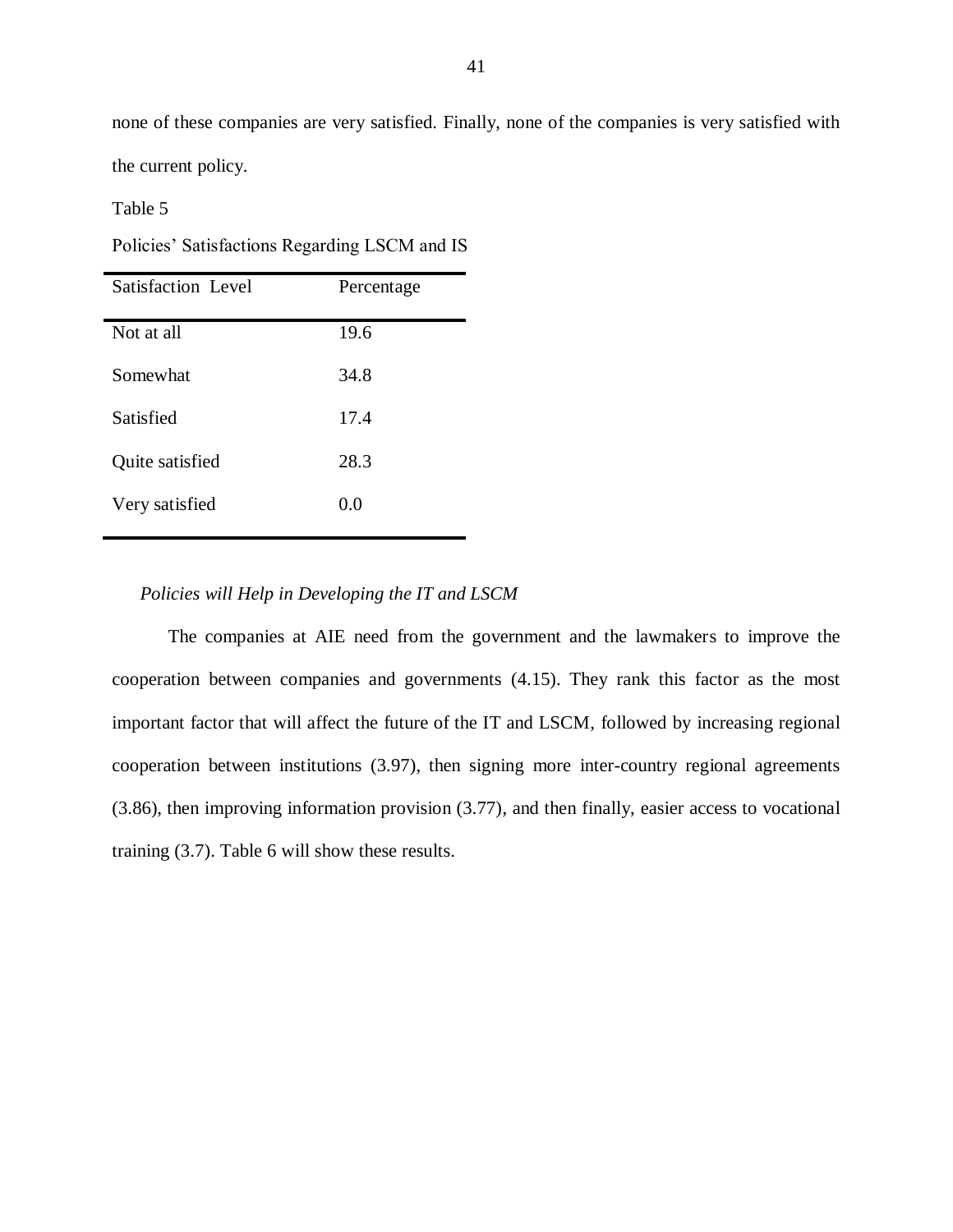## Table 6

## Policies will Help in Developing the IT and LSCM

|                                                                                      |      | Std.      |
|--------------------------------------------------------------------------------------|------|-----------|
|                                                                                      | Mean | Deviation |
| More education, e.g. formal qualification                                            | 3.22 | 1.209     |
| Easier access to vocational training                                                 | 3.7  | 1.28      |
| More funding and financial support                                                   | 3.34 | 1.203     |
| More inter-country regional agreements                                               | 3.86 | 1.7       |
| Better infrastructure e.g. telecommunications, road, etc.                            | 3.56 | 1.625     |
| Improved information provision                                                       | 3.77 | 1.117     |
| Increased regional cooperation between institutions, e.g. chamber of commerce        | 3.97 | 1.014     |
| Closer cooperation between companies and governments                                 | 4.15 | 1.306     |
| 1=Not at all, 2=Somewhat important, 3=Important, 4=Quite important, 5=Very important |      |           |

## <span id="page-52-0"></span>*Summary:*

This chapter has presented the finding of the current status of the use of information systems for LSCM at AIE. These findings can be summarized in the following points:

- The companies at AIE are focusing on dealing with suppliers more than customers.
- \* The companies at AIE do not spend enough effort to develop the LSCM policies.
- The companies at AIE are using the standard package systems more than customized systems.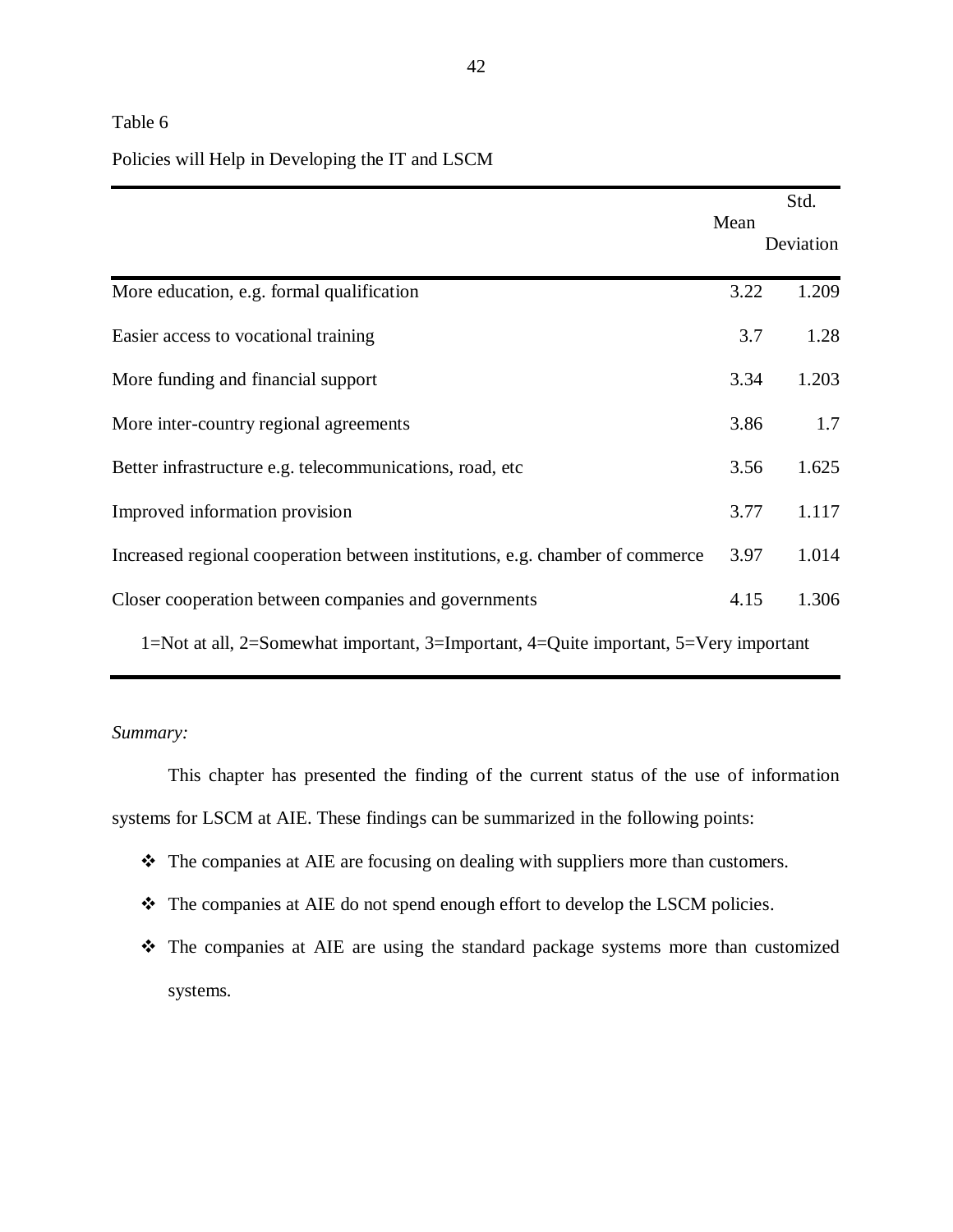- Most of the companies benefit more than average by using LSCM systems. These benefits are increasing the sales followed by increasing coordination with suppliers, then increasing coordination with customers, cost saving, and forecasting.
- $\div$  The companies at AIE are facing problems by using LSCM systems. These problems are skills shortages, integration with the supplier's system and integration with the customer's system.
- $\triangle$  The majority of these companies are not satisfied with the current polices.

The result of this study was able to answer the research questions. The researcher was not able to reject the null hypothesis that the enterprises at AIE are not aware of effective strategies and systems regarding the LSCM. Hence, the researcher failed to prove the alternative hypothesis. The alternative hypothesis was that the enterprises at AIE are aware of effective strategies and systems regarding the LSCM. The most important factors that are needed to develop the LSCM at AIE are help from the lawmakers by developing contemporary policies regarding LSCM and the companies need to spend more effort for developing the LSCM planning such as providing their employee training courses about LSCM.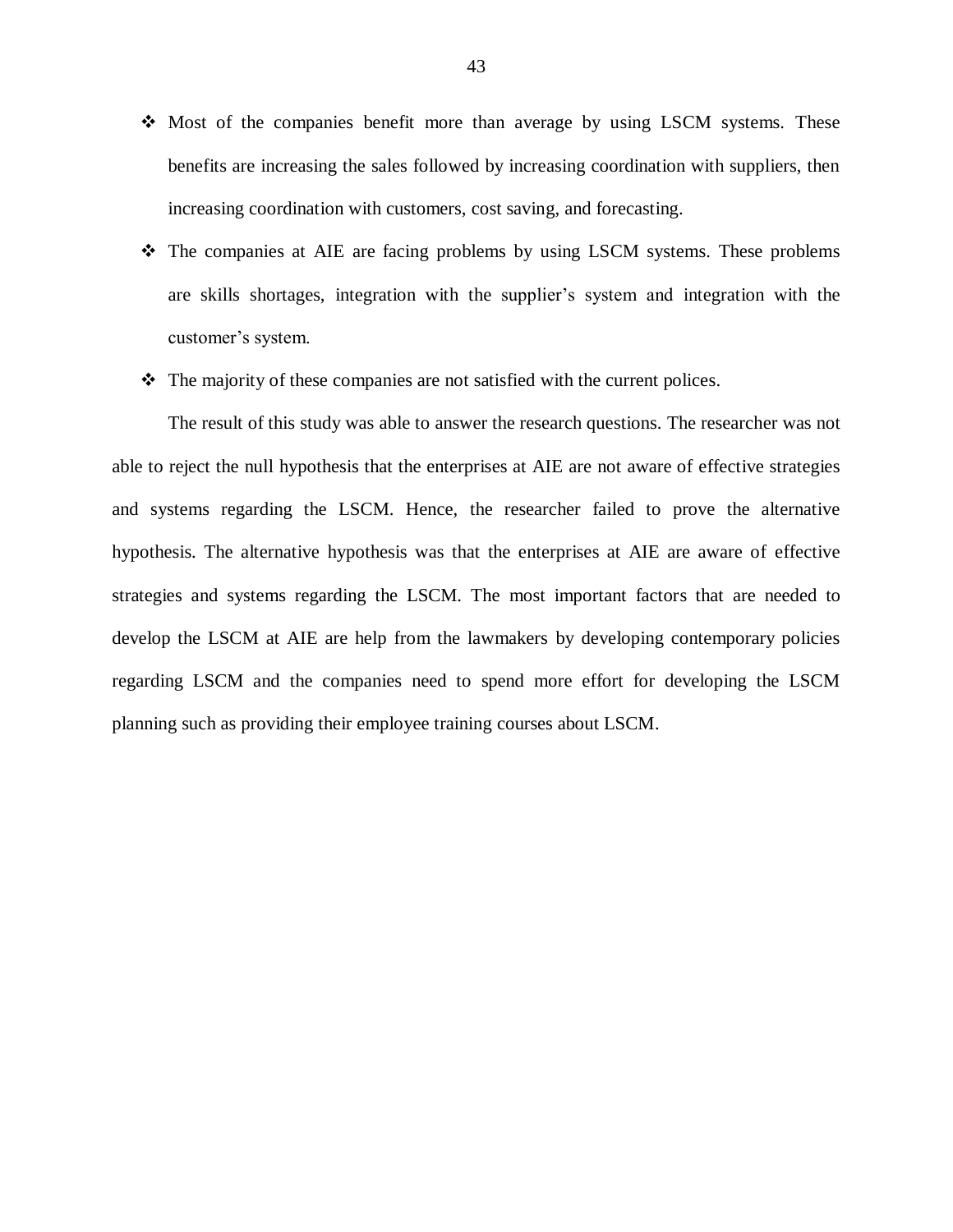### CHAPTER 5

#### <span id="page-54-0"></span>SUMMARY AND DISCUSSION

## <span id="page-54-1"></span>Introduction

In the preceding chapter, the analytic techniques were described and the results of the study were presented. In this chapter, the summaries of the research problem, method, and procedures will be presented.

## <span id="page-54-2"></span>*Summary of Research Problem*

The research purpose is investigating the current status at AIE and to review the current enterprises' policies for LSCM.

The study aimed to answer the following questions: What are the major challenges and developments with the use of information systems for LSCM? What is the actual level of satisfaction of current AIE enterprises' policies regarding LSCM? Finally, what is the actual need of enterprises at AIE for the effective use of information systems for LSCM?

## <span id="page-54-3"></span>*Summary of Method*

The questionnaire helped in gathering data from enterprises on issues related to challenges, benefits, and development on the use of information systems for LSCM in AIE. The researcher used all of the 49 companies as the study population at Al-Hassan Industrial Estate in Jordan. The researcher sent the survey to IT managers of those companies to partake in the exercise. Also, the researcher got the subject names from the Jordanian yellow book.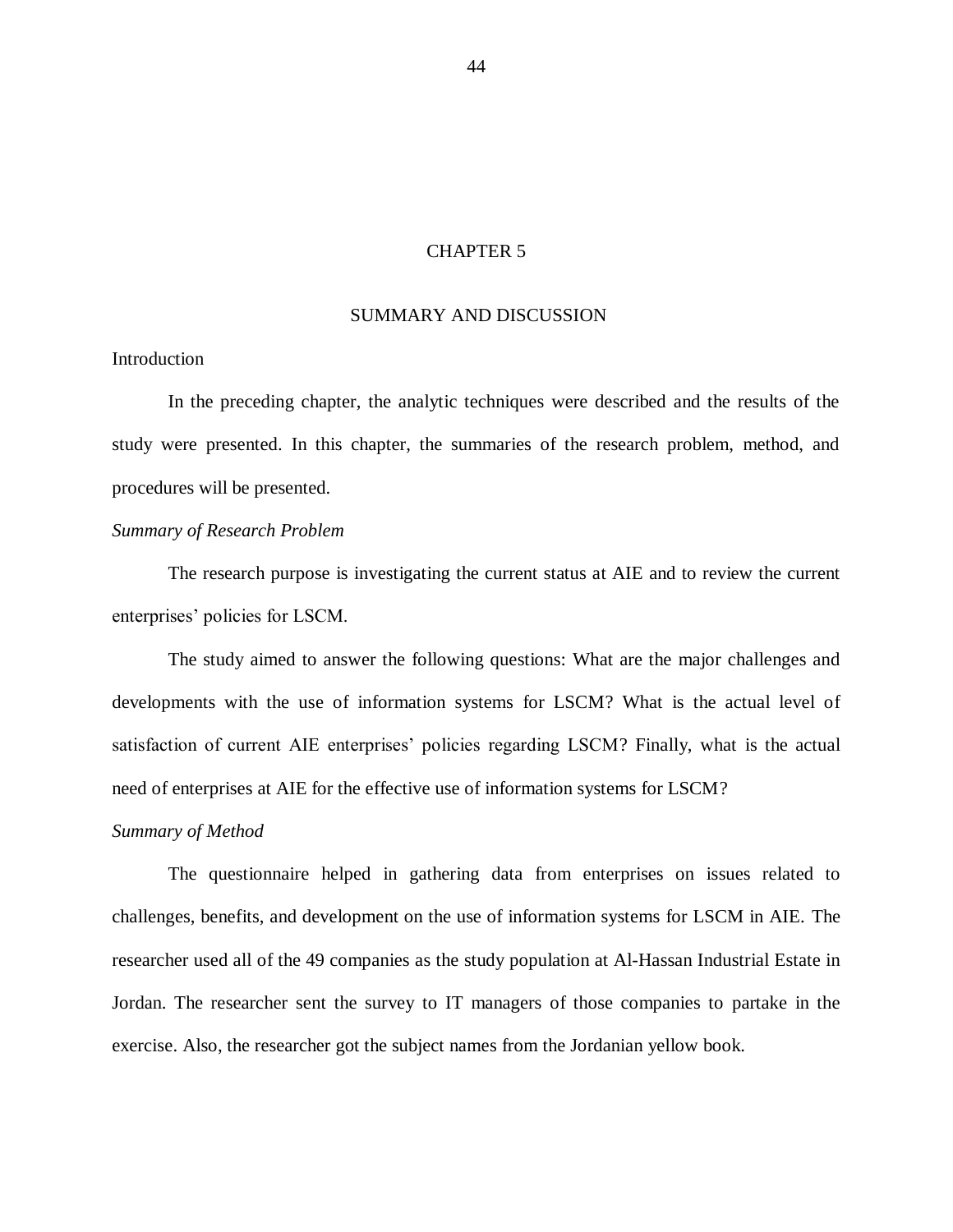After collecting data, the analysis process started. The SPSS program helped in the analysis of the collected data. The descriptive analysis was used to represent the results. This technique is the best technique for the small sample size. The descriptive analysis was presented in tables and charts which gave a better understanding of the results. One of the descriptive statistics methods that had been used in this research is measuring the central tendency which enables the researcher to determine the average number of the companies that are participating in a specific behavior regarding LSCM. Another descriptive statistics method that had been used in this research is measuring the variability by using variance and standard deviation. The variance indicates the degree of variability among the companies for a given variable. The standard deviation is the square root of variance providing an index of variability in the distribution of scores.

## <span id="page-55-0"></span>*Summary of Findings*

The data analysis showed interesting results in six significant issues related to the aim and objectives of this study. These issues are the need for improvement in the LSCM strategic planning, the current situation and the type of the systems, benefits that were gained from LSCM systems, problems that were faced while using LSCM systems, satisfaction with current policy and the factors that will help in developing the LSCM. Also, the result of this study helped the researcher to answer the research questions.

From Table 1, it can be found that companies at AIE are focusing their partnerships on dealing with suppliers more than customers. Thus, it can be said that building strong relationships with suppliers has been more important in their supply chain than building strong relationships with customers. Also, like this relationship means that the companies are focusing on the production more than the market orientation.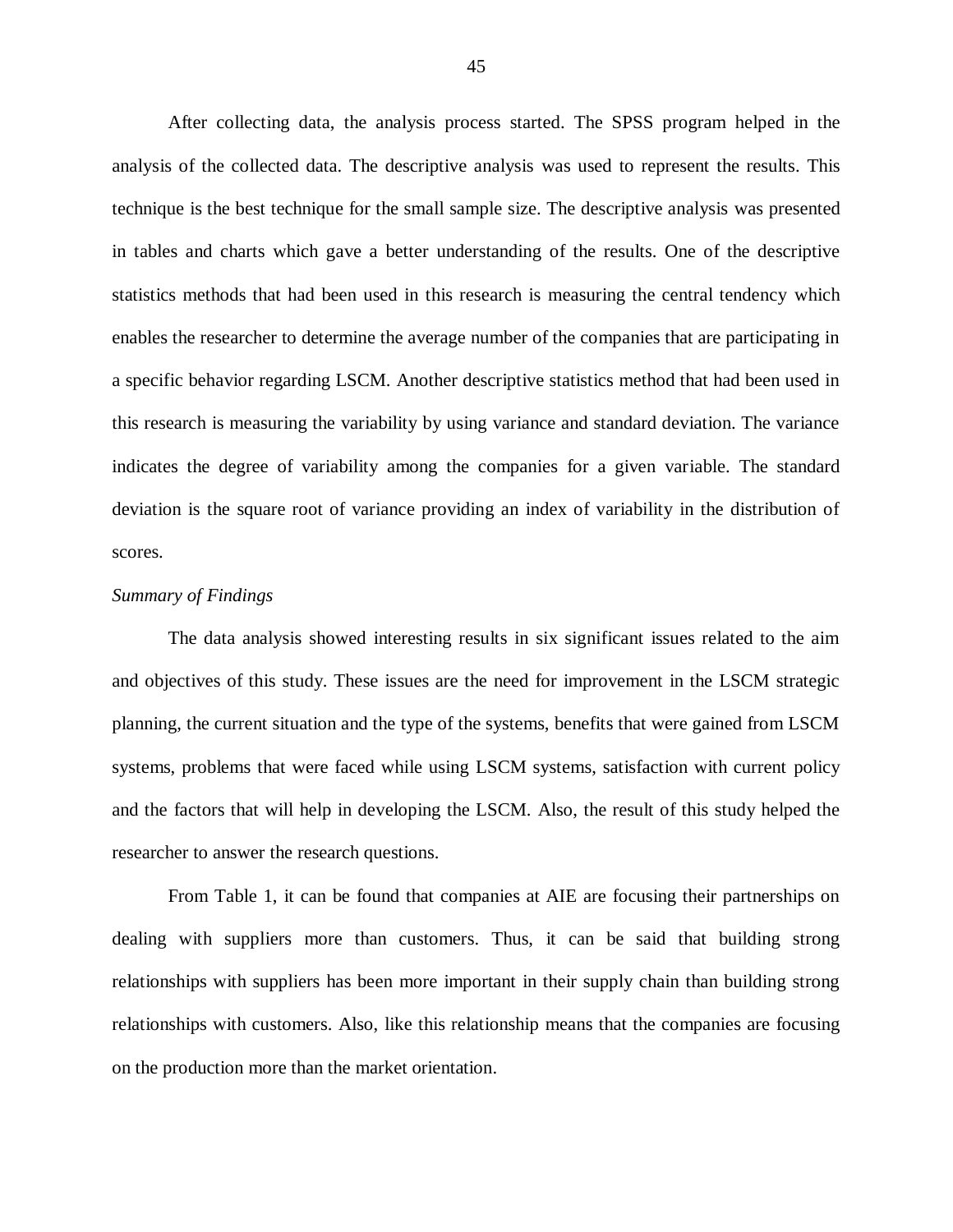The 3PL strategy is one of the most important strategies that are used in both local and international supply networks around the world (Ketikidis, 2008). By that, the study indicates that about 75% of the companies are even planning to implement or start implementing or they are satisfied with 3PL companies. This result gives a glance about the future of the 3PL partnership. The companies are aware of the importance of the advantages of 3PL strategy.

The study found that the companies at AIE are facing problems regarding LSCM planning. This study found out some of these problems and it will be discussed in the problem section but some of these problems need further research to find them out. Finally, it can be indicating that the companies at AIE need to spend more effort in the future in strategies planning by using activities such as providing training to their employees or building separate departments for LSCM.

The results in Table 2 harmonize with previous findings in Table 1 that the companies at AIE are focusing on the production more than the market orientation. Also, they are not satisfied with the electronic systems such as E-commerce, E-business or electronic data interchange. From the result about the electronic systems, further research can be conducted to find out the reasons for unpopularity of the electronic systems. Finally, from the second and the third column in Table 2, it can be found that the companies at AIE are using the standard package systems more than the customized systems. Figure 12 shows the percentage of companies that are using the standard package systems and the customized systems.

Regarding the benefits of the LCSM systems, the study found that most of the companies benefit more than average by using these systems. That was not a surprise at all because the IT solutions are beneficial to management in general and for LSCM in specific. This confirms the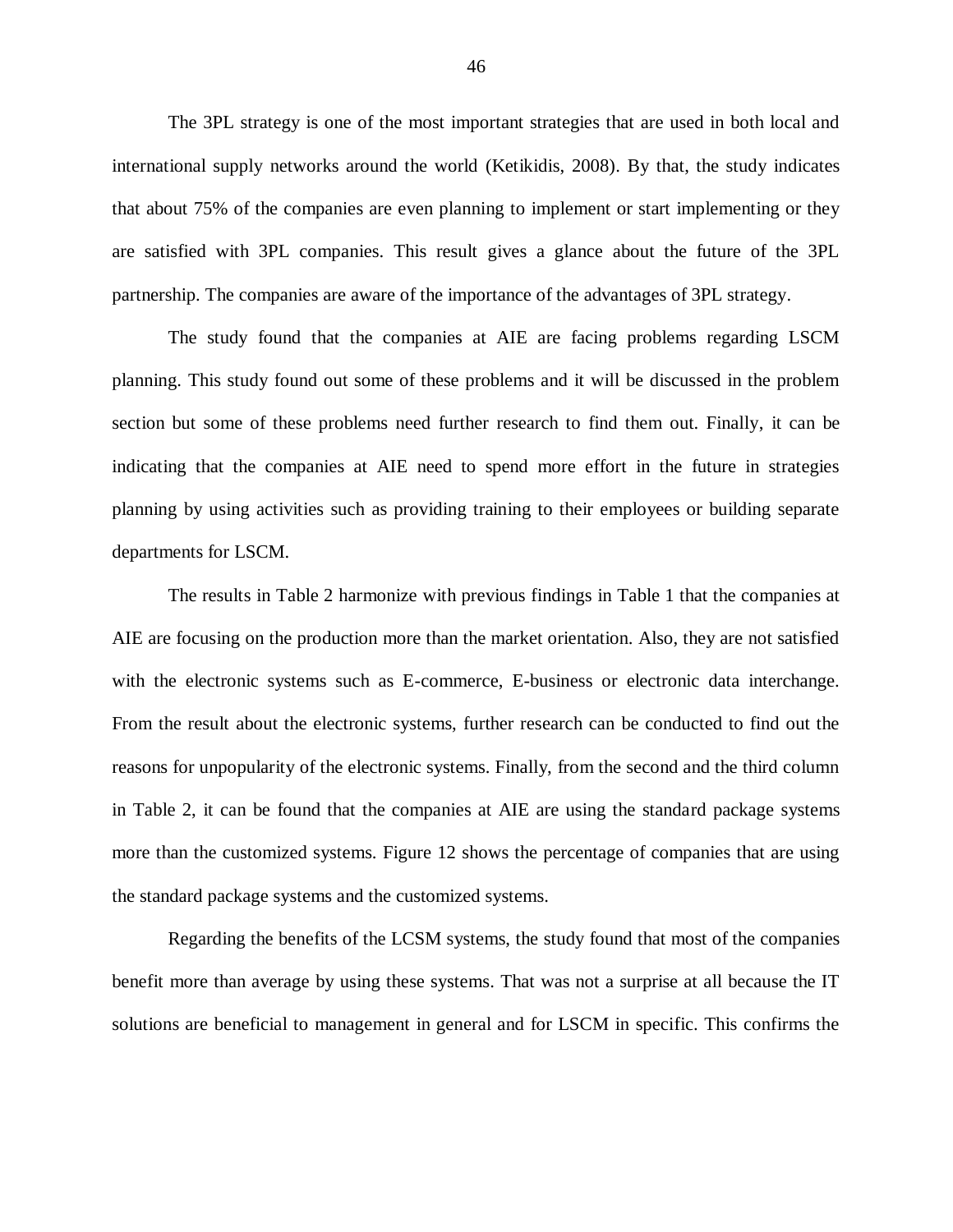benefits of integration technology and management that was mentioned in the literature review chapter.

From Table 4, it can be found that the companies at AIE can be described as overall satisfied with IT systems. In addition, the companies at AIE are satisfied with their suppliers and this satisfaction comes from their strategies of focusing on suppliers. Finally, they are using the standard package systems more than the custom made system as found in Table 2. Because of that they are facing integration problems with the systems of suppliers and customers.

Regarding the Policies satisfactions, the study indicated that the majority of these companies are not satisfied with the policy satisfaction. That means there are problems in the policies regarding the LSCM and these problems affect the development of LSCM at AIE.

These results in Table 6 harmonize with the result in the Table 5 that help is needed from the policy maker to develop contemporary policies that are able to develop the future of LSCM at AIE.

The result of this study was able to answer the research questions. The first question was: What are the major challenges and developments on the use of information systems for LSCM? The answer for this question is that the companies at AIE are focusing their partnerships on dealing with suppliers more than customers. Also, they are facing problems regarding LSCM planning. In addition, they are not satisfied with the electronic systems such as E-commerce, Ebusiness or electronic data interchange. Finally, they are using the standard package systems more than the customized systems.

The second question was: What is the actual level of satisfaction of current enterprises' policies regarding LSCM? The answer for this question is that the majority of these companies are not satisfied with the policy satisfaction.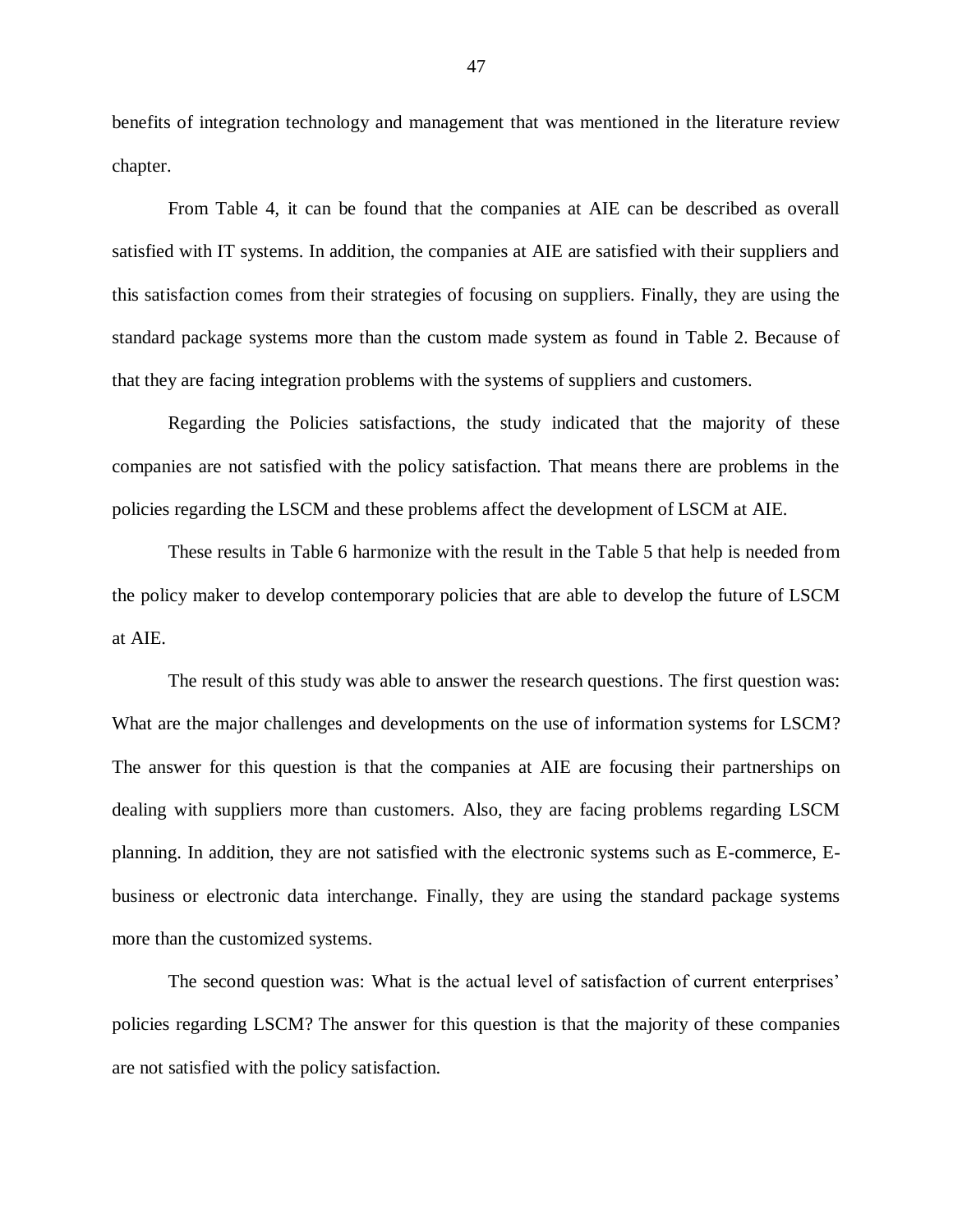The last question of this study was: What is the actual need of enterprises at AIE on the effective use of information systems for LSCM? The companies need from the government to improve the cooperation between companies and governments. Also, they need to increase regional cooperation between institutions. In addition, signing more inter-country regional agreements will be helpful to improve the LSCM at AIE. Finally, the companies have to improve information provision and to build easier access to vocational training.

Hence, the researcher was not able to reject the null hypothesis that the enterprises at AIE are not aware of effective strategies and systems regarding the LSCM. Also, the researcher failed to prove the alternative hypothesis. The alternative hypothesis was that the enterprises at AIE are aware of effective strategies and systems regarding the LSCM. The most important factors that are needed to develop the LSCM at AIE are help from the lawmakers by developing contemporary policies regarding LSCM and the companies need to spend more effort for developing the LSCM planning, such as providing their employee training courses about LSCM. *Conclusion*

<span id="page-58-0"></span>This study provides a first overview of the Jordanian companies regarding the LSCM. This study aimed to explore the state of logistics and supply chain management and the use of information system to support LSCM at AIE in Jordan.

Current companies' policies are focusing on suppliers more than customers. Also, the companies have to spend more effort to develop their LSCM planning by using techniques such as employee training. In addition, they are using the standard package systems more than customized systems. Also, most of the companies benefit more than average by using LSCM systems. Finally, the majority of these companies are below the average with the policy satisfactions.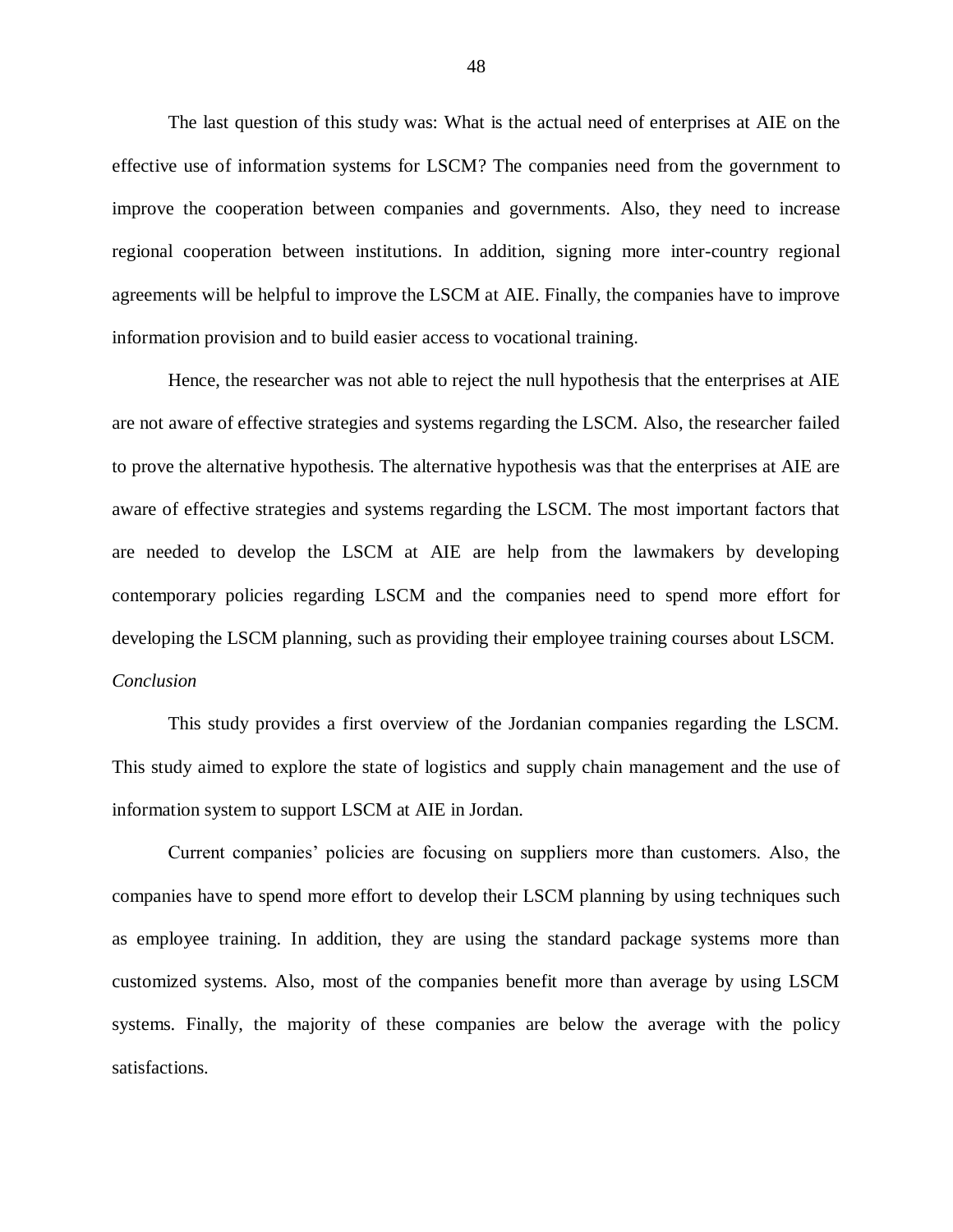#### <span id="page-59-0"></span>*Implications*

Given the success of this study, an expansion for this study can be made in the future by including a sample from all the cities in Jordan. If the time and money are available, the expansion can be real. By this, the conclusion can be for the entire country. Also, further study can be conducted regarding the future prospective of LSCM at AIE. In addition, another future study can be conducted regarding the reasons behind using the standard package systems more than the customized ones. Another study can answer the question why the companies at AIE are not satisfied with the electronic systems such as E-commerce, E-business or electronic data interchange. Finally, another possible study can be a comparison between the situations of LSCM in Jordan and the situation of LSCM in United States of America.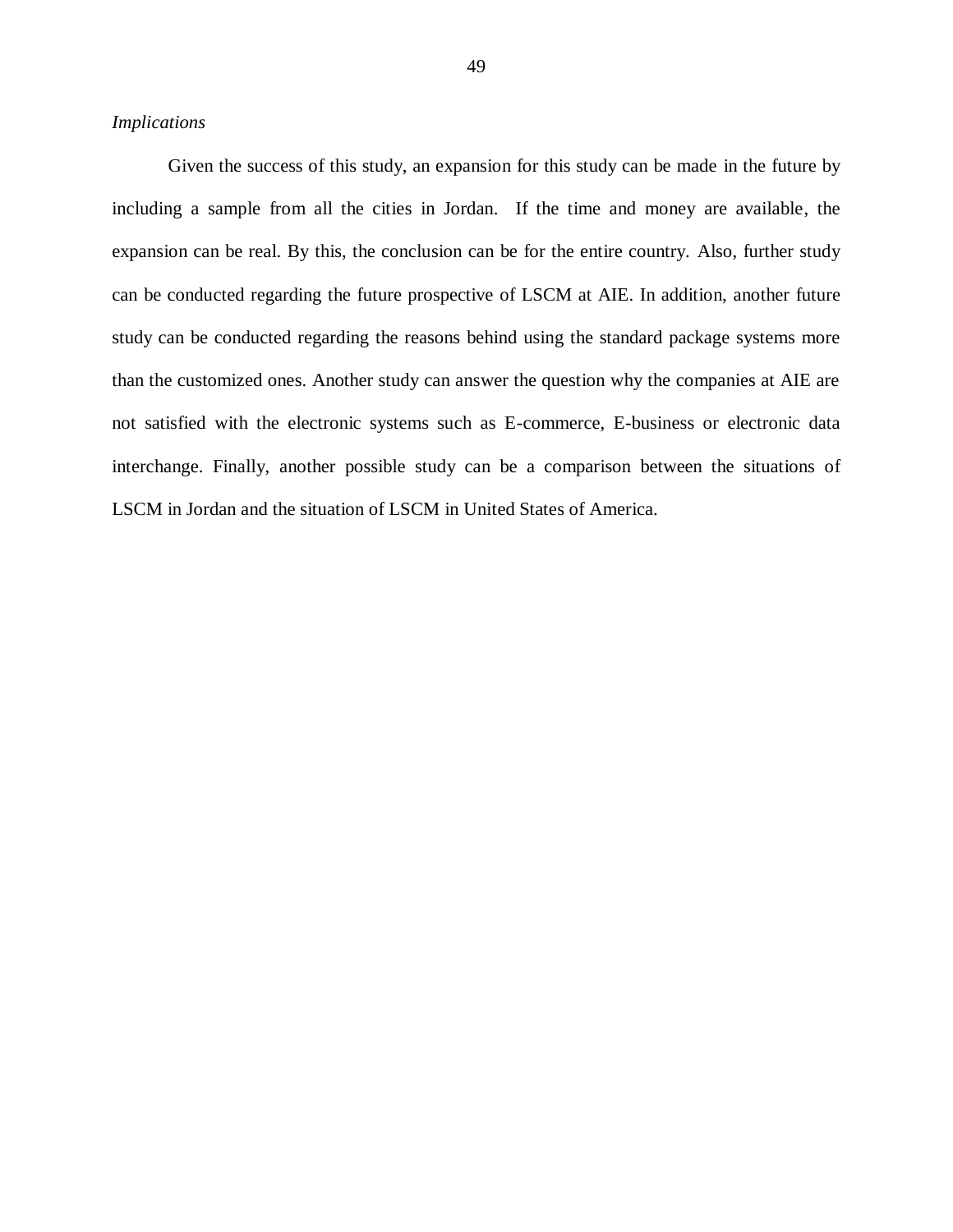#### REFERENCES

- <span id="page-60-0"></span>A.T.Kearny, A. K. (2008). Integrated Value Chains. Chicago, Illinois: A.T. Kearney. BizCLIR, B. C. (2006). Increasing Customs Efficiency Lessons from Jordan. USA: Business Climate Legal and Insitutional Reform.
- Chandani, Y., & McGregor, K. (2004). Strategies for Skills Transfer in Supply Chain Management for Developing Countries. Arlington, VA: John Snow, Inc.

Choure, T. (2004 ). Information technology industry in India . India : Kalpaz Publications. Christopher, M. L. (1992). Logistics and Supply Chain Management. London: Pitman Publishing.

- CSCMP, C. o. (2000). Supply Chain Management Definitions. Retrieved April 05, 2010, from Council of Supply Chain Management Professionals: http://cscmp.org/aboutcscmp/definitions.asp
- Dobler, & Burt. (1996). Purchasing and supply management: text and cases 6th Edition. Singapore: McGraw Hill.
- Dubai-Center, D. I. (2009). International Financial. Dubai: Press Release.
- ETSU, E. T. (2010). Glossary. Retrieved April 05, 2010, from etsu: http://ecommerce.etsu.edu/Glossary.htm
- Fayol, H. (1917). Administration industrielle et générale; prévoyance, organisation, commandement, coordination, controle,. Paris: Paris, H. Dunod et E. Pinat.
- Forrester, J. W. (1958). Industrial Dynamics--A Major Breakthrough for Decision Makers. Harvard Business Review , 35-75.
- Government, J. (2006). The Hashemite Kingdom of Jordan e-Government. Retrieved April 05, 2010, from The Hashemite Kingdom of Jordan - e-Government: www.jordan.gov.jo
- Hicks C., E. C. (1999). Supply Chain Management: a Strategic Issue in Engineer-to-Order Manufacturing. International Journal of Production Economics , 190.
- INSME, I. N. (2003). INSME-glossary. Retrieved April 07, 2010, from International Network for Small and Medium Sized Enterprises-INSME: http://www.insme.org/page.asp?IDArea=1&page=glossary&IDAlphaLetter=T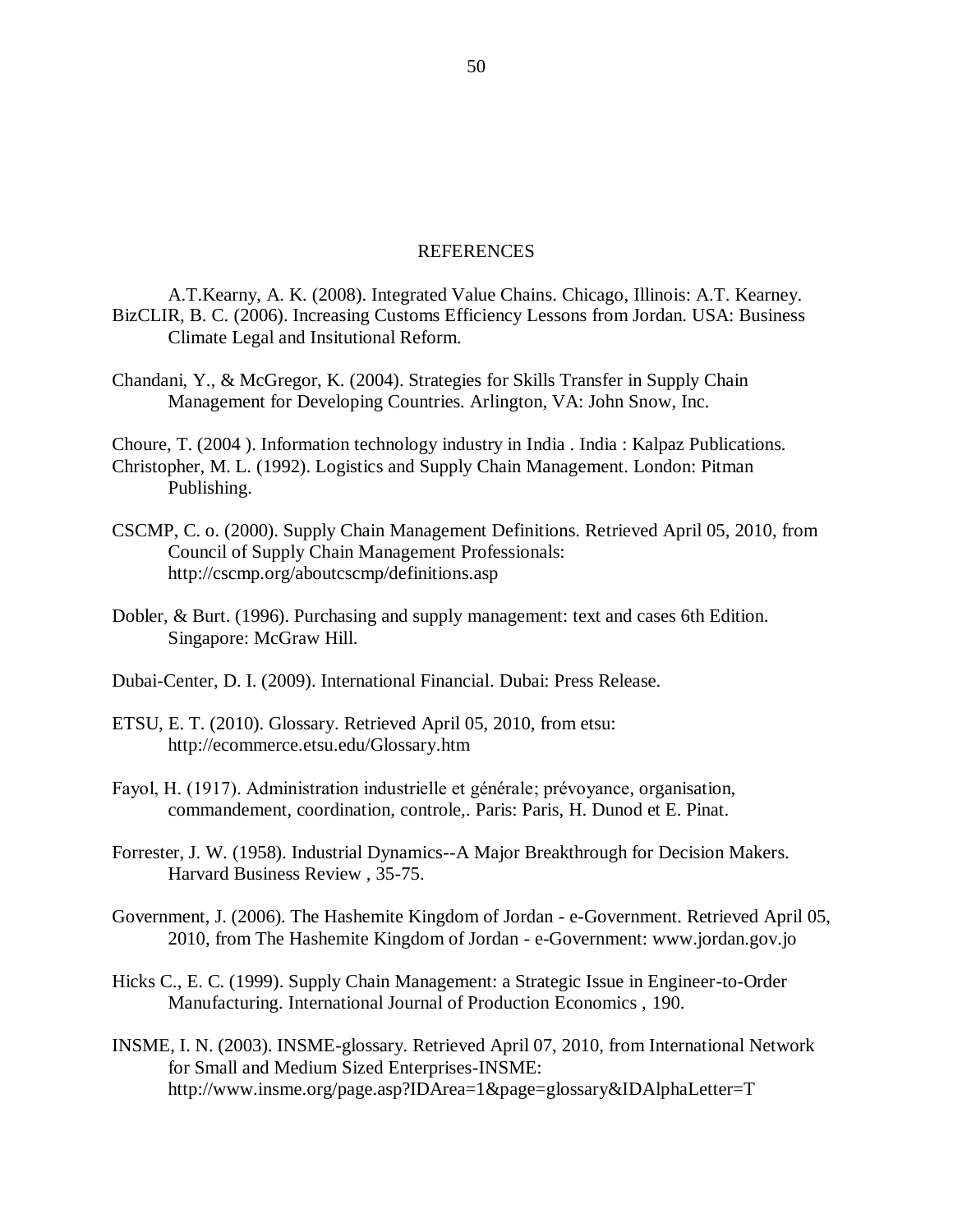- Ketikidis, Koh, Dimitriadis, Gunasekaran, & Kehajova. (2008). The use of information systems for logistics and supply chain management in South East Europe. Omega-International Journal of Management Science. , 4-20.
- Londe, L., J, B., & Masters, J. M. (1994). Emerging Logistics Strategies: Blueprints for the Next Century. International Journal of Physical Distribution and Logistics Management , 67.
- Martha, Ellram, L. M., Gardner, J. T., M. Hanks, A., & Cooper. (1997). Meshing Multiple Alliances. Journal of Business Logistics , 62-95.
- Mentzer, J. T. (2004). Fundamentals of supply chain management: twelve drivers of competitive advantage. In J. T. Mentzer, Fundamentals of supply chain management: twelve drivers of competitive advantage (pp. 174-177). California : Sage Puplications, Inc.
- Mentzer, J. T., DeWitt, W., Keebler, J. S., Min, S., Nix, N. W., Smith, C. D., et al. (2001). DEFINING SUPPLYCHAIN MANAGEMENT. JOURNAL OF BUSINESS LOGISTICS , 25.
- Mentzer, J., & Kahn, K. (1996). Logistics and interdepartmental integration. nternational Journal of Physical Distribution & Logistics Management , 3-17.
- Merriam-Webster. (2010). Merriam-Webster. Retrieved April 07, 2010, from Merriam-Webster: http://www.merriam-webster.com/
- Mintzberg, H. (1975). The Manager's Job: Folklore and Fact. Harvard Business Review.
- Monczka, R., Trent, R., & Handfield, R. (1984). Purchasing and Supply Chain Manegement. In R. Monczka, R. Trent, & R. Handfield, Purchasing and Supply Chain Manegement (p. Ch8). Cincinnati, OH: South-Western College Publishing.
- Nations, U. (2005). United Nations e-Government Survey 2005. New York: United Nations.
- Nations, U. (2008). United Nations e-Government Survey 2008. New York: United Nations.
- Parvatiyar, A., & Sheth, J. N. (2001). Customer Relationship Management:Emerging Practice, Process, and Discipline. Journal of Economic and Social Research , 8-12.
- Shawkey, P., & Harts, C. (2003). Supply Chain Improvement: How It Benefits Family Planning Programs. In P. Shawkey, & C. Harts, LOGISTICS' CONTRIBUTIONS TO BETTER HEALTH IN DEVELOPING COUNTRIES (pp. 1-11). Burlington, VT: Ashgate Publishing Limit.
- Shwawreh, A. (2006). The Importance roles of Logistics and Electronic Services in Developing Arab Countries' Commerce. Arab Commerce (p. 36). Doha-Qatar: Ministry of Transportation Jordan.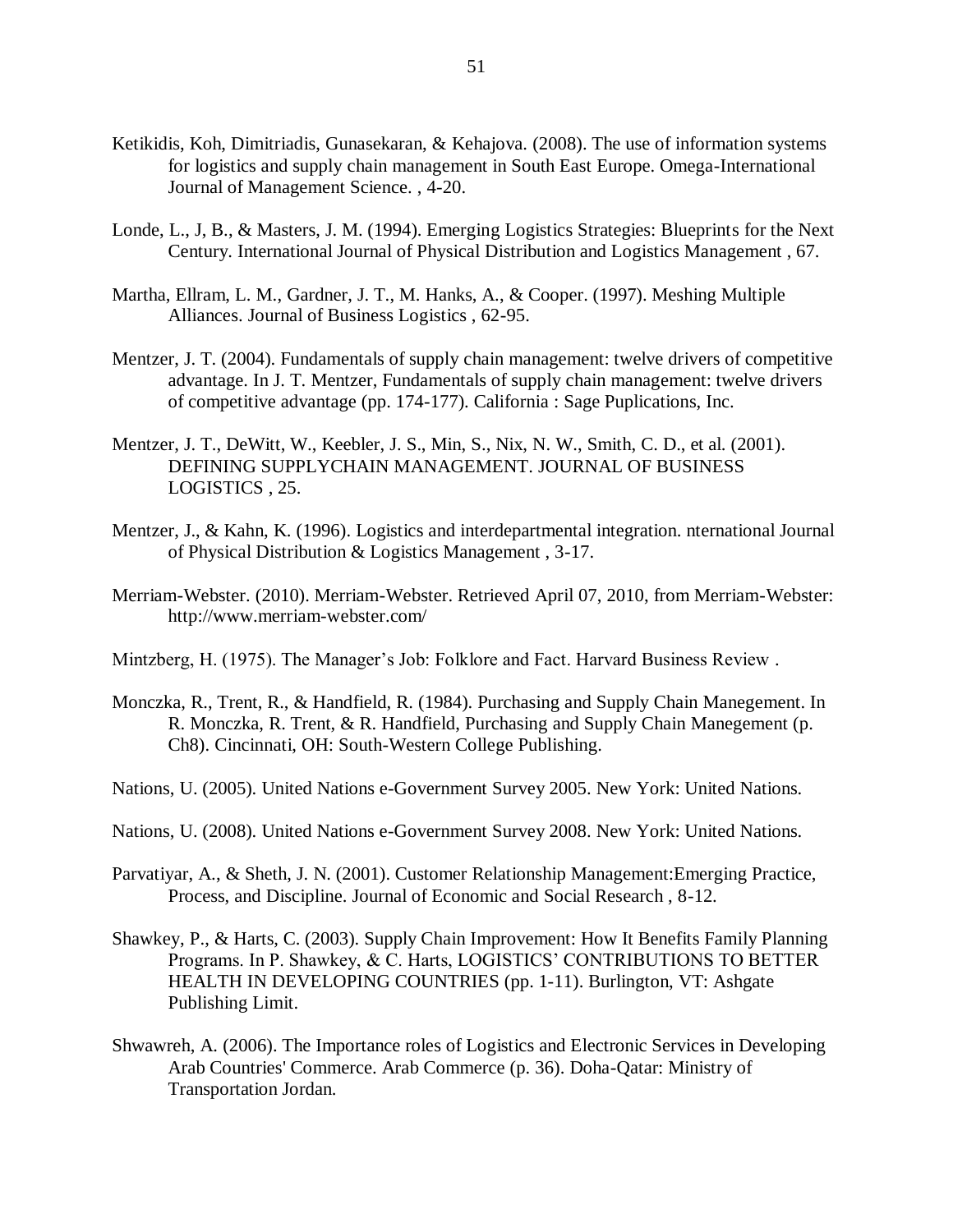Skinner, W. (1985). Manufacturing, the formidable competitive weapon. John Wiley & Sons Inc.

spss.com. (2010). SPSS. Retrieved April 05, 2010, from SPSS: www.spss.com

- Stevens, G. C. (1989). Integrating the Supply Chains. International Journal of Physical Distribution and Materials Management , 2-8.
- Transportation, M. o. (2008). Transportation and Supply Chain Logistics in the Middle East. The First Conference of Transportation and Supply Chain Logistics in the Middle East (p. 6). Amman-Jordan: Ministry of Transportation.
- WorldEconomicForum. (2010). The Global Information Technology Report 2009-2010. Geneva: World Economic Forum.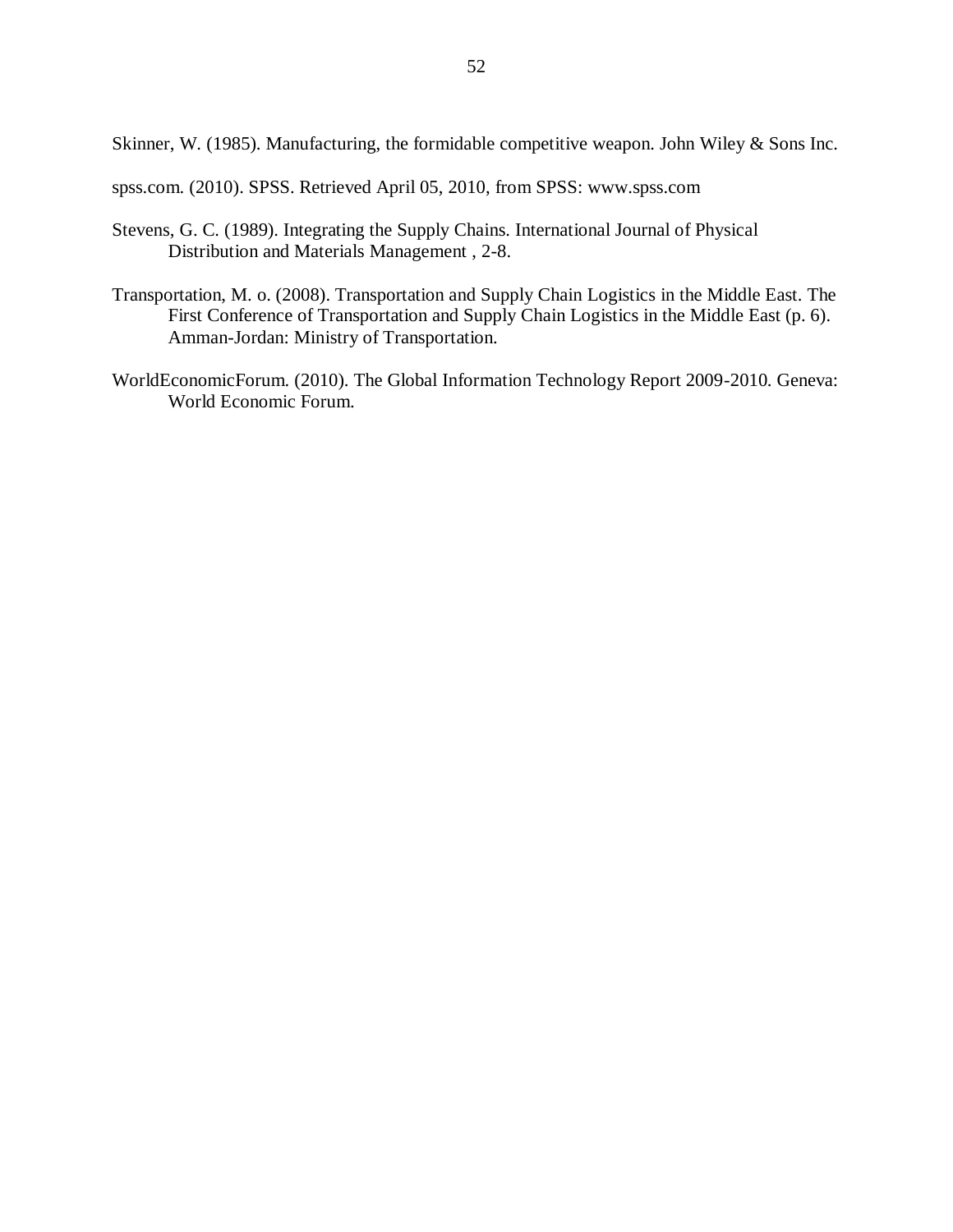## <span id="page-63-0"></span>APPENDIX A: SUPPLY CHAIN MANAGEMENT AT AIE QUESTIONNAIRE

# **1) Sector Types**

Manufacturing

Service

Both

## **2) Industry**

Food, Plastics and rubbers, Chemicals, Wood, Construction, Packaging, Minerals, Textile, Engineering, IT or Other (Please Specify)

## **3) How do you manage your supply chain?** *select all that apply*

Close partnership with suppliers, Close partnership with customers, Just In Time (JIT) supply, E-procurement, Electronic Data Interchange (EDI), Outsourcing, Subcontracting, Third Party Logistics (3PL), Supply Chain Benchmarking, Few suppliers, Many suppliers, Holding safety stock, Use of external consultants, Other (Please Specify)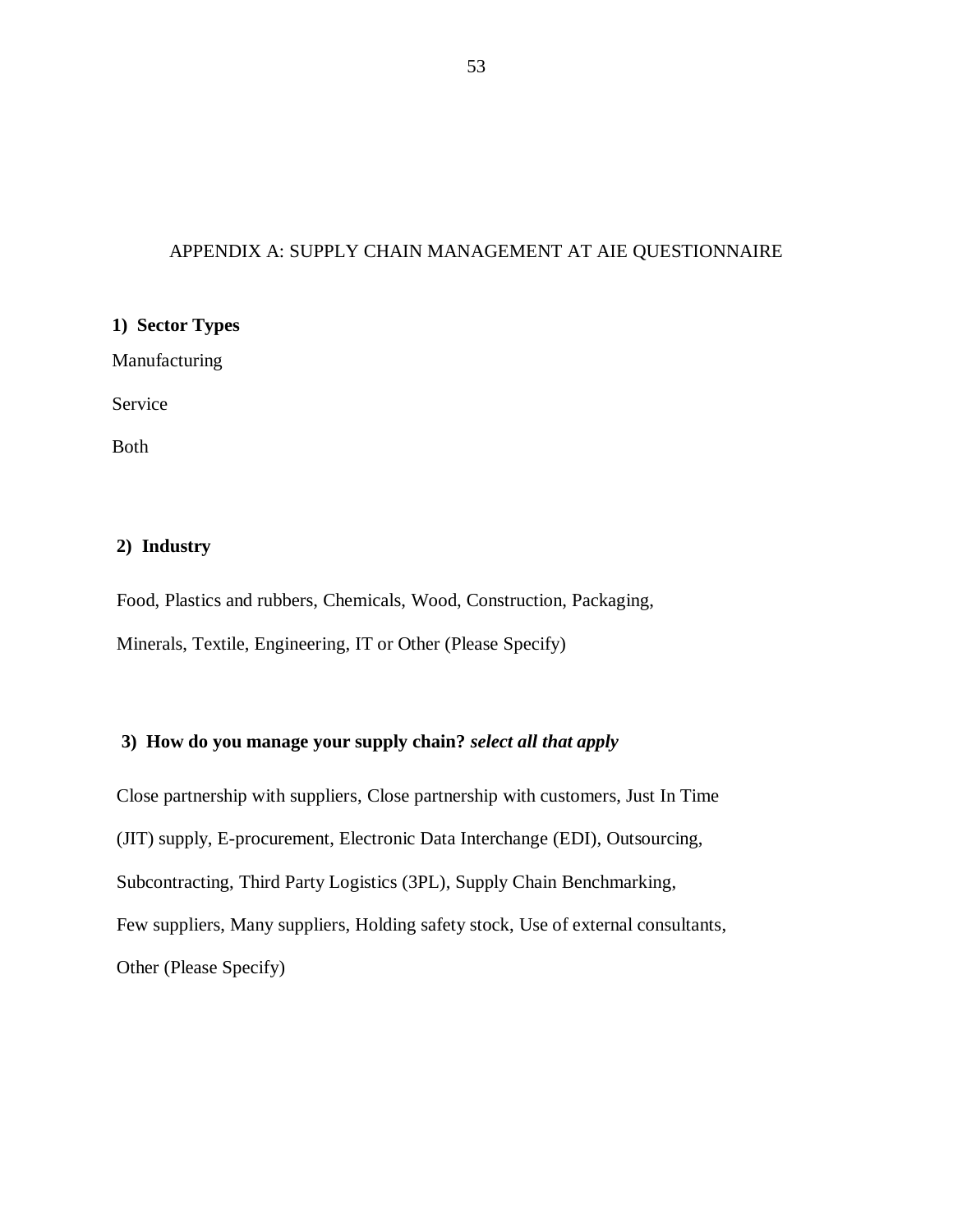# **4) How successful do you think is your company in managing its supply chain in general?**

Not successful at all, Not successful, Somewhat successful, Somewhat successful ,

Successful or Very successful

# **5) Which of the following you think that your company needs to do in order to manage its supply chain better?**

|                                   | Improve | Start<br>Implementing | Satisfied | <b>Not</b><br>already appropriate |
|-----------------------------------|---------|-----------------------|-----------|-----------------------------------|
| Partnership with suppliers        |         |                       |           |                                   |
| Close partnership with customers  |         |                       |           |                                   |
| Just In Time (JIT) supply         |         |                       |           |                                   |
| E-procurement                     |         |                       |           |                                   |
| Electronic Data Interchange (EDI) |         |                       |           |                                   |
| Outsourcing                       |         |                       |           |                                   |
| Subcontracting                    |         |                       |           |                                   |
| Third Party Logistics (3PL)       |         |                       |           |                                   |
| <b>Supply Chain Benchmarking</b>  |         |                       |           |                                   |
| Few suppliers                     |         |                       |           |                                   |
| Many suppliers                    |         |                       |           |                                   |
| Holding safety stock              |         |                       |           |                                   |
| Use of external consultants       |         |                       |           |                                   |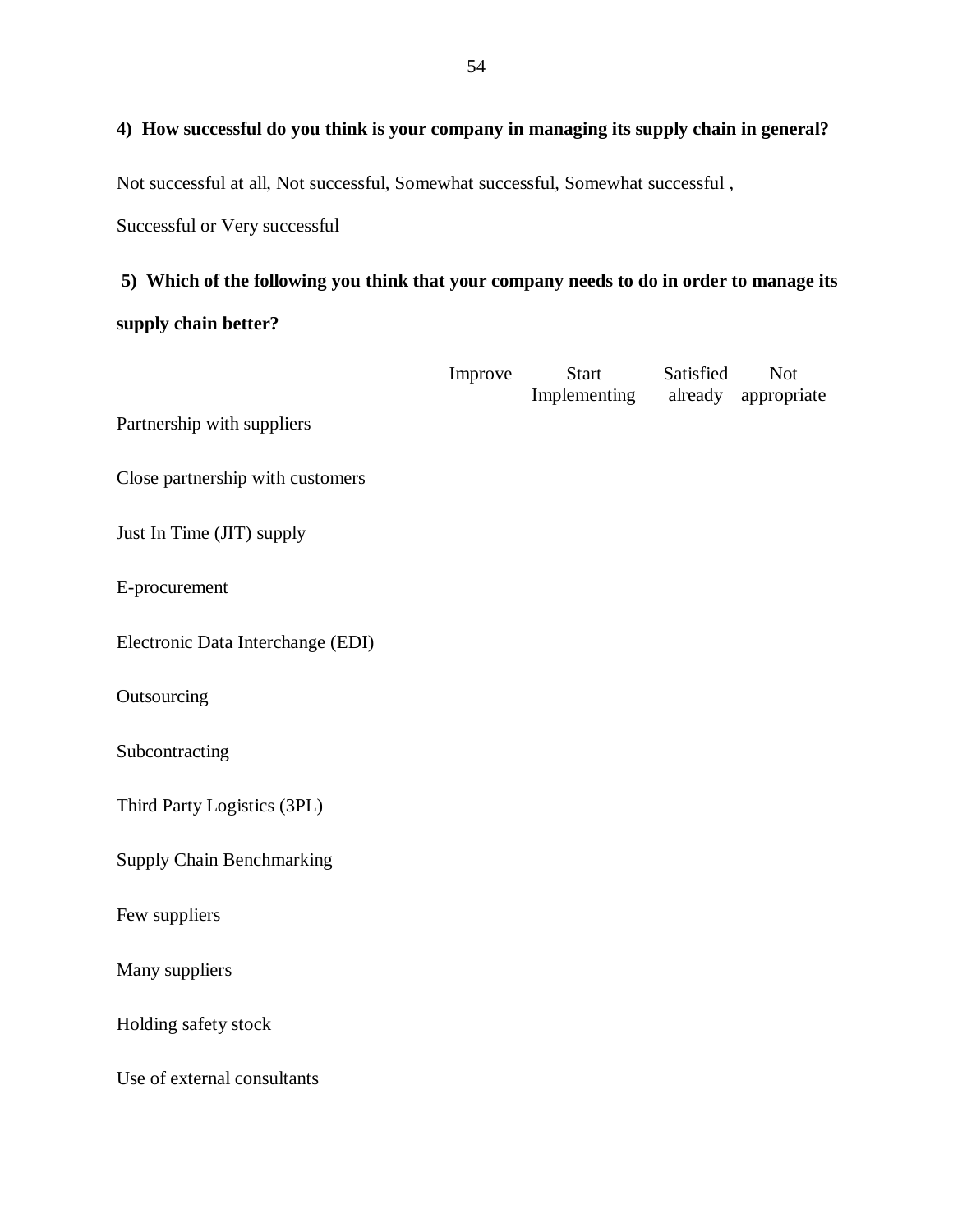**6) What types of systems are currently in use in your company to support Supply Chain Management?**

|                                                | Custom-<br>made | Standard<br>package | Not in<br>use |
|------------------------------------------------|-----------------|---------------------|---------------|
| Material Requirements Planning (MRP)           |                 |                     |               |
| Manufacturing Resources Planning (MRPII)       |                 |                     |               |
| Enterprise Resource Planning (ERP)             |                 |                     |               |
| Warehouse Management System (WMS)              |                 |                     |               |
| Supply Chain Management (SCM)                  |                 |                     |               |
| <b>Customer Relationships Management (CRM)</b> |                 |                     |               |
| Supplier Relationships Management (SRM)        |                 |                     |               |
| <b>Advanced Planning System (APS)</b>          |                 |                     |               |
| Just In Time (JIT)                             |                 |                     |               |
| E-commerce                                     |                 |                     |               |
| E-business                                     |                 |                     |               |
| Decision support / expert system               |                 |                     |               |
| Radio Frequency Identification (RFID)          |                 |                     |               |
| Electronic Data Interchange (EDI)              |                 |                     |               |
| Bar coding                                     |                 |                     |               |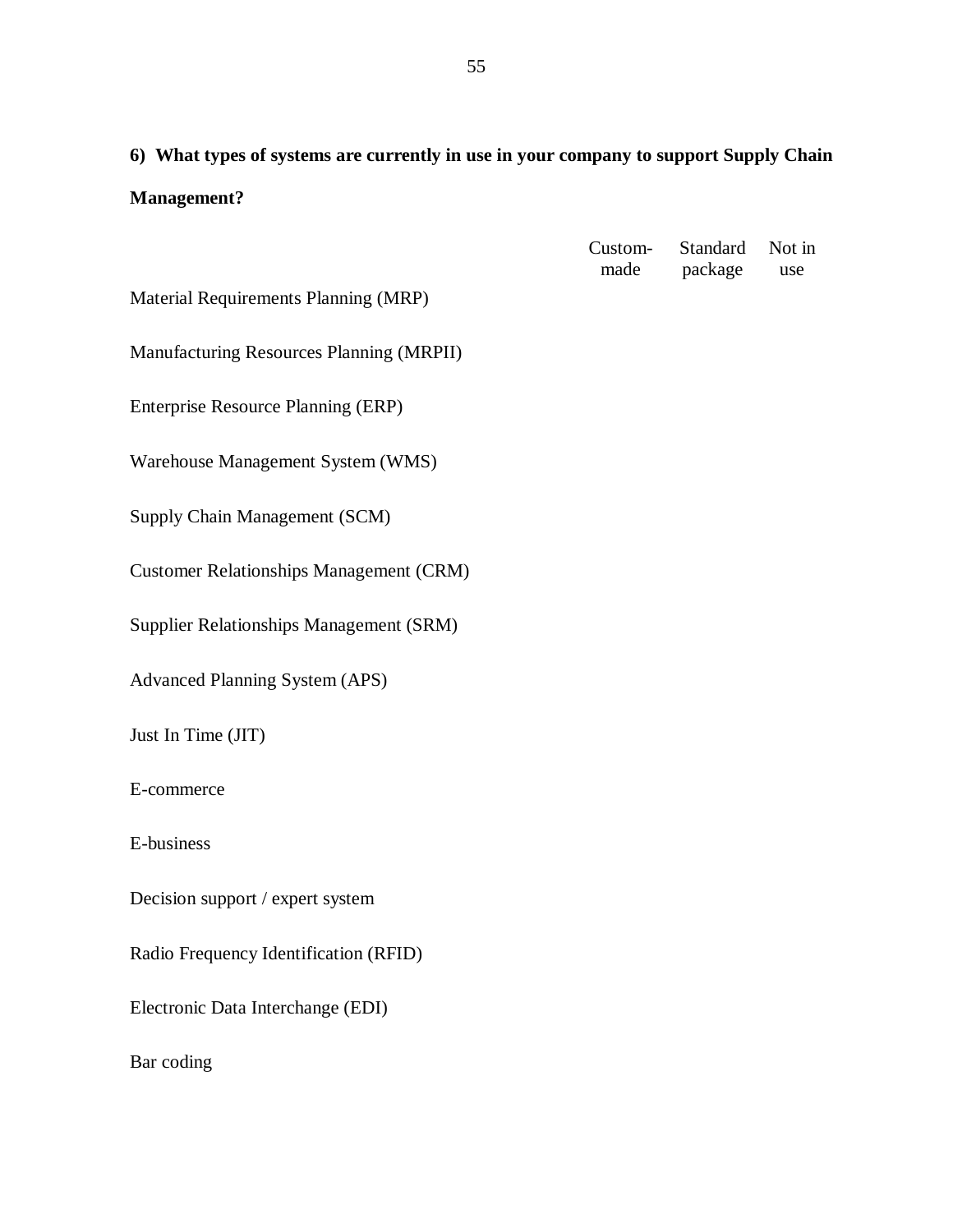| 7) How much did you actually benefit from using these systems? |  |                          |  |            |
|----------------------------------------------------------------|--|--------------------------|--|------------|
|                                                                |  | Not at all Average A lot |  | Don't know |
| Better quality of information                                  |  |                          |  |            |
| Better quantity of information                                 |  |                          |  |            |
| Flexibility                                                    |  |                          |  |            |
| Reduced lead-time in production                                |  |                          |  |            |
| Cost saving                                                    |  |                          |  |            |
| Forecasting                                                    |  |                          |  |            |
| Resource planning                                              |  |                          |  |            |
| Better operational efficiency                                  |  |                          |  |            |
| Reduced inventory level                                        |  |                          |  |            |
| More accurate costing                                          |  |                          |  |            |
| Increased coordination between                                 |  |                          |  |            |
| departments                                                    |  |                          |  |            |
| Increased coordination with suppliers                          |  |                          |  |            |
| Increased coordination with customers                          |  |                          |  |            |
| Increased sales                                                |  |                          |  |            |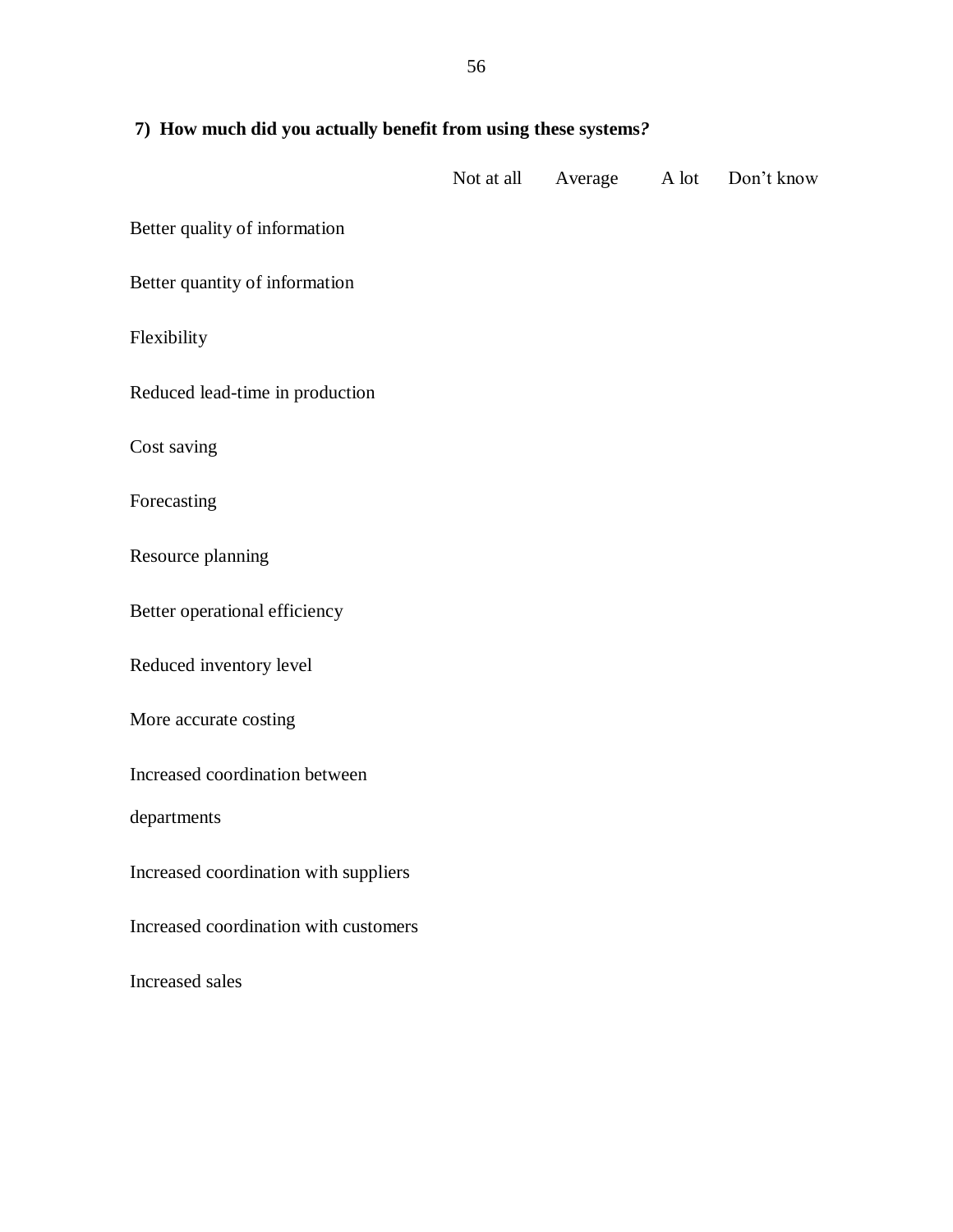## **8) In what level your company is facing the problems below when using these systems?**

|  | No Some Serious Don't        |  |
|--|------------------------------|--|
|  | problem problem problem know |  |

Resistance to change from employees

Resources shortages e.g. no maintenance and update

Skills shortages e.g. Computer illiteracy within the

company

Insufficient vendor support

Hidden cost

Integration with existing system

Integration with supplier's system

Integration with customer's system

## **9) How satisfied are you with the current public policy regarding SCM and IT?**

Not at all, Somewhat, Satisfied, Quite satisfied or Very satisfied